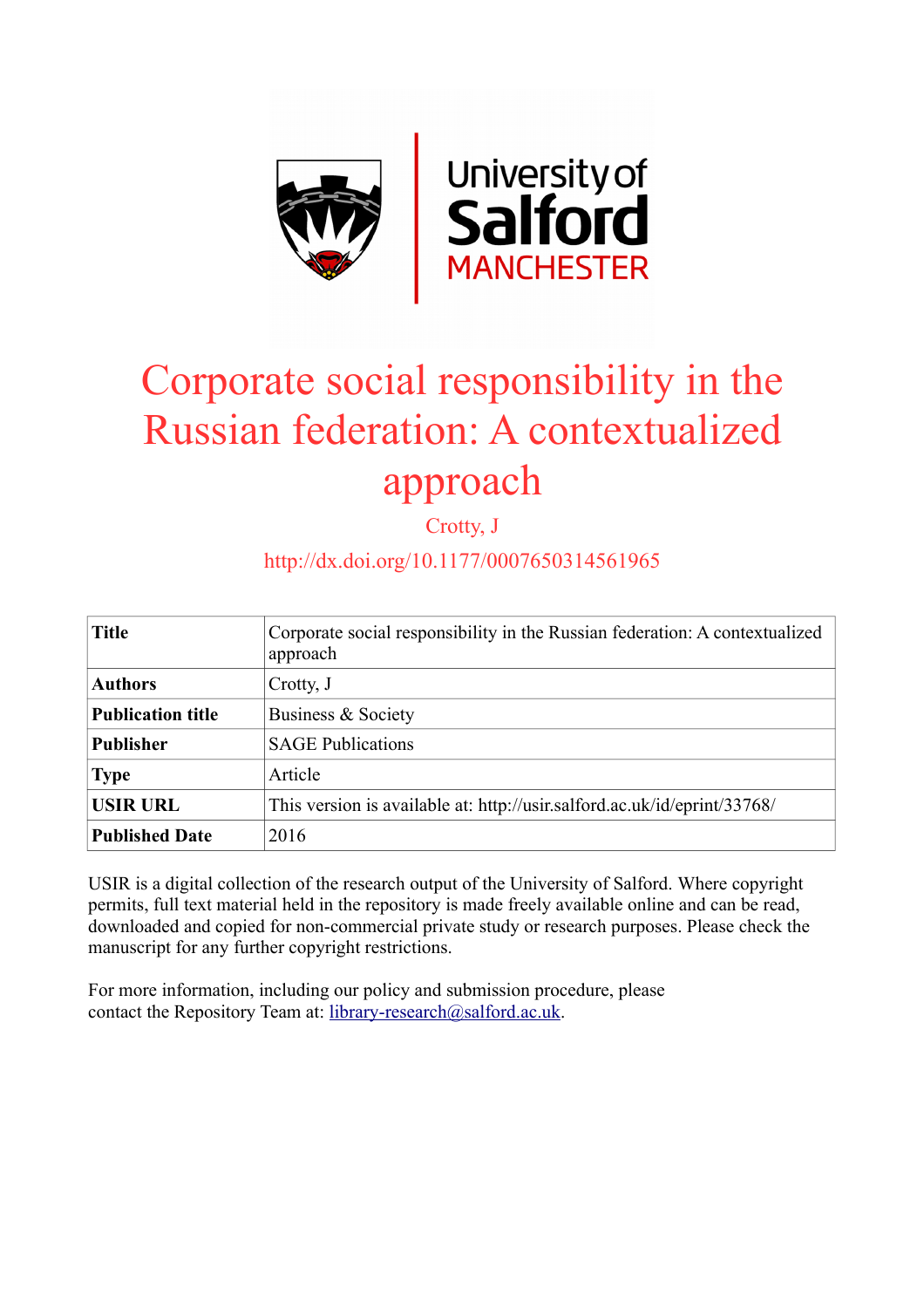#### **Corporate Social Responsibility in the Russian Federation:**

#### **A Contextualized Approach**

**Abstract** Corporate social responsibility (CSR) has emerged as a concept for business from within developed, Western economies. Such economies are underpinned by functioning institutions, where compliance with regulation is assumed. Recently, however, the ability of this traditional CSR approach to take account of the different economic and institutional arrangements found in non-Western contexts has been challenged. It has been argued that CSR research needs to be more contextualized, and that the Western interpretation and assumptions about what CSR is and how it is enacted needs to be broadened and challenged to take account of different stages of economic development. With this argument in mind, this article presents a contextualized critique of CSR undertaken in the Russian Federation. Based on a qualitative study involving managers within privatized Russian firms, this article explores the type, nature, and scope of CSR undertaken and attendant motivation of firms to engage in CSR practice. By taking account of the historical and cultural antecedents of both the Soviet Union and the post-Soviet transition period, the author reveals that while the market is driving conventional forms of CSR within some Russian firms, the historical legacy of both the Soviet Union and more recent political developments have a stronger influence on the type and nature of CSR undertaken. These findings challenge the assumptions about both the voluntary nature of CSR and the pre-requisites needed for CSR to take place.

#### **Keywords**

Corporate social responsibility, Russian Federation, voluntary, coerced

1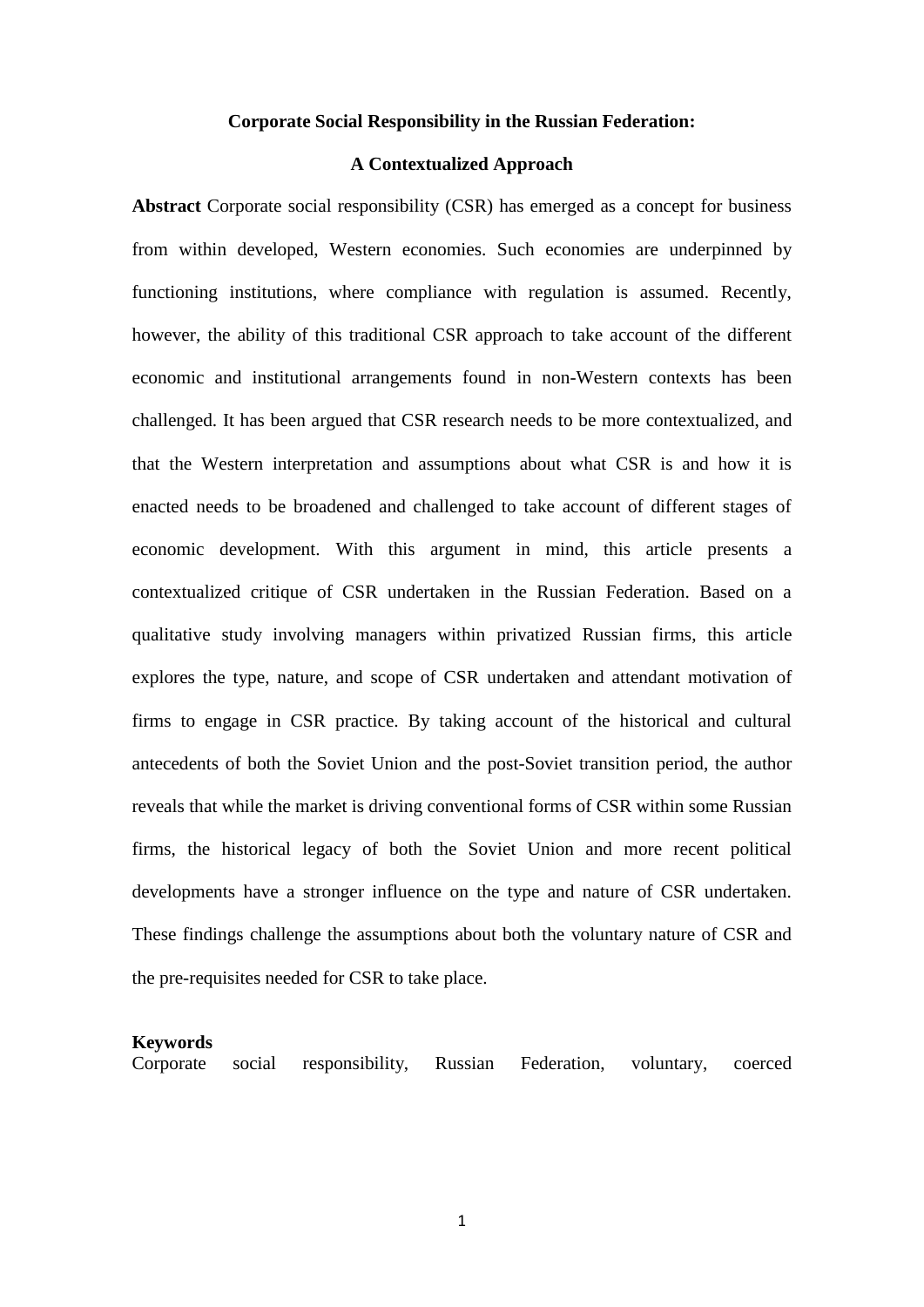Traditionally, CSR has been based on the assumption that firms will *voluntarily* (Carroll & Shabana, 2010; Crouch, 2006; Dahlsrud, 2008) engage in activity to address perceived responsibilities outside the firm's legal and economic obligations; otherwise known as going "beyond compliance" (Davis, 1973). Recently, however, a number of scholars (Argandoña & Hoivik, 2009; Devinney, 2009; Dobers, 2009; Dobers & Halme, 2009; Halme, Roome, & Dobers, 2009; Preuss & Barkemeyer, 2011) have challenged the capacity of this traditional CSR approach to take account of the different economic and institutional arrangements found within developing, emerging and transition environments. Halme et al. (2009, p. 2) assert that corporate responsibility is determined by "the institutional, legal and cultural setting within which business is practiced." Preuss & Barkemeyer (2011) echo Halme et al. (2009) by asserting that, despite globalizing pressure for convergence within managerial practice, the national context of institutions, legal framework, and cultural antecedents can and does influence the way in which CSR is practiced. Consequently, the context within which business activity is enacted can determine the scope and nature of CSR practiced, leading to continued divergence across nation states. Thus in countries where institutions are weak, where property rights are applied inconsistently, and/or the enforcement of law is arbitrary, CSR may not be absent, but instead given a different "twist" (Dobers & Halme, 2009, p. 242).

Echoing this different "twist" (Dobers & Halme, 2009, p. 242), in a comparative study of firms in Turkey, Ethiopia, and Singapore, Robertson (2009) concluded that CSR is a concept "in flux" and will take different forms in different countries. Barkemeyer (2009), in a study of the CSR aspect of the UN Global Compact, concluded that Western approaches to CSR have limited use in non-Western context, particularly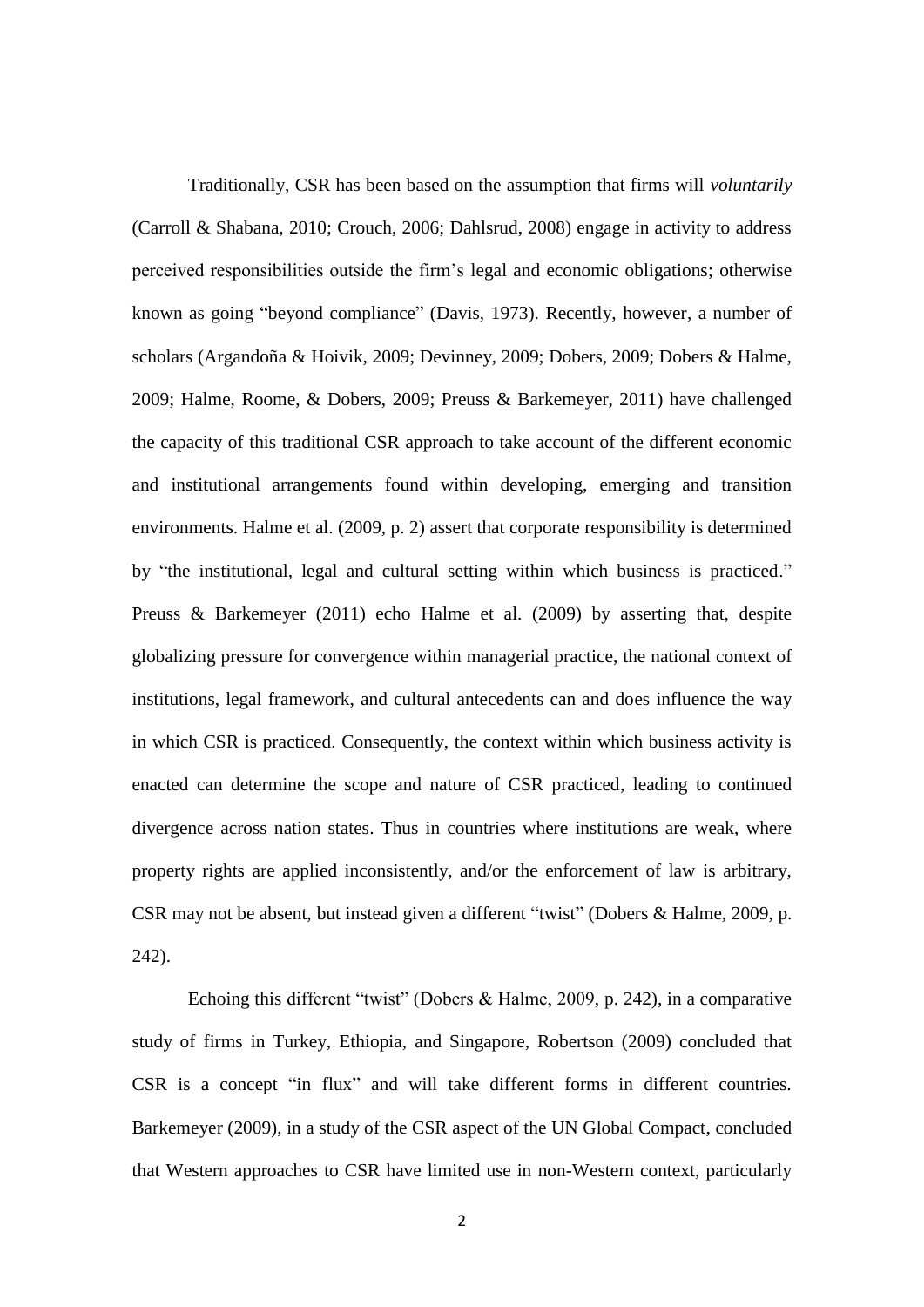in transition countries. Jamali & Mirshak (2007) note that where tax evasion, corruption and fraud are commonplace, a responsible company is one that complies with the law and codes of conduct, rather than going beyond it. Collectively these and other scholars (Baughn, Bodie, & McIntosh (2007); Blasco & Zølner, 2010; Chapple & Moon, 2005) argue that CSR research needs to be more contextualized, and that traditional assumptions about what CSR is and how it is enacted need to be broadened and challenged to take account of different stages of economic development. Without appreciating the institutional, legal and cultural context (Halme et al., 2009), understandings regarding the type, nature and scope of the CSR being undertaken in non-Western settings are likely to be misinterpreted or lost.

As a result, interpreting CSR in non-Western locations has begun to gain some traction within the literature. However, despite increasing research on CSR in emerging and developing countries (Arli & Lasmono, 2010; Arya & Zhang, 2009; Muller & Kolk 2010; Robertson, 2009; Visser, 2005), work examining CSR in *transition* countries outside of China (Darigan & Post, 2009; Li & Zhang, 2010; Lin, 2010; Xu & Yang, 2010) has been lacking. To date, this literature consists only of a small number of individual studies that draw very different and contradictory conclusions.

McCarthy & Puffer (2008) for example, examine firm behavior in Russia using corporate governance as a substitute for CSR. Ray (2008) and Zueva-Owens and Fairbrass (2010) instead present single case studies. Ray (2008) describes Shell's operations in the Sakhalin region, depicting a multinational company "doing" CSR in Russia, whilst offering no reference to the activity of indigenous firms. Zueva-Owens & Fairbrass (2010) present a case study of a hydro-electric power station in Siberia, examining the influence or lack thereof, of civil society shaping CSR practice in Russia. Conversely, Kuznetsov, Kuznetsova & Warren (2009) use a self-reporting quantitative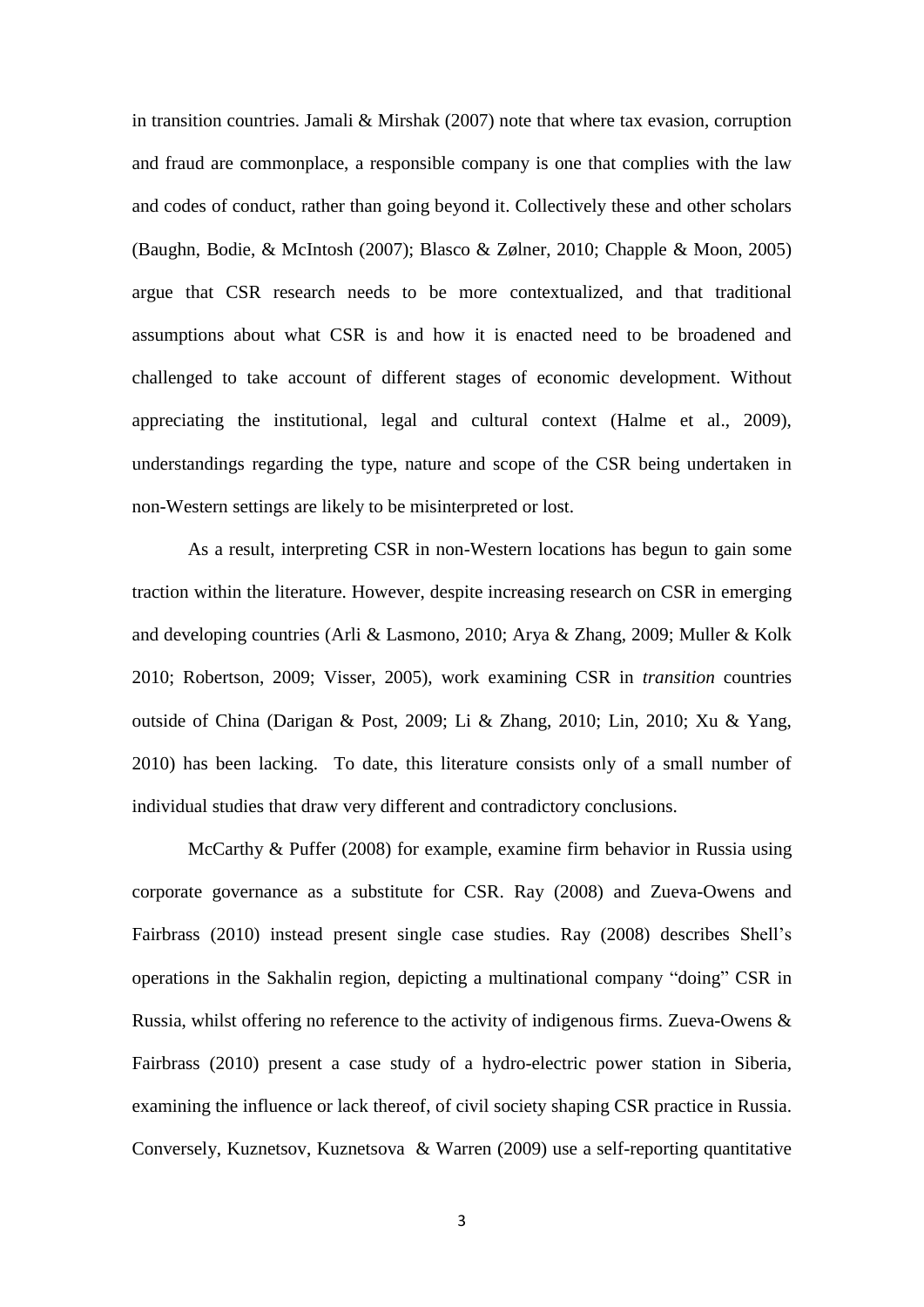survey of Russian firms to conclude that Russian managers do not view CSR as a legitimate activity for business, whilst Preuss & Barkemeyer (2011) use company reports to indicate that a significant proportion of large Russian firms do include CSR information within their external reporting, although often only in the English language. With only five studies employing differing methodological approaches, conclusions about the scope, nature and type of CSR practiced within individual Russian firms are difficult to draw. Similarly, studies from other eastern European countries add little clarity. Wildowicz-Giegiel (2010), in a study of Polish firms, found that CSR was limited to *ad hoc* philanthropy and charitable donations. Stoian & Zhania (2009) in direct contrast to the findings of Zueva-Owens & Fairbrass (2010) identified civil society as a key driver of CSR activity within Romanian firms. Koleva, Rodet-Kroichvili, David & Marasova (2010), on the other hand, in a comparative study examining four central and eastern European countries, found that the legacy of the Soviet Union was the key driver of CSR.

Thus to add clarity to the extant literature on CSR and to establish the extent to which CSR in the Russian Federation is contextualized, the author operationalizes qualitative data collected from firms in three industrial regions in the Russian Federation. The rest of the article is therefore organized into five sections as follows. First, the author examines the development and scope of CSR theory. The author then presents the Russian context within which she hopes to shed light. An overview of the methodology employed is reviewed before presenting the findings in a separate section. Conclusions are then drawn.

#### **The Development and Scope of CSR**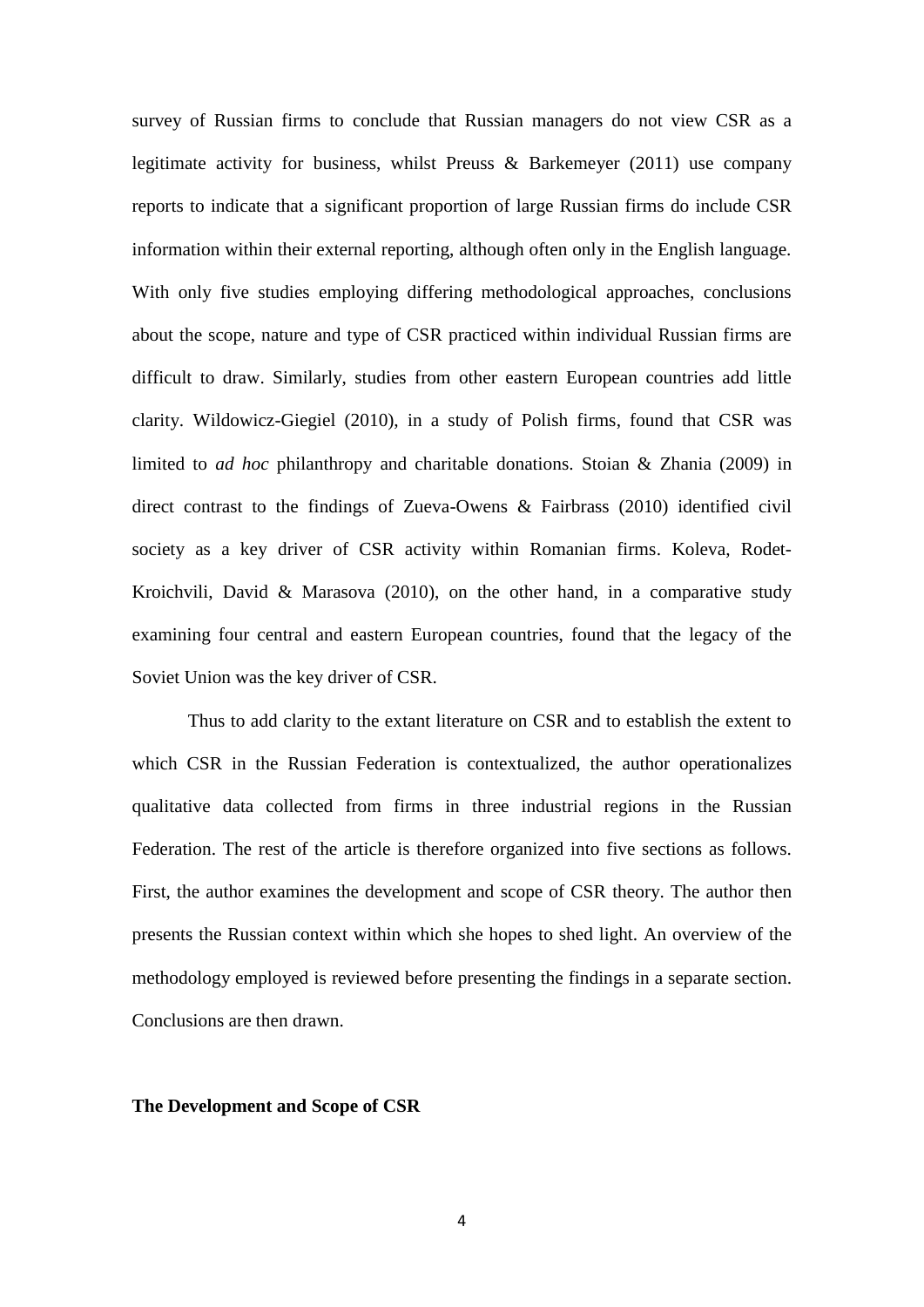Carroll (1991), in his now seminal work, viewed the obligations of the firm as a hierarchy ascending through: economic – making a profit for the shareholders; legal – obeying the law; ethical – doing no harm; and finally philanthropic – making a contribution to society. Within this framework, economic and legal responsibilities were viewed as mandatory; ethical responsibility was considered socially necessary; and philanthropic responsibility was considered socially desirable. Failure by the firm to engage with their *total* responsibilities risked the loss of legitimacy, resulting in poor commercial outcomes.

More recently the issue of "legitimacy" has been folded into the reformulation of CSR as Corporate Citizenship (CC) (Wood & Logsdon, 2001). Rather than having discrete responsibilities towards the wider citizenry, the firm as a legal entity is itself viewed as a citizen, and thus its "obligations" are reconfigured as rights and responsibilities. By acting as a good "corporate citizen", the firm can insure its legitimacy and in turn, its profitability. Establishing an obligation through legitimacy however does not resolve the limits of the firm's social obligations. Nor does it indicate the extent to which firms should sacrifice profitability to ensure that these wider social obligations are met.

Devinney (2009) asserts that the conceptualization of CSR can be viewed as both broad and narrow. A narrow approach assumes that these obligations are limited to those stakeholders who can make a credible claim on them. Proponents of this narrow approach include Lantos (2001) and Windsor (2006) who assert that CSR should only be pursued where it contributes to the strategic goals of the organisation, and thus reject the infusion of a political or social dimension into the scope of the organisation. This instrumental approach or "doing well by doing good" (Vogel, 2005) has led a number of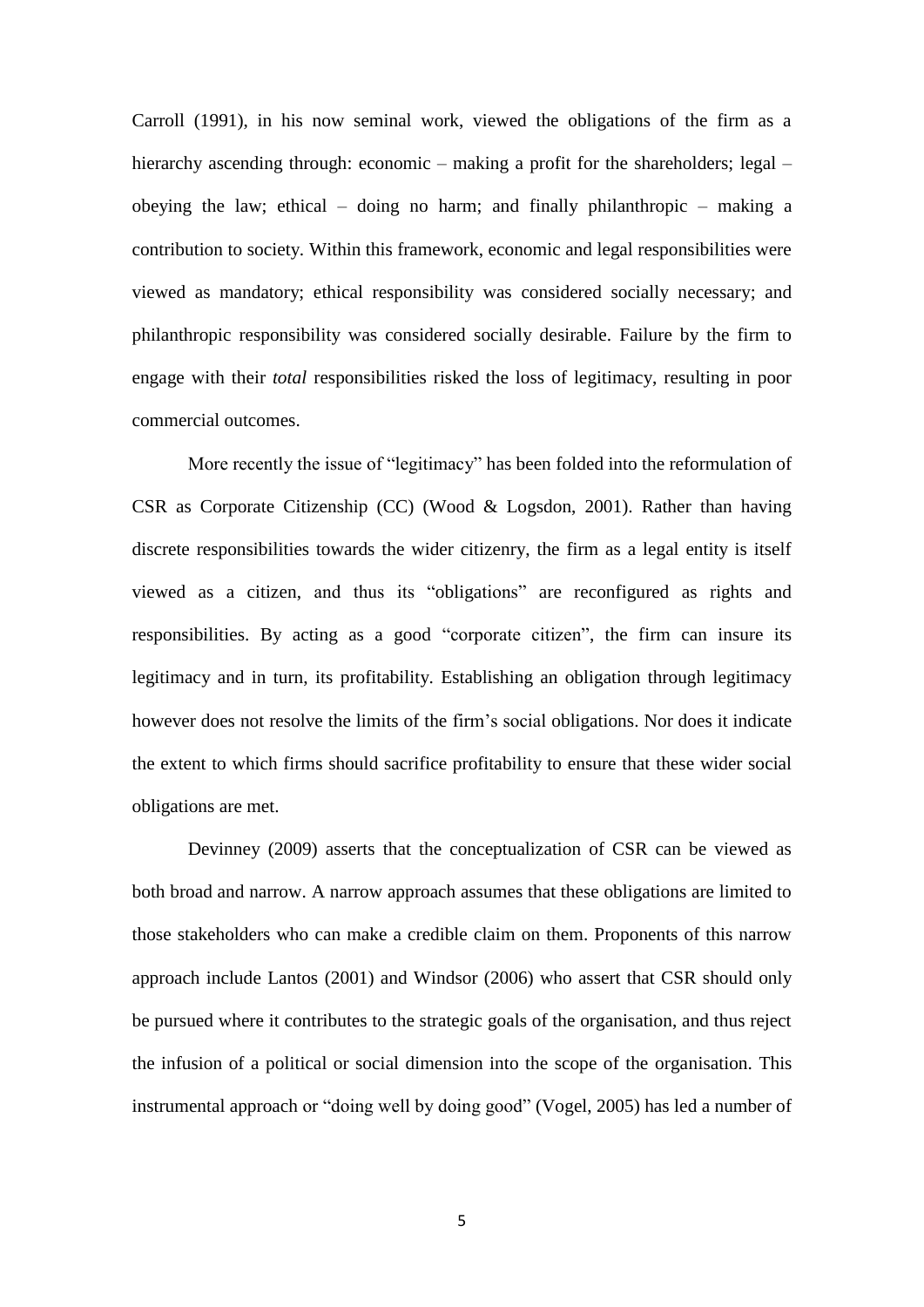scholars to establish a link between corporate, social and financial performance (McWilliams & Siegel, 2000; Waddock & Graves, 1997).

Conversely, a broad approach to CSR assumes that the firm should be an instrument of public policy, with obligations that extend beyond its immediate stakeholders. This more normative approach assumes that the firm will engage in CSR irrespective of the cost to the business, because it is 'the right thing to do.' Promoted primarily by Matten & Crane (2005) and Scherer & Palazzo (2007), this approach is grounded in the CC literature which views the firm as a corporate citizen with attendant rights and responsibilities (Wood & Logsdon, 2001). These scholars increase the level of obligation on the firm with respect to societal engagement. Matten & Crane (2005) assert that where the state is weak, the firm often inhabits a role more akin to purveyor of citizenship. In many developing countries, multinational firms are often found to be a substitute for the state, supporting services that would traditionally be provided by governments. However, substituting for the state can also create problems with legitimacy. To counter this legitimacy problem, Scherer & Palazzo (2007) contend that firms should involve a broad range of community stakeholders in CSR decision making, thereby diluting the firm's discretion as to scope and nature of CSR undertaken. Within this broad configuration it is assumed that firms will adopt these wider obligations, not because they are compelled to, or because it makes commercial sense, but because it is "the right thing to do". Taken at its most extreme, this approach alters the remit of the firm from being solely an economic entity to something more akin to the state or policy maker; an approach that Lantos (2001) and Windsor (2006) wholly reject.

In debating the normative or instrumental nature of CSR, however, these scholars ignore why or under what conditions firms are likely to engage in CSR activity. Campbell (2007) and Matten & Moon (2008) assert that certain prerequisites are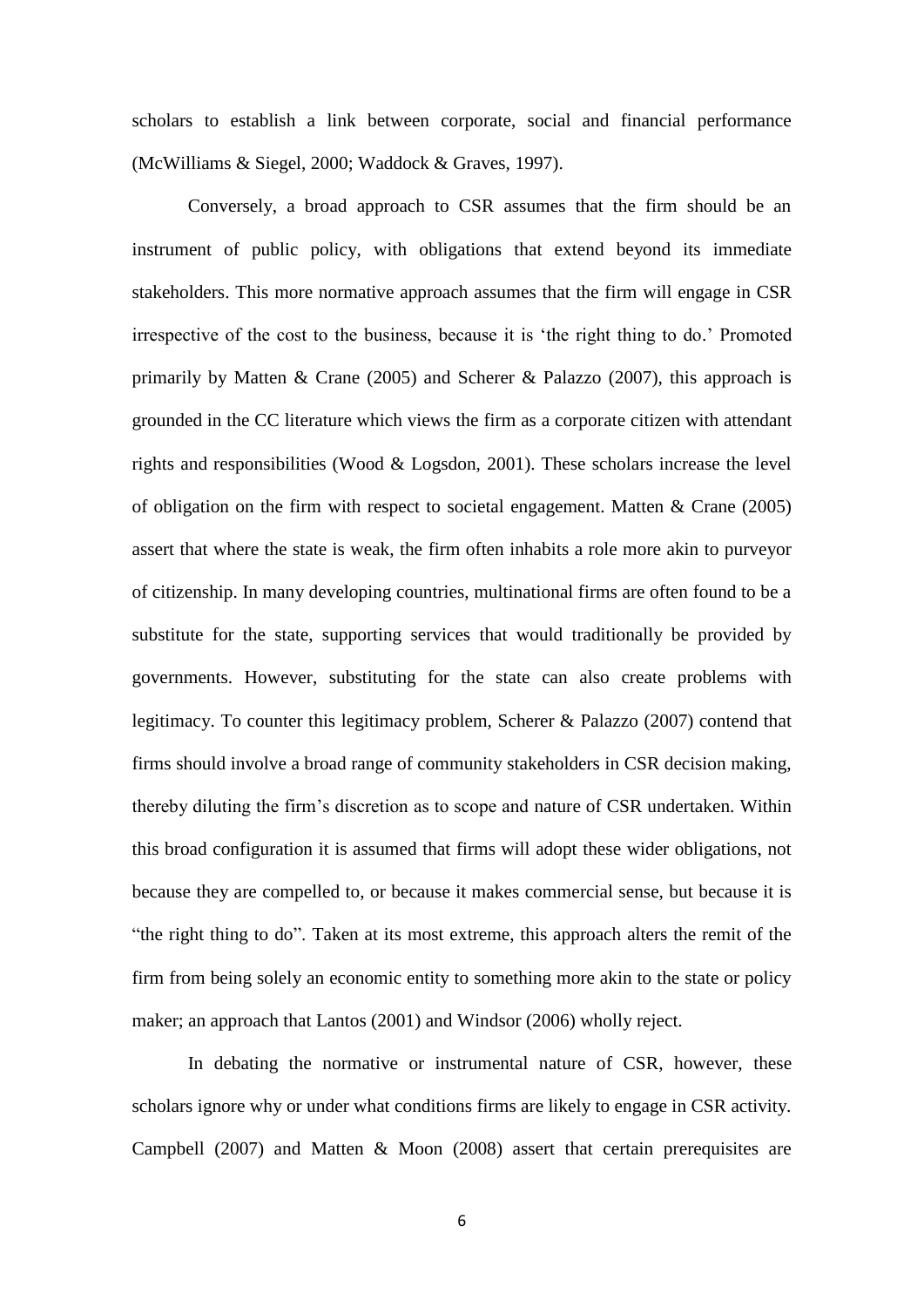necessary for CSR activity to take place. These prerequisites essentially mirror the basic tenets of a market-based economy. First, CSR requires a functioning market where firms have "discretion over their responses to market, social and political drivers" (Matten & Moon, 2008, p. 406). Functioning institutions that administer the market and compensate for market failure are also required, alongside an active civil society able to hold the state to account. In addition, key actors, such as the state, business and government must not be "captured" or able to influence each other to improve their own situation at the expense of the public interest. Such pre-requisites ensure that key "actors operate according to some measure of mutual responsiveness, interdependency, choice, and capacity" (Matten & Moon, 2008, p. 407). In their absence, opportunities for "irresponsibility" increase.

Looking for CSR in environments where these prerequisites do not hold raises a number of questions however. If legislative compliance has traditionally been viewed as optional, would a socially responsible firm be that which choose to comply with regulation? If civil society does not function then maybe it is difficult for firms to gauge what society wants or demands from its organizations (Scherer & Palazzo, 2007). If actors are captured, do firms voluntarily engage in CSR? Where more than one of these prerequisites of CSR do not hold, do firms configure their activity as instrumental (Lantos, 2001; Windsor, 2006) or normative (Matten & Crane, 2005; Scherer & Palazzo, 2007), or are different interpretations adopted? What do these different interpretations tell us about the nature of CSR in such settings?

Both Halme et al. (2009) and Preuss & Barkermayer (2011) contend that the national context of institutions, legal framework, and cultural antecedents can and do influence the way in which CSR is practiced. In this article therefore it is necessary to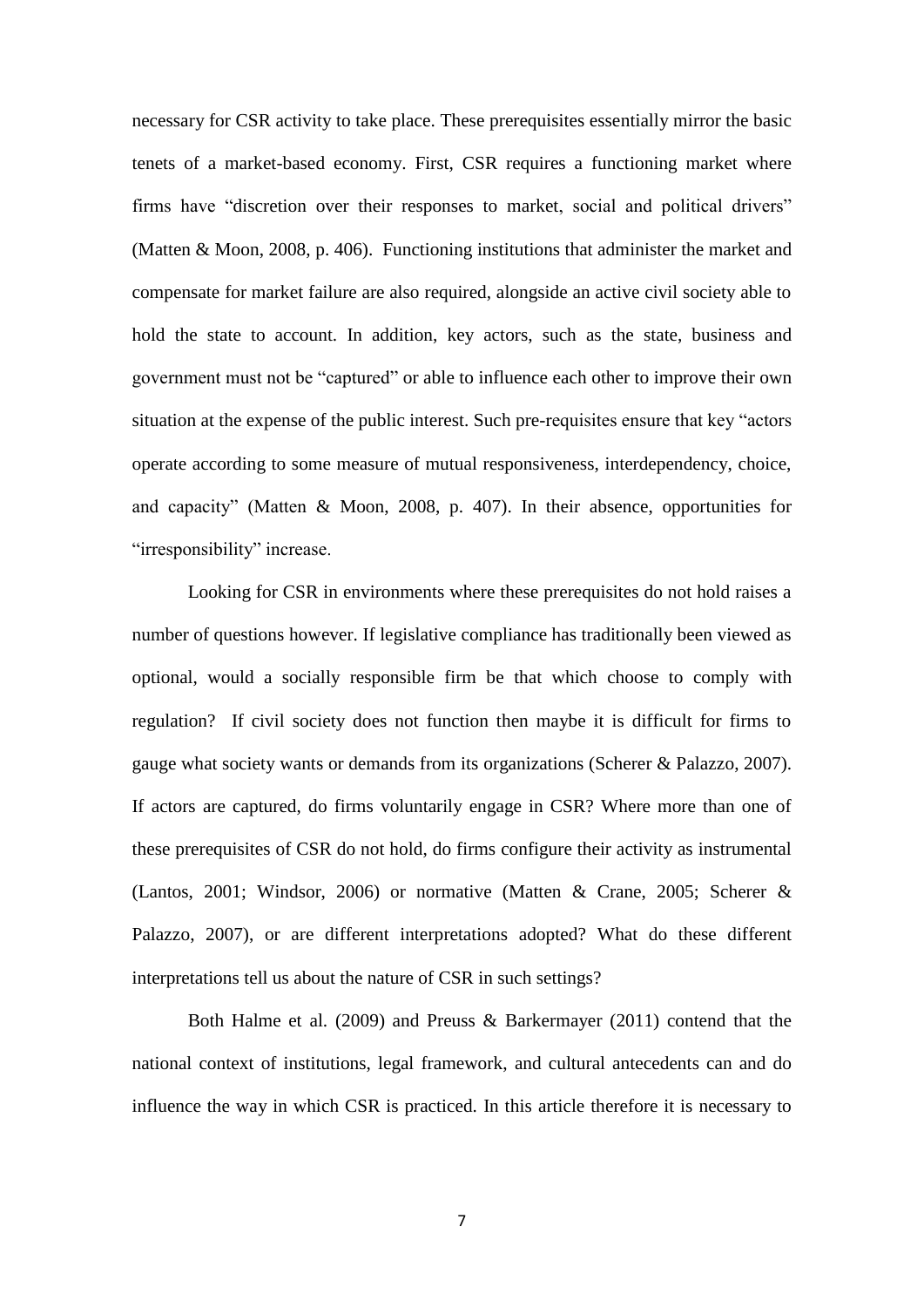appraise the Russian national context with a view to exploring the potential divergence in approach to CSR in this business environment.

#### **The Russian Context**

With the collapse of the Soviet Union, Russia was seen as a *tabula rasa* on which to build a market-based economy. By the late 1990s, however, with firms operating in an institutional vacuum and supervised by a weak state (Gel'man, 2003), it was clear that this experiment had failed. In its place had emerged a "chaotic" (Lane, 2000) form of capitalism, dominated by corruption and the "unrule" of law (Holmes, 1997). This "chaotic capitalism" was accompanied by "over withdrawal" (Sil & Chen, 2004) or fragmentation of the state from areas where it has previously been responsible, led to: the displacement of monetary policy by barter surrogates (Woodruff, 1999); devolution of power from the federal center to regional fiefdoms (Stoner-Weiss, 1999); widespread corruption, non-payment of taxes, and organized crime (Holmes, 2008; Yakovlev, 2001); weak institutions (Puffer & McCarthy, 2011); and the diffusion of *"*capture*"* by so-called "oligarchs" over the state (Hellman 1998; Solnick 1999). With the ability to shape regulation to service their own interests and to determine the makeup of regional and federal legislatures (Frye, 2002; Gustafson 2000), these oligarchs were in effect governing the Russian Federation in tandem with ruling elites (Hanson & Teague, 2005).

With his ascendancy to the presidency in 2000, Vladimir Putin engaged in vigorous attempts to restore the state's capacity, strengthen the rule of law, and open Russia's markets to global trade. In contrast to both the Soviet period, where the economy was closed to global markets, and the El'tsin era, where a lack of functioning institutions discouraged international trade, Putin sought to tighten the regulatory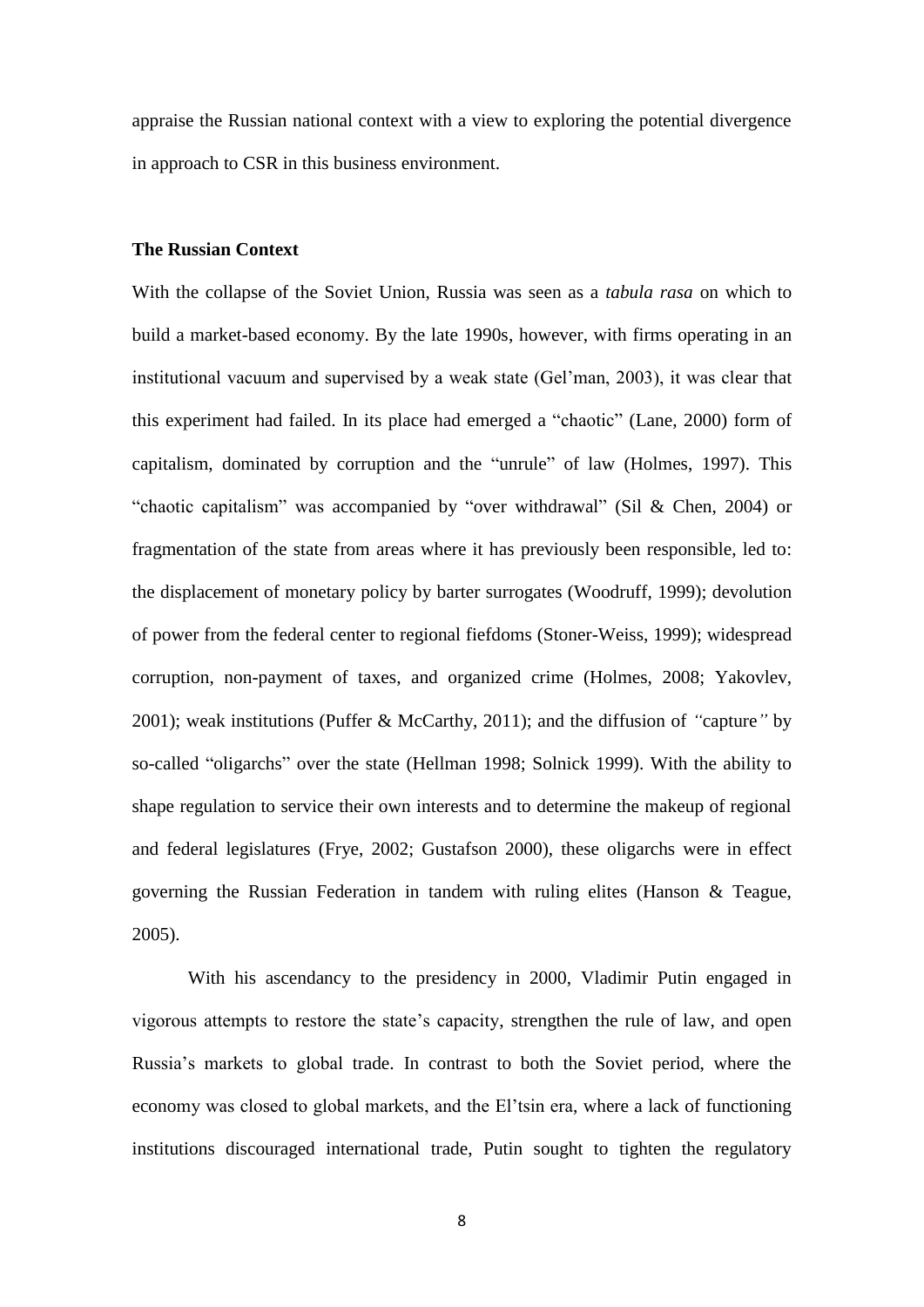framework to promote trade abroad, particularly in extractive and heavy industries. To this end, institutions were strengthened, money surrogates were outlawed, and the fiscal and judicial system overhauled in an attempt to reduce corruption, enforce property rights and increase tax revenues (Abdelal, 2010). Putin also remodeled the state's relationship with the oligarchs, forcing some into exile and others into prison (Puffer & McCarthy, 2007) and took some strategically important industries – including defense, oil, and gas – back into state ownership (Vahtra, Liuhto, & Lorentz, 2007). As a result, business-state relations moved first from "state capture" to "elite exchange" in which firms receive favorable treatment in return for providing benefits to state agents (Frye, 2002; Rutland, 2001), and subsequently to business capture (Yakovlev, 2006). Business capture was achieved by creating a milieu of *excessive* regulation, meaning that ignoring regulatory requirements was no longer an option. However, by multiplying significantly the number of rules and regulations that every Russian firm had to abide by, all firms, no matter how law abiding, risked contravening at least one. Firms were therefore incentivized to acquiesce to the state if they did not want to be in receipt of *excessive* punishment, effectively giving the state "absolute dominance over business" (Yakovlev, 2006, p. 1054).

The development of "business capture" (Yakovlev, 2006) emerged alongside other measures taken by Putin, and subsequently Dmitri Medvedev, to "manage" Russia's democratic development. Since 2000 Putin has attempted to control the press (Rosefielde & Hlouskova, 2007) and federal and regional legislatures, with Putin's "United Russia" party now dominating both (Wegren & Konitzer, 2007). At the same time, Putin also sought to manage or control Russia's civil society development. Already weak at the time that the Soviet Union collapsed, attempts by third sector organizations and NGOs to invigorate Russia's civil sector have been unsuccessful. Thwarted by a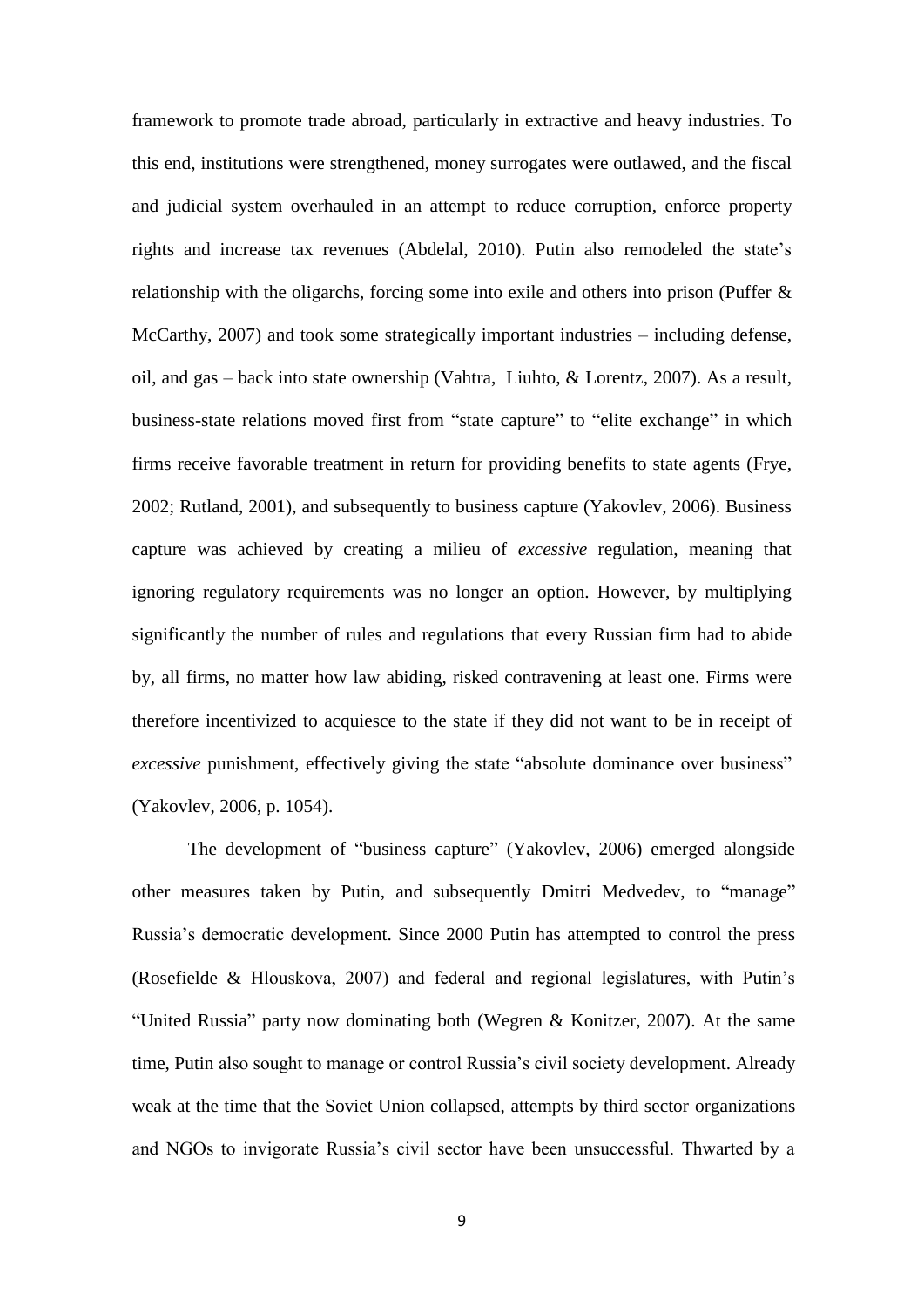lack of resources and a 'closed shop' mentality, most NGOs failed to either hold the state to account, or reach out to the wider public. The ability of groups to do so was further diluted by Putin passing a law in 2006 that prohibited domestic NGOs from accessing foreign donor money and introduced complex additional registration requirements for all groups (Kahmi, 2006). Consequently, many NGOs have sacrificed their independence by taking state money to ensure their survival. As a result, the state is now unchallenged in almost all spheres of its activity, leading many to describe Russia as a "managed democracy" (Mandel, 2005; Wegren & Konitzer, 2007).

Against this background of both corruption and subsequently increased state control, there is evidence that the legacy of the Soviet Union continued to pervade firm activity with respect to their employees and surroundings. During the Soviet period the firm performed a social as well as an economic function, providing individuals not only with guaranteed employment, but also subsidized housing, health clinics, childcare and so on. The paternalistic relationship developed during the Soviet period – between the firm, its workforce and its broader societal setting in the past (Kornai, 1992) – has continued to influence managerial behavior during transition. Although firms engaged in corrupt and sub-optimal behavior during the early 1990s period of transition, (Holmes, 2008; Yakovlev, 2001) managers also demonstrated a reluctance to shed labor, preferring instead to retain their social assets (Carlin et al., 1995) and keep employees on the books as unpaid, and usually underemployed workers, rather than lay them off (Ashwin, 1998).

Thus, what constitutes CSR in a country with a *history* of non-payment of taxes, wages (Earle, Spice, and Peter, 2010) and corruption (Holmes, 2008), is likely to be different from that where fiscal and regulatory compliance was taken for granted. Similarly, CSR is likely to be enacted in a different way where some of the prerequisites

10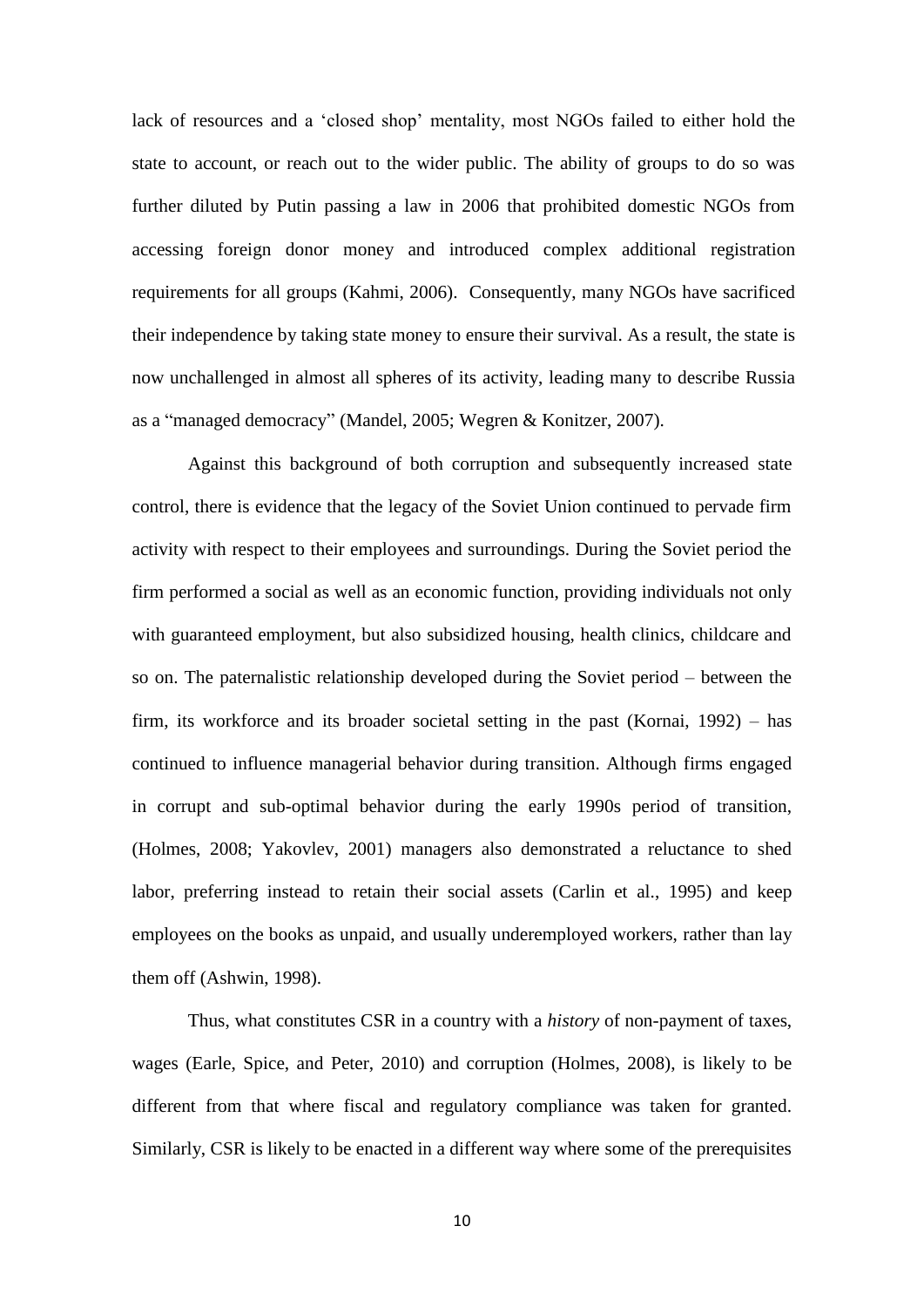of CSR (Matten & Moon, 2008) are absent. A managed democracy (Wegren & Konitzer, 2007) and business capture are likely to provide different CSR outcomes to those environments where democratic processes and markets are not subject to state interference and control. Likewise, a managed civil society is unlikely to send clear signals to firms as to the type, nature and scope of CSR demanded by the general population, leaving firms to impose their interpretation of CSR onto local communities. In contrast, Putin's focus on international trade gives Western firms greater access to Russian markets and vice versa. Thus, is it possible for open markets to influence CSR despite an absence of the prescribed pre-requisites? Given these factors in this article, the author seeks answers to the following questions:

- What constitutes CSR in a country where regulatory compliance was once viewed as optional?
- What impact does elite capture and stifled democratic development have on the type of CSR practiced?
- What impact do open markets and globalization have on CSR activity?
- To what extent is Russian CSR contextualized?

Before these questions are examined in detail however, an overview of the research methodology is presented.

#### **Methodology**

This study, using information collected as part of a wider UK Economic and Social Research Council-funded research project, arises from three industrial *Krai* and *Oblasti<sup>1</sup>* in the Russian Federation. The *Oblasti* of Samara and Volgograd and Stavropol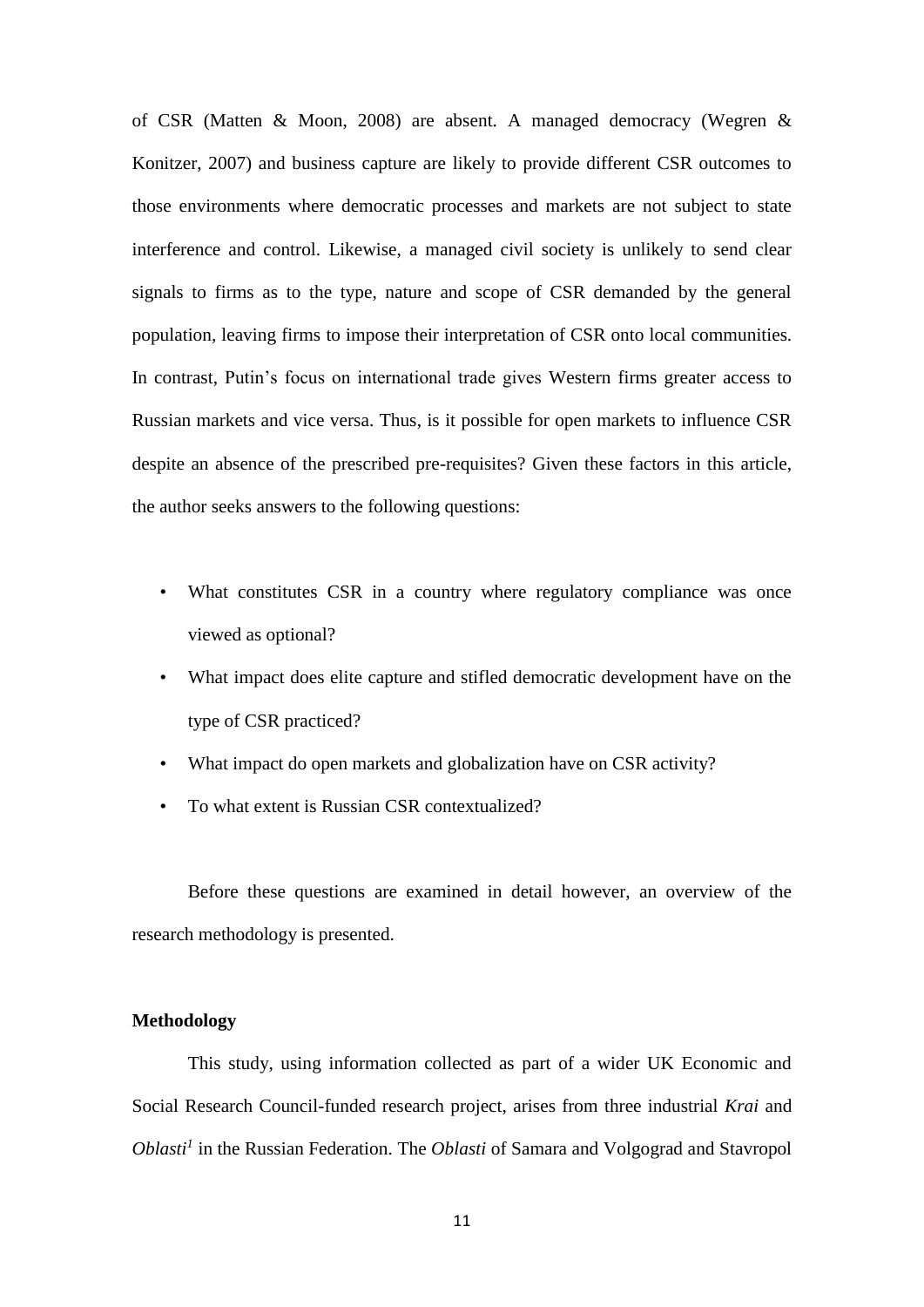*Krai* were chose for our study because the urban centers of Moscow and St. Petersburg do not always represent the experience of organizations in provincial Russia (Javeline & Lindemann-Komarova 2010). In addition, as Moscow and St. Petersburg have been subjected to greater forces of economic and social transformation (Mansvelt 2005) than other areas of Russia, it is unlikely that findings in these two cities with regards to CSR and many other business practices would be representative of that found within firms outside of these them. Moreover the majority of Russia's population lives outside of these two cities, and due to the legacy of Soviet central planning, many industrial hubs and centers for manufacturing continue to be located outside of Moscow and St. Petersburg.

All three of the regions chosen for this study have a GRP (gross regional product) per capita within the Russian average (IMF Russia, 2008) and are 80% or greater ethnic Russian (Federal Statistics Service, 2011). During the Soviet period, Kybyshev Oblast', as it was known until 1990, was a hub for automotive manufacturing. Today, Samara Oblast', located in the Volga region, remains the home to the immense Lada Plant, AvtoVAZ in Tol'yatti, and is also one of the top areas of petroleum by-product and machinery production in Russia. It also three large oil refineries, located in Szyran, Novo-Kuibishevsk and Samara, and a hydro-electric power plant located just outside Tol'yatti on the Volga River. Volgograd Oblast' has an economic profile similar to Samara Oblast'. Its economic activity is concentrated in the region's two largest cities, Volgograd and Volzhskiy. Leading industrial branches include chemical production, metallurgy and oil refining. Volgograd is also home to the largest tractor factory in Russia and a hydro-electric dam on the river Volga. Conversely, Stavropol Krai is a more agrarian based economy with industrial activity being largely based around the two cities of Budennovsk (oil refining) and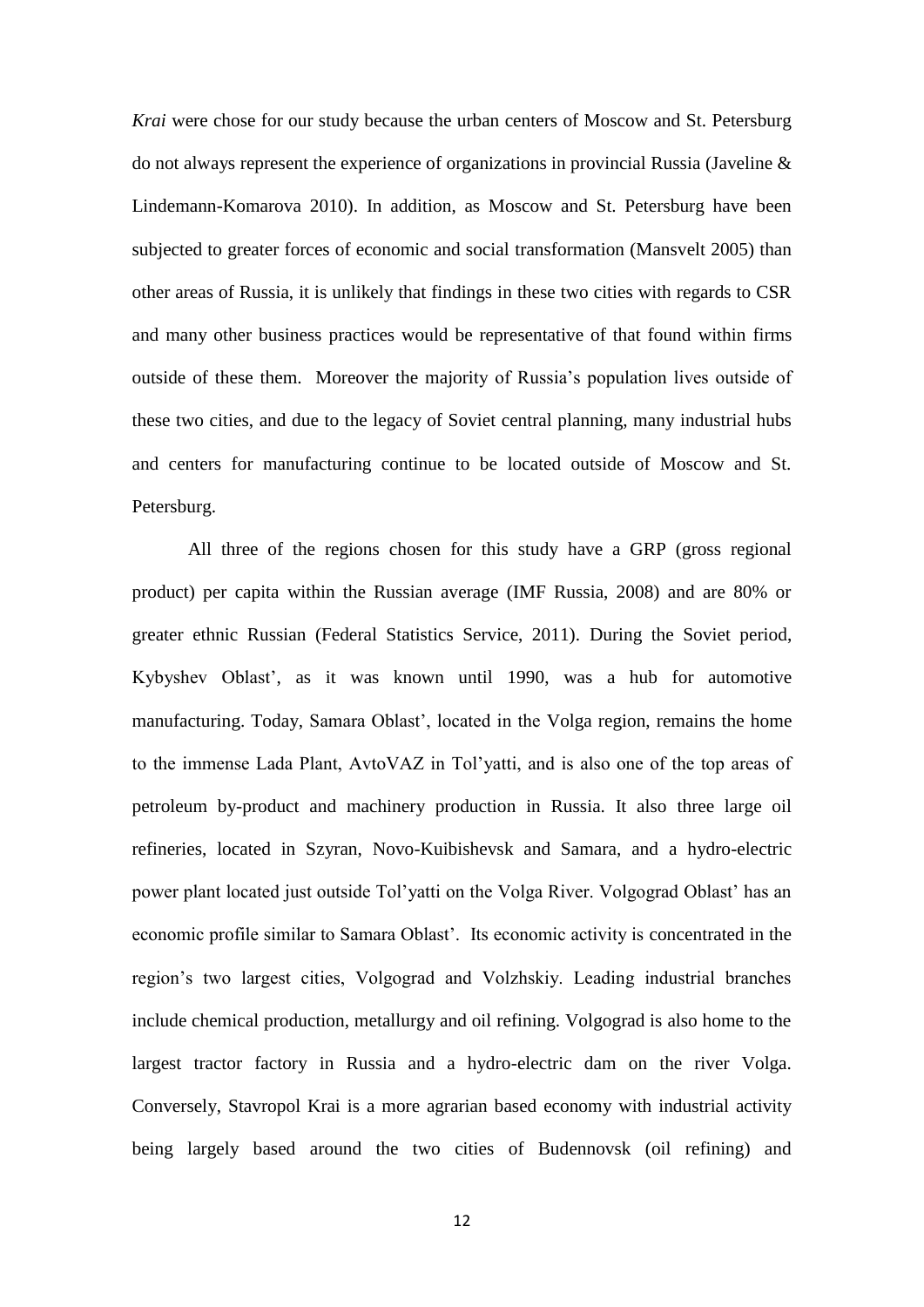Nevinnomyssk (chemical production). In recent years, the Stavropol Krai's economy has benefitted from increased natural gas extraction and the proceeds of the transportation of natural gas and oil from the Northern Caucasus, Caspian Sea and Central Asian republics, to Russia's only warm water port at nearby Novorossiysk. Thus these three regions are not only representative of provincial Russian cities but also provide the study with a sufficiently similar context to examine contrasts and similarities between the regions, minimizing potential regional factors to act as explanatory influences (Miles & Huberman 1999)

Huberman & Miles (1994) assert that an inductive research design is undertaken where the territory under enquiry is "excessively complex" and the intent is exploratory. Given the dynamic nature of Russia's economic and social development and the lack of literature on CSR in Russian firms, an inductive research design was deemed appropriate. In line with an inductive approach, the choice of participants was consciously decided by the researcher because of their relevance to the study and their potential to help develop explanations for the phenomenon under examination (Mason, 1996).

Initially, a "wish list" of firms and interview subjects was compiled through internet searches, using the regional administration websites of each oblast to identify key companies. With the assistance of project partners located in Samara State University, Volgograd State University and Stavropol State Agrarian University, additional firms were located. In total, 43 firms were identified. The focus was placed exclusively on privatized industrial firms, domestically owned, wholly or in part. A wide range of manufacturing processes were also captured amongst those interviewed, including chemical processing, ship building, oil and gas, food processing and metal working. As a result the firms varied in size.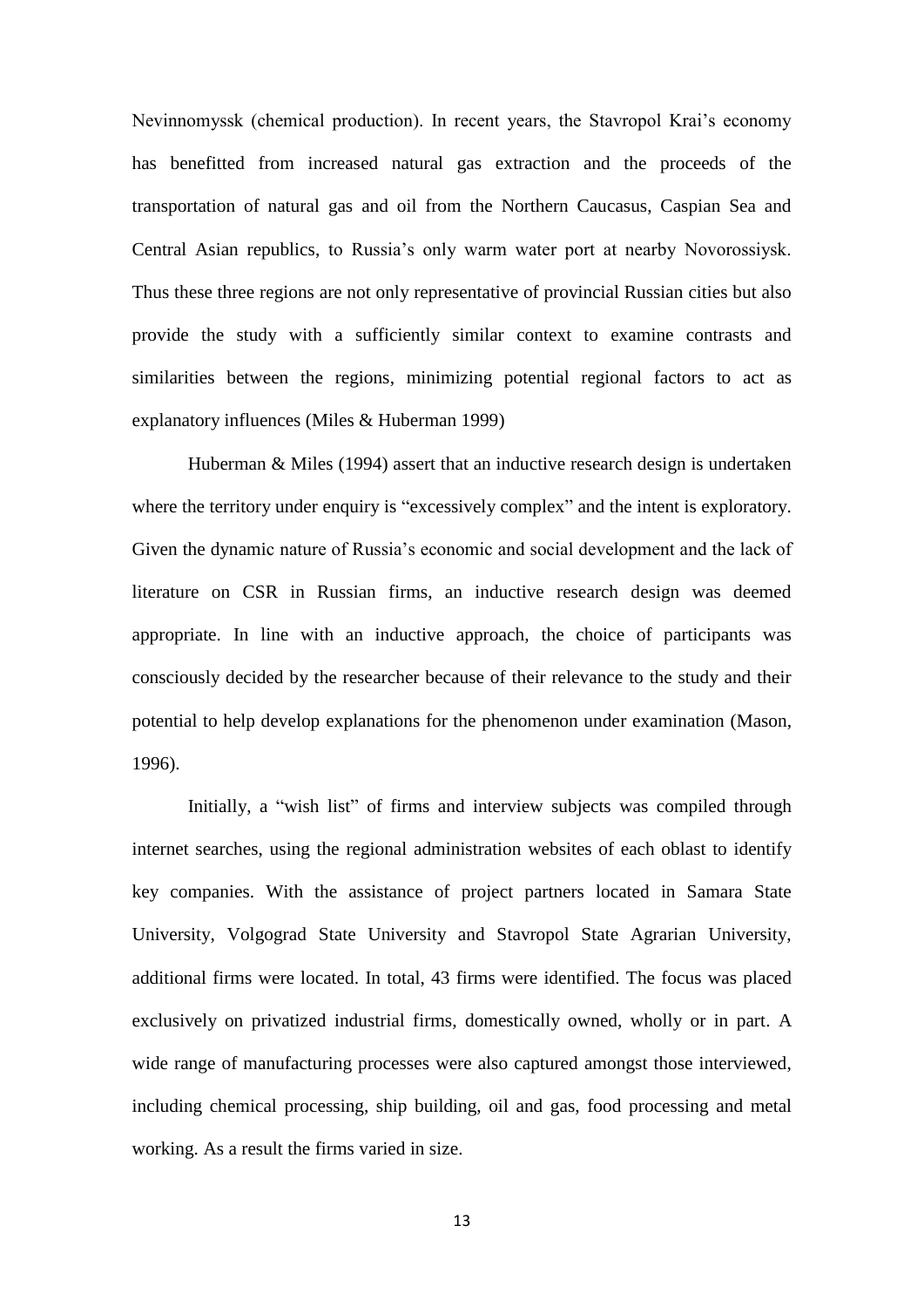The majority of interviews were conducted in Russian and were all face-to-face and semi-structured. Theoretical debates within the CSR literature, particularly those pertaining to 'context' (Halme, et al., 2009), and the limited literature examining CSR in both Russia and other transition countries (Koleva et. al., 2010; Kuznetsov et. al., 2009; McCarthy & Puffer, 2008; Ray, 2008; Stoian & Zhania, 2009; Wildowicz-Giegiel, 2010) were used to shape both the base-set of questions and data collection methodology.

The focus of this base-set was not only on the type, nature and scope of CSR activity undertaken within each firm, but also managerial perceptions of what constituted CSR activity, and their motivation for undertaking such activity. This baseset was subsequently refined in the field (Huberman & Miles, 1994), with questions that were misinterpreted or did not translate well being removed. An exclusive "beyond compliance" (Davis, 1973) definition of CSR was not adopted. Instead managers were allowed to define for themselves what they viewed as CSR activity within their own firm.

The interviews were recorded using either a Dictaphone or in the form of ethnographic notes, where appropriate. Each interview lasted between 30 and 90 minutes and assumed a conversation-like approach, where the base set of questions were used to facilitate discussion alongside additional follow-up questions to probe responses and to add further insight. All of the interviews were then translated and transcribed *in situ*, calling on the skills of the translator where discrepancies arose. Physical examples of CSR activity, including documentation, CSR policy statements and other activities, were also collected. Collecting this documentary data was done in order to increase the understanding of a firm's CSR approach. The interviews usually involved one senior manager from each organization, though in a small number of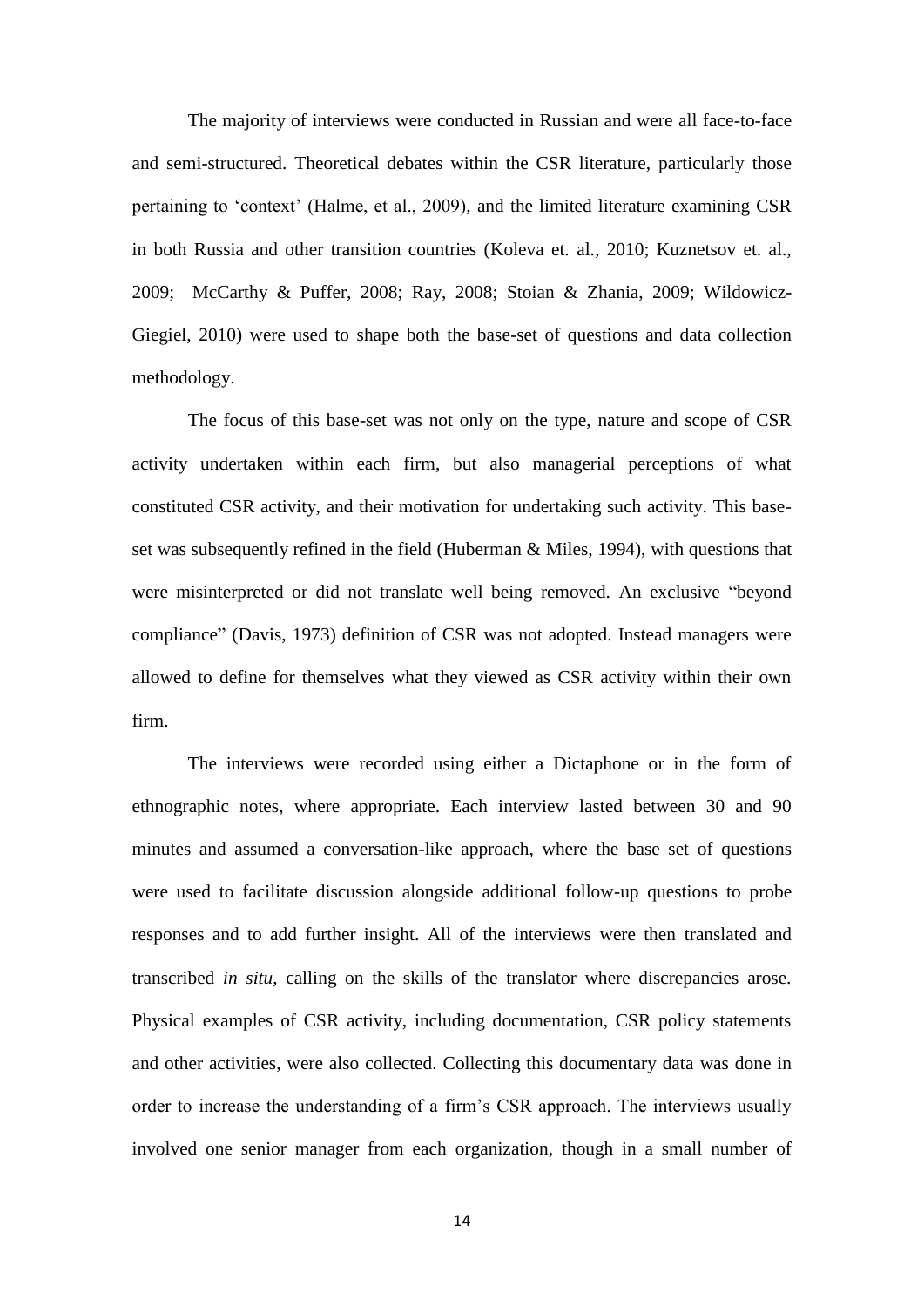interviews two participants were involved in the conversation. Participants were varied in age and gender, and in their management positioning within the organization.

Once back in the UK, the 43 interviews were subject to theoretical interpretation, based entirely upon the data collected, but with an appreciation of the context in which participants were speaking. The data were then analyzed, looking for patterns and similarities (Berg, 2007). Patterns and similarities were identified by repeated review and by passing the data to a research fellow who also studied the data to minimize the impact of personal preconceptions (Silverman, 1993). Themes emerged from this review (which are mapped onto the findings section in this paper) revealing different approaches to CSR namely, the influence of open markets, philanthropy, the legacy of Soviet business practices on CSR, and the impact of the post-Soviet political and economic environment on CSR, particularly within the larger firms in this study. The data were then coded according to these emergent themes (Charmaz & Mitchell, 2001), using color coding. By coding for these themes the influence of the historical antecedents of both the Soviet and transition period on the type, nature and scope of CSR adopted within Russian firms were revealed, alongside the power of the market to influence CSR activity, even when other pre-requisites for CSR are absent. The discussion that follows explores these issues using narratives from these interviews, or 'illuminating examples' (de Vaus, 2001, p. 240), to exemplify key points.

In order to ensure that the organizations and the participants remain anonymous, and the data confidential, in the discussion that follows the data is referred to according to the adopted coding system. The firms are referred to according to their assigned pseudonym, which is indicative of the industry they are a part of, such as "Aluminum 1." A full list of the firms, under pseudonyms can be found in Appendix 1 of this article.

15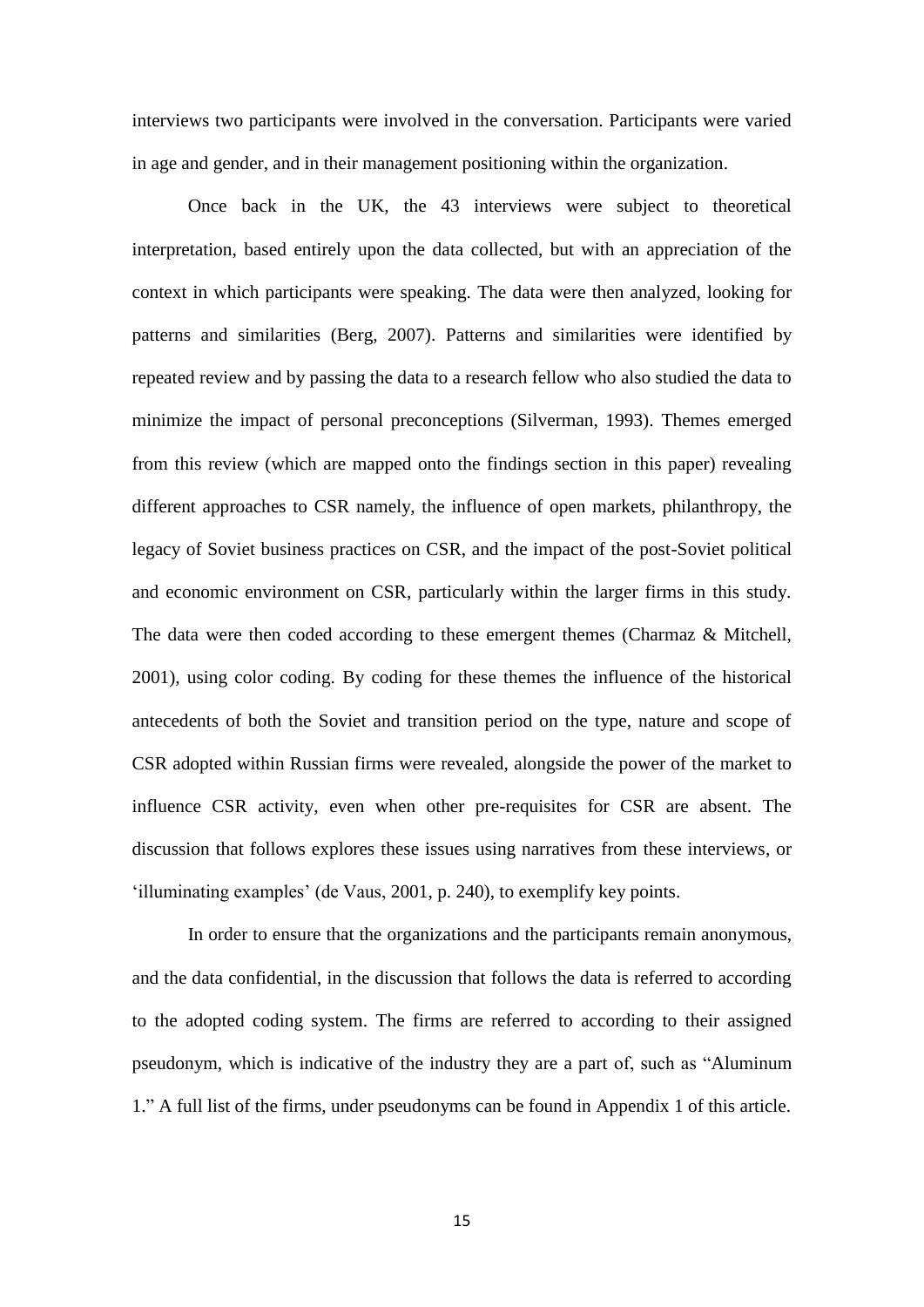#### **Findings**

Before the detailed qualitative results are presented, it is useful to present an overview of the data. Analysis of the transcripts revealed five distinct types of CSR taking place – these are described in Table 1 below.

| <b>CSR Type</b>              | <b>Descriptor</b>                                              |
|------------------------------|----------------------------------------------------------------|
| Market Driven (MD)           | CSR most closely reflecting Western descriptions of CSR;       |
|                              | namely that which was driven by commercial concerns, went      |
|                              | beyond compliance and was undertaken voluntarily               |
| Soviet<br>Legacy<br>$\alpha$ | CSR informed by the paternalistic or social role played by     |
| Philanthropic (SP)           | firms during the Soviet Union                                  |
| Transition<br>Legacy         | CSR influenced by the legacy of the El'tsin era where          |
| (TL)                         | activities such as paying wages and taxes where optional and   |
|                              | are now viewed as a firm's "social contribution"               |
| Coerced $(C)$                | CSR reflecting the "captured" nature of state-business         |
|                              | relations in Russia where firms take on social projects at the |
|                              | behest of the state.                                           |
| No CSR activity $(N)$        | No CSR activity was reported                                   |

**Table 1: CSR Types**

Thirteen firms in this study were engaged in MD CSR, Seventeen firms exhibited SL CSR activities, ten firms reported TL CSR and five firms described "coerced" or C CSR. Finally, seven firms reported no CSR (N) activity at all. Overall fifty two incidents of CSR were reported, with twelve firms reporting engagement in two types of CSR – nine of which reported both MD and SP. A single firm reported three CSR types. All of the SP respondents were the single firm in their town or district. The five firms that reported coerced CSR were the largest by turnover in this study (Appendix 1 details these findings by firm). To explore these findings in more detail, the following section is divided into two parts. The first examines incidents of market-driven CSR, motivated by a business case (Lantos, 2001; Windsor, 2006), namely MD and N. The second examines more "contextualized" (Halme et al., 2009) incidents of CSR influenced by the specific cultural and historical antecedents of both the Soviet and transition period, specifically TL, C and SP. A broader discussion of what this study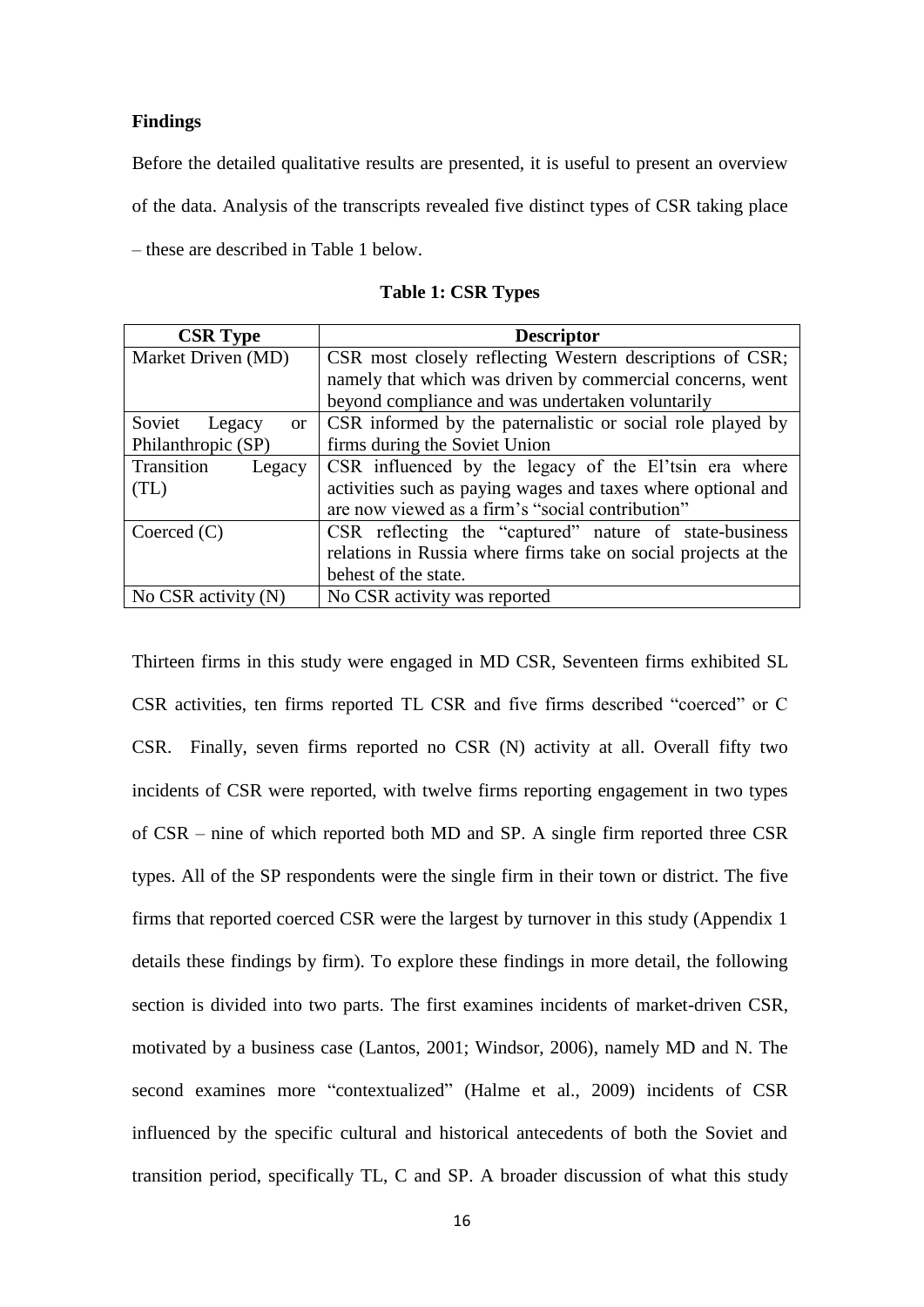has to contribute to the continuing conceptual development of CSR is then entered into in the conclusions.

#### **Market-Driven CSR**

Firms found to be engaged in CSR activity that could be described as "traditional", voluntary or "beyond compliance" (Davis, 1973) focused exclusively on the adoption of codified CSR policies and/or registration with the international environmental standard ISO14001. In all cases, these activities were adopted to gain access to export markets. Eight of firms in this study reported that they had a formal "social" policy that explicitly committed the firm to going beyond their legal and economic obligations. These policies were often wide ranging, committing firms to a broad spectrum of social and environmental projects, as illustrated by the extracts below from Aluminum 2 and Metal Working 1:

Our corporate social policy is wide-ranging, including education, environmental protection, corporate social responsibility, health and social security – especially concerning families and children – and a sustainable partnership between charities and the business sector. (Aluminum 2, Nevinnomyssk, Stavropol Krai')

Corporate social responsibility is an extremely important part of our wider corporate policy in all questions concerning production, labor safety and also ecology. Within that policy we also play a significant role in funding and supporting social activities in our region, including children's organizations and financing charity work. (Metal Working 1, Volzhski, Volgograd Oblast')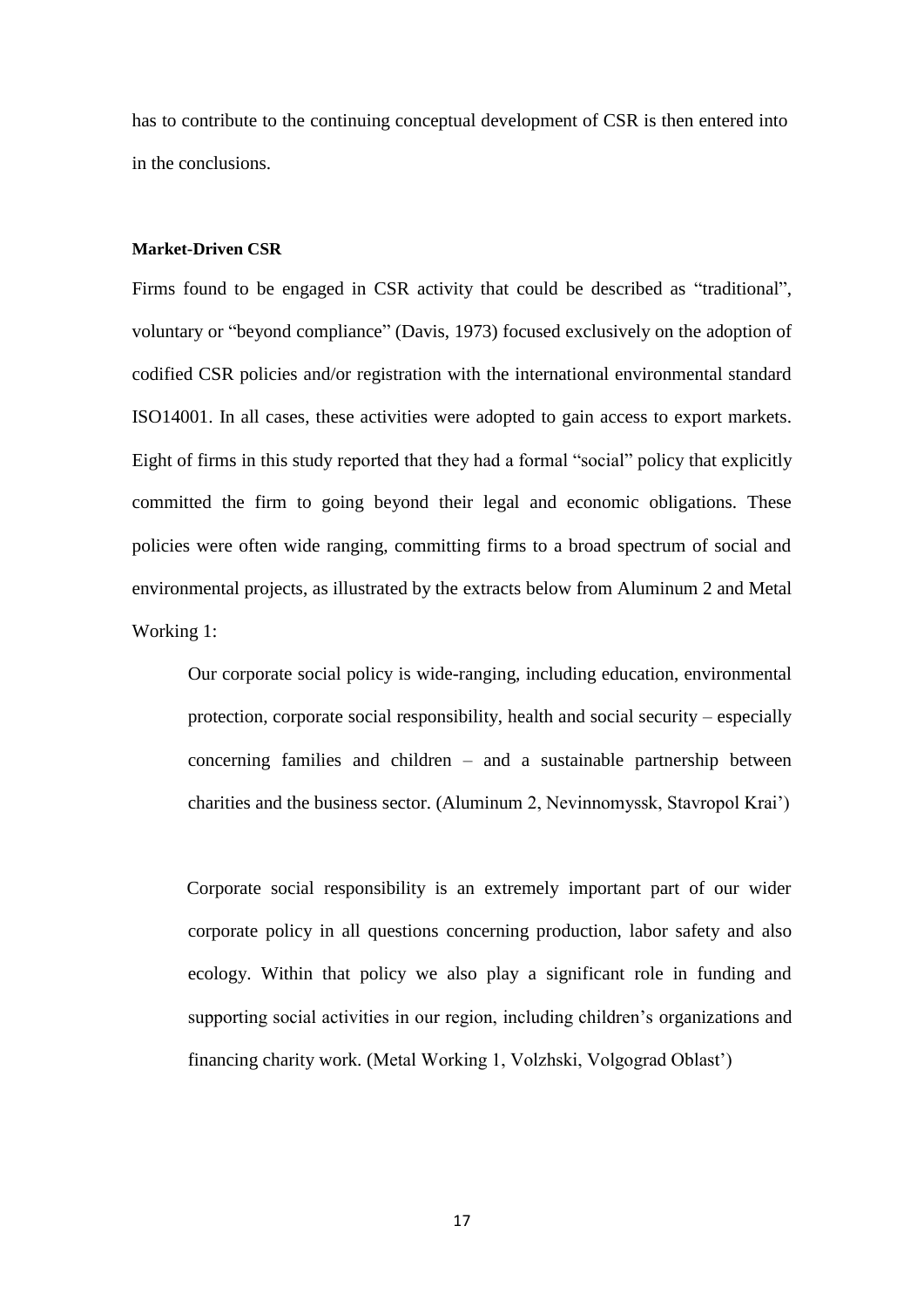However, the arising wider social benefits from the adoption of a social policy both for the firm and its local community were not discussed by these managers. Instead, they stressed the arising commercial benefits, particularly as they pertained to overseas customers and contracts. Chemical 4, Natural Resources 1 and Aluminum 3, for example, stressed the link between legitimacy and commercial longevity (Carroll, 1991), citing "reputation", "image" and "legitimacy" (with respect to their customers) as strong motivators for their adoption. Others were more explicit about the direct links between the adoption of a social policy and profit, focusing on the "stimulus" (Cosmetics 2) provided by the market, as illustrated by the following discourse;

You know, to survive today in the modern world, in today's tough market conditions, we cannot survive without having a serious corporate social policy and especially in taking extremely seriously ecological questions. The market is the driver here without doubt, in our shifts towards, in particular, [sic] the ecological modernization across our factory. (Metal Working 1, Volzhski, Volgograd Oblast')

In citing the demands of customers and the need to ensure "stable profits" (Automotive 1) these firms were focused much more on the 'doing well' aspect of CSR than the "doing good" (Vogel, 2005). Adopting a codified social program, or being able to demonstrate social responsibility credentials was viewed as essential not just of the ongoing legitimacy of the firm vis-à-vis its customers, but to gain access to and secure contracts from customers located in developed economies where such things are viewed as standard. This observation was reinforced by further scrutiny revealing that these eight and an additional five firms had also sought ISO14001 certification, again to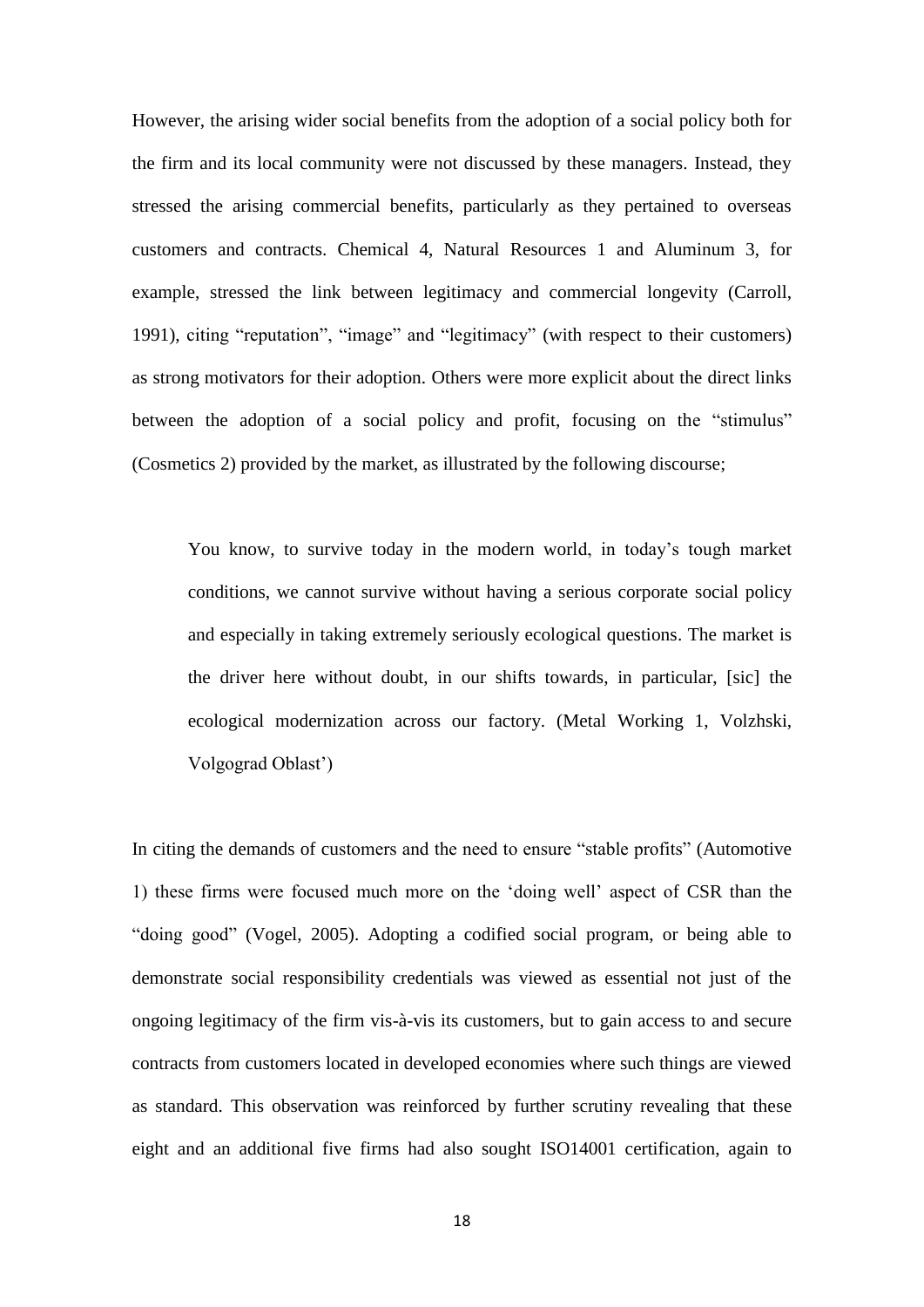secure access to overseas markets. As dialogue from Cosmetics 2 and Chemical 4 explains:

All of the firm's ecological standards comply with European environmental standards ISO14001. This is extremely important for us; it is an absolute *must*, a prerequisite for our work today. We must react to the demands of our buyers. Our main buyers are European firms… These global firms demand the highest standards, especially in the area of environmental responsibility and thus, in order to continue working with them, we must comply. (Cosmetics 2, Nevinnomyssk, Stavropol Krai)

Market mechanisms are dictating that we keep up with these changes. Our products need to be 'green' now in the eyes of our customers. (Chemical 4, Volgograd, Volgograd Oblast')

Other firms stressed similar motives, including "competitive advantage" (Aluminum, 1; Chemical 7; Metal Working 1), "economic efficiency" (Chemical 3; Chemical 9) and "access to overseas markets" (Natural Resource 5). Yet none referred directly to any arising environmental or social benefits from ISO14001 certification. ISO14001 also had other limits. Discourse at other firms indicated that the pressure of overseas contracts needed to emanate from the right geographical location. A number stated that while they had obtained the international quality standard ISO9000, ISO14001 certification was not necessary because their customers, predominantly from the former Soviet Union, did not require it. Managers at Tractor 1 explained: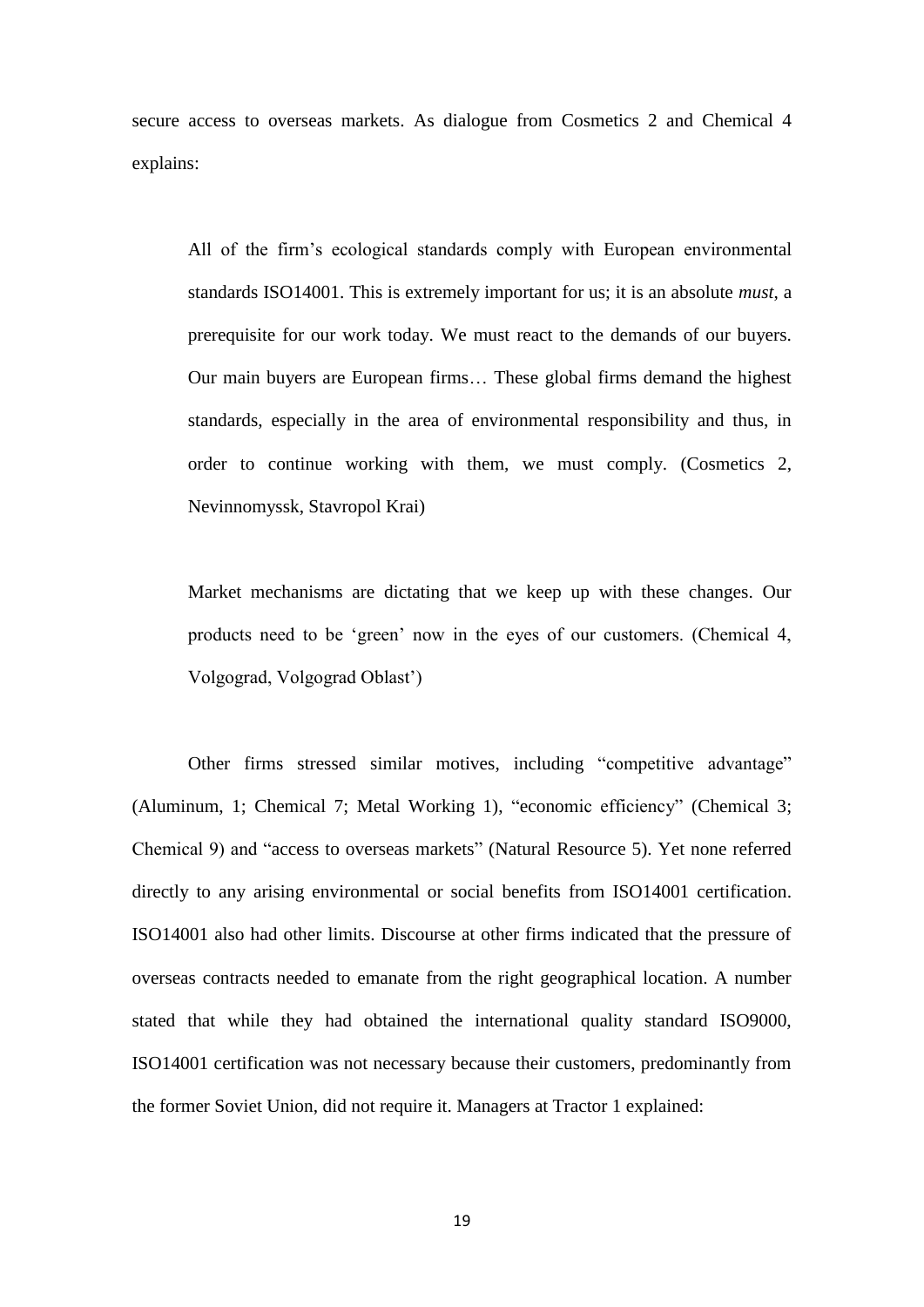For us, the ISO 9000 system is fine and works well. For our clients in Russia, Ukraine, Belarus and Kazakhstan, this is the most important thing. They are not so worried about ISO14001. (Tractor 1, Volgograd, Volgograd Oblast')

Others stated that ISO14001 was "too expensive" (Chemical 1) "difficult to justify" (Pipe 1) or like Tractor 1 that it was not "demanded by their customers" (Ceramics 1).

Collectively this discourse indicates that while some market driven, "voluntary" or "beyond compliance" activity is being undertaken, its scope is very limited. In adopting a "profit is paramount" (Chemical 4) approach, the focus of this CSR is extremely narrow (Devinney, 2009). Where CSR can assist in extending the commercial life of the firm, it was embraced, be that through codified policies or adherence to international standards. Where it did not it was rejected, as illustrated by managers at Pipe 1 when discussing environmental protection and pollution control:

Our owners think that taking the environment seriously involves a lot of money, which they consider simply as a waste of money. They follow a clear logic. Why bother doing something which is expensive for the firm if it is not compulsory? (Pipe 1, Volgograd, Volgograd Oblast')

By emphasizing the commercial benefits of this market driven CSR to the exclusion of any social value, it is unlikely that these firms would have engaged in this CSR activity without the market incentive. This market-driven approach is underscored by the rejection of ISO14001 certification by those with customers inside the former Soviet Union. Despite this "narrow" (Devinney, 2009) focus, however, the influence of overseas customers on the behavior of these firms indicates that market forces can still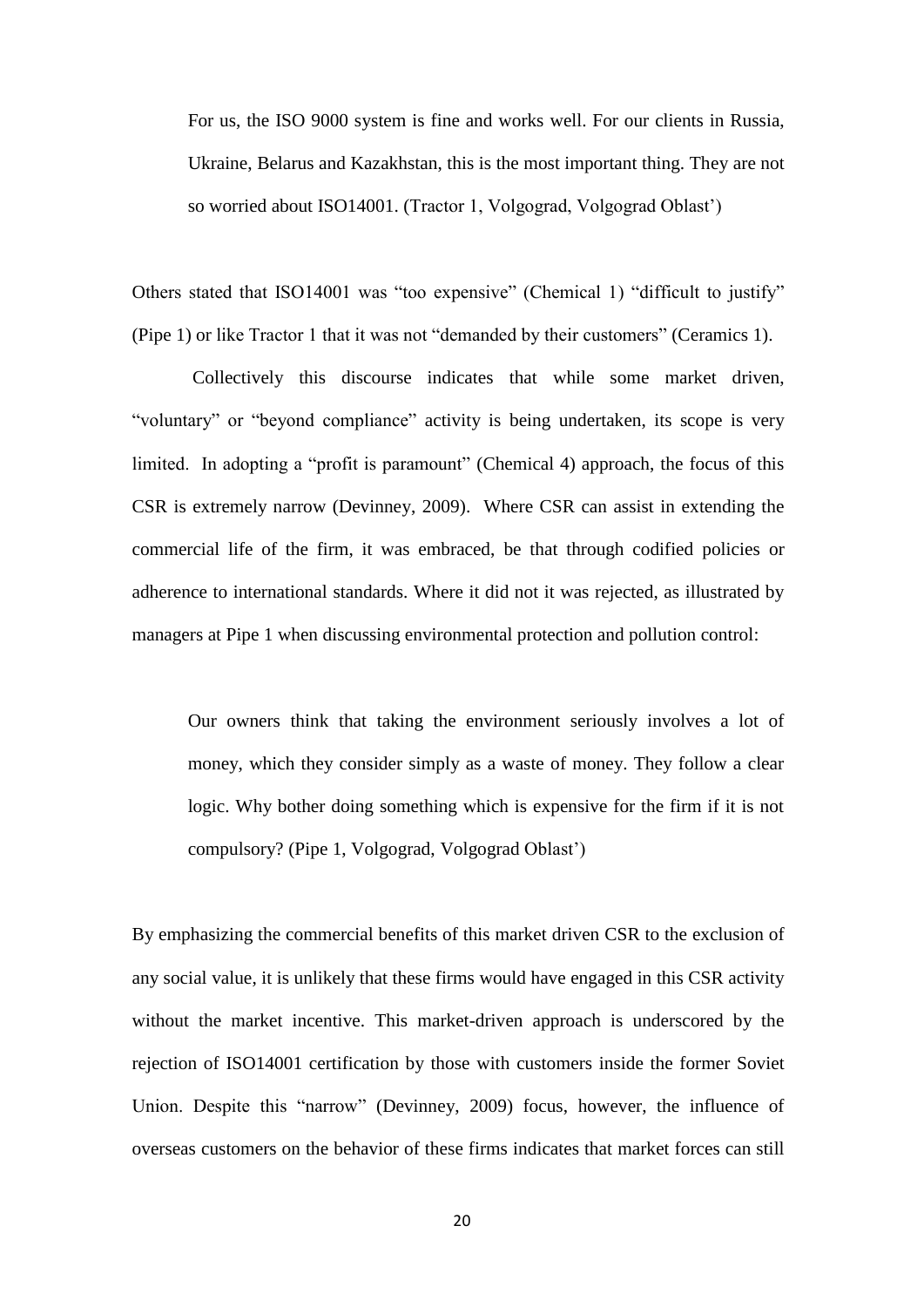promote "beyond compliance" (Davis, 1973) activity, even when other prerequisites for CSR such as functioning institutions and non-captured actors (Campbell, 2007; Matten & Moon, 2008) are absent. The presence of other types of CSR, not motivated by market forces, but by the antecedents of both the Soviet Union and the transition period at other firms in this study underlines this finding, indicating that prerequisites may not be necessary for CSR to take place. It is therefore to this "contextualized CSR" that the author now turns.

#### **Contextualized CSR**

Just over half of the firms in this study exhibited CSR activity that was motivated not by commercial reasoning, but by the antecedents of either the Soviet Union or the transition period. Those influenced by the cultural legacy of the Soviet period were strongly aligned to philanthropic activity as the primary vehicle for social intervention, with many stressing the need to ensure the wellbeing of their employees and their families. Those influenced by the transition period cited paying taxes and health and safety – issues that would be viewed as compliance activity in a Western setting – as their contribution to Russian society. Others, particularly larger firms, appeared to be "captured" by regional state actors. As a consequence these firms were compelled or coerced into CSR activity that they would not have otherwise undertaken. These findings are outlined in the analysis below.

#### **Soviet Legacy and Philanthropy**

In this study 17 firms found to be engaged in activity that could be described as charitable or benevolent. Some engaged in this activity on an *ad hoc* basis: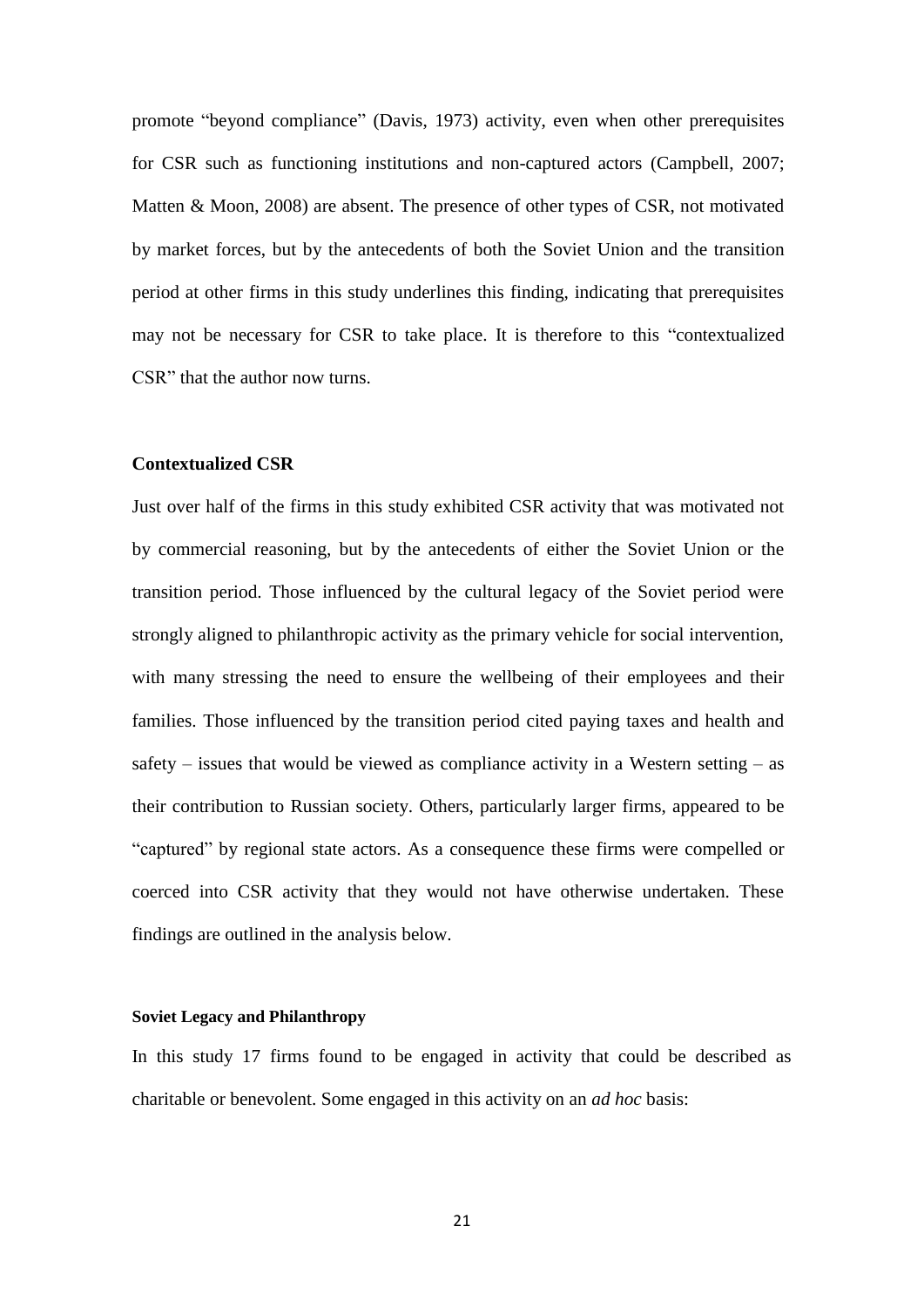We try and sponsor as many local charities as we can. People and organizations in the local population come to us all the time and ask us for some philanthropic support. When we can, we are happy to oblige. (Natural Resources 2, Volgograd, Volgograd Oblast'*)*

While others took a more structured approach:

We have two large programs. The first is "My Birthday". When the child is born on the day of the company's birthday, this child's parents get 10000 rubles, presents, gift certificates during the festive ceremony. The second program is Polyakov Scholarship. It is worth mentioning that the scholarship is for students carrying out the best projects in motor-car construction and mechanical engineering. (Automotive 1, Tol'yatti, Samara Oblast')

Be it *ad hoc* or structured, the type and nature of the activities undertaken at each of the firms was very similar. Several firms sponsored bursaries, scholarships and educational prizes at schools and Universities in their region. Aluminum 3 for example sponsored students at Samara State Aerospace University, and both Automotive 1 and 3 sponsored students and prizes at Tol'yatti State University, all in their field of expertise. Two firms sponsored orchestras in their relative towns (Automotive 1 and Chemical 8) whilst half sponsored children's projects, ranging from playgrounds to orphanages and health care programs (Chemical 1, 5, 8; Natural Resources 1, 4, 5; Metal Working 1, Aluminum 1).

There were potential "commercial" benefits to this type of activity. Sponsoring students at related Universities gave firms direct access to the best and the brightest. Sponsoring orchestras was good public relations. However, when prompted to share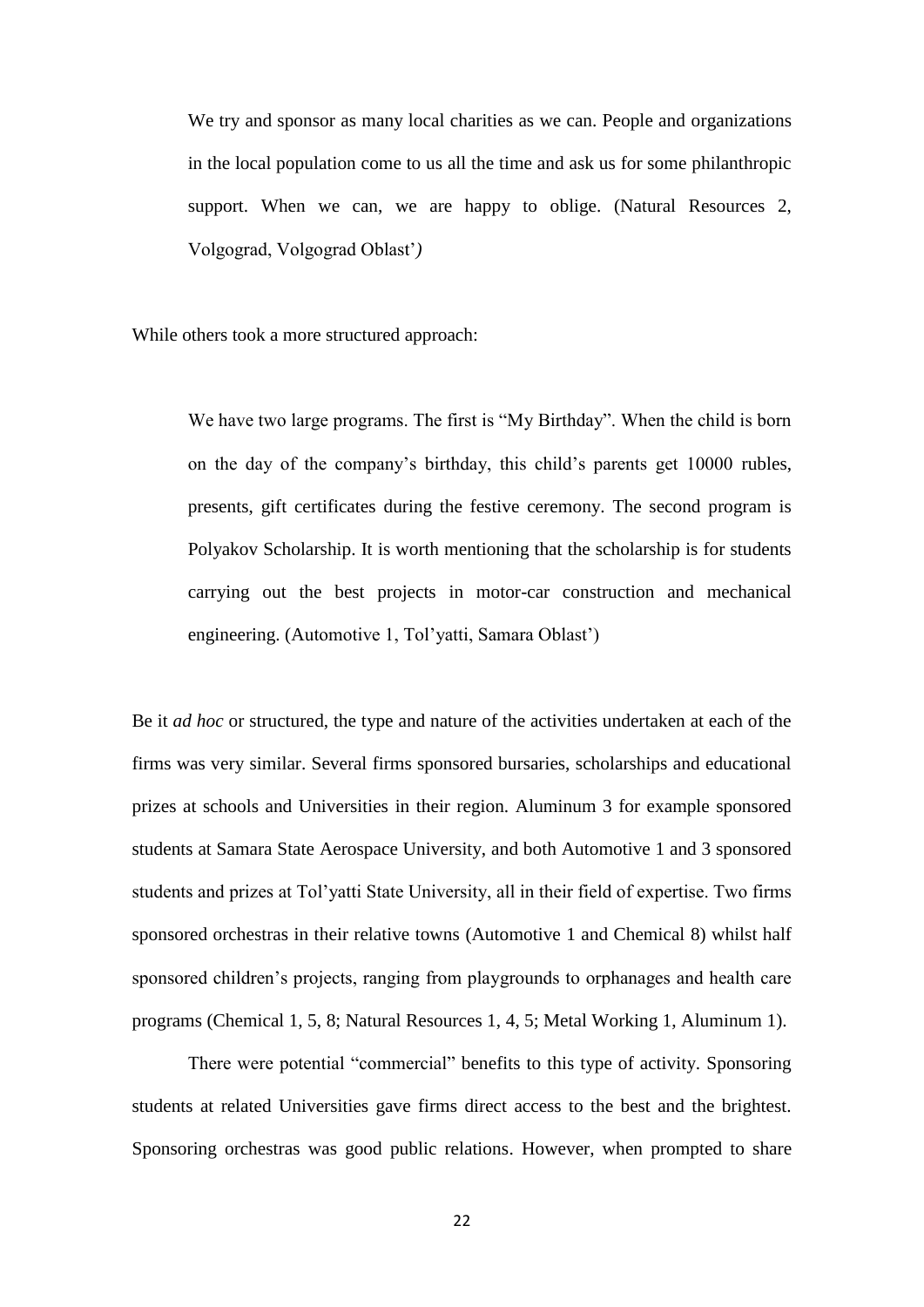their motivation for engaging in philanthropic or charitable activity managers, in contrast to those with codified social programs or ISO14001 certification above, failed to stress these benefits. Instead they described philanthropy as a "concept [that] existed in Soviet times" (Aluminum 1), a "traditional" (Aluminum 1) role for the firm to take, and that this philanthropic activity was part of an ongoing "social contract" (Metal Working 1) with the local community that predated the collapse of the Soviet Union. Evidence of this approach to CSR was even more pronounced in so-called 'city forming' enterprises in each region.

Firms around which an entire town, city or district within a city was built were colloquially described during the Soviet period as "city forming" enterprises. These firms would not only provide the lion's share of the employment in that town, city or district, but also administered community facilities (Kornai, 1992). This legacy appeared to be a key driver of CSR within these firms, as the dialogue below illustrates:

Being the city-forming enterprise [sic] and being aware of our continuing social responsibility we continue to voluntarily undertake obligations in the life of Togliatti Urban district population through our Tol'yatti Community Foundation. For example, environmental activities, vocational training support, culture and sport support, helping social groups and public associations and charitable/philanthropic activities. We also maintain a huge medical department, a polyclinic with serves 120,000 people at our own expense. (Automotive 1, Tol'yatti, Samara Oblast')

We still have some "social" roles also which have continued from the Soviet times. In the Soviet times, the factory built several schools and a theatre for its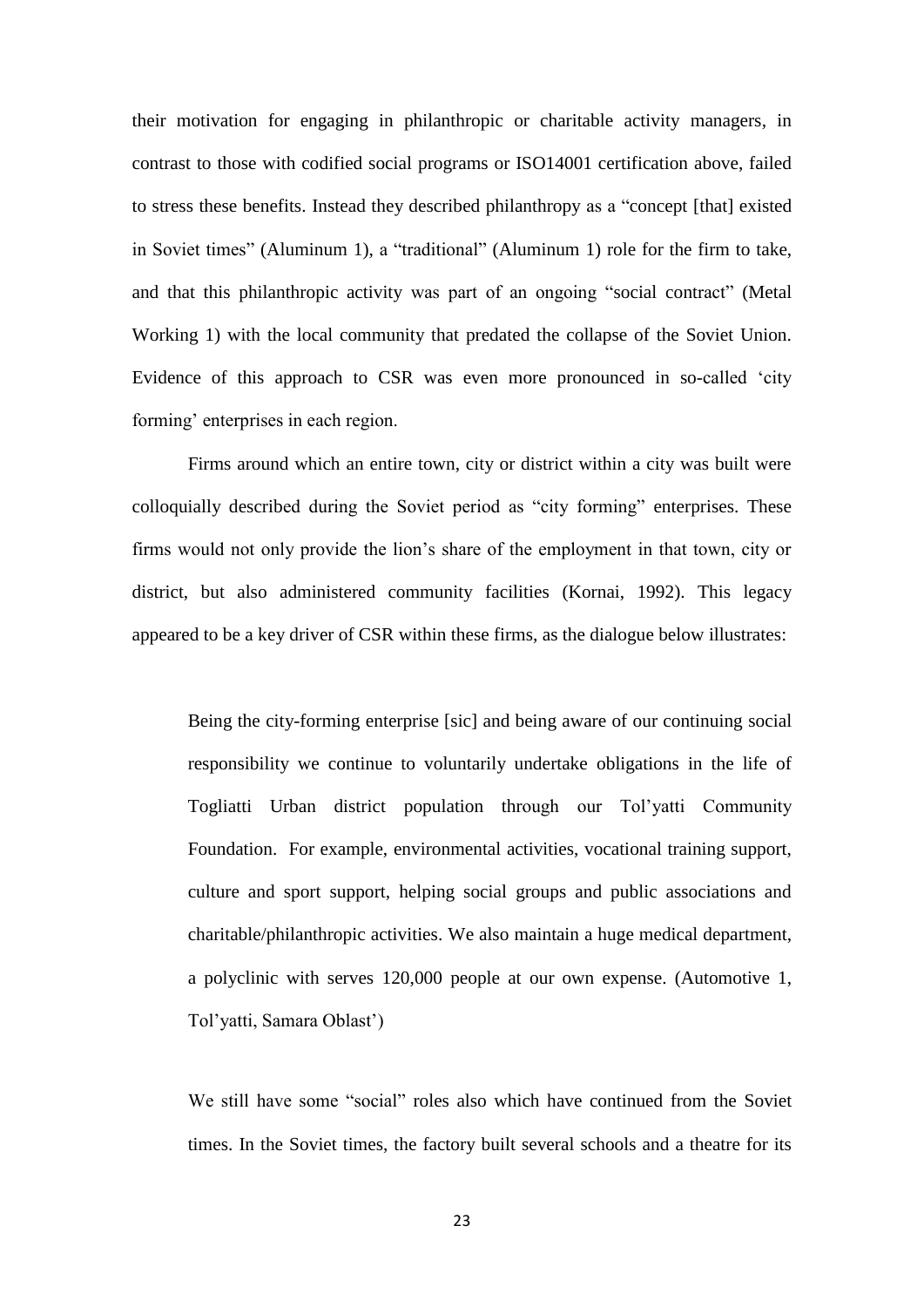workers and also had its own sanatorium near the Black Sea. These facilities were owned by the factory but they were used by the factory's workers and their families. These facilities were either free to use or heavily subsided. Today, the factory tries to do what it can and continues to support these social projects and subsidies for these activities. This is important so that the workers have a feeling of "self-worth" and so that they feel they belong to the wider family which is based around the factory. (Chemical 1, Volzhskii, Volgograd Oblast')

In probing their motivation for continuing this activity, Aluminum 3 stressed that their "responsibility" was to those people who lived and worked in the immediate vicinity of the factory, while Chemical 5 stated:

The Russian Federation has been a Soviet country for about 70 years, with its special ideology and mentality deeply rooted in people's minds. Most of them got used to relying on enterprises forming a company town and budget-forming ones, supporting and backing the whole city… So we do understand that our responsibility is based on some historical traditions and culture in general. That is why we try to maintain or assist with as many of these previous functions as we can. (Chemical 5, Nevinnomyssk, Stavropol Krai)

The discourse in this study illustrates that "city forming" and other privatized enterprises have chosen to continue to occupy a role that previously was part of their mandate as a Soviet enterprise. Previously, the structures of central planning compelled such firms to be both economic and social providers within their local communities. Social benefits such as housing, kindergartens, health centers, social clubs, cheap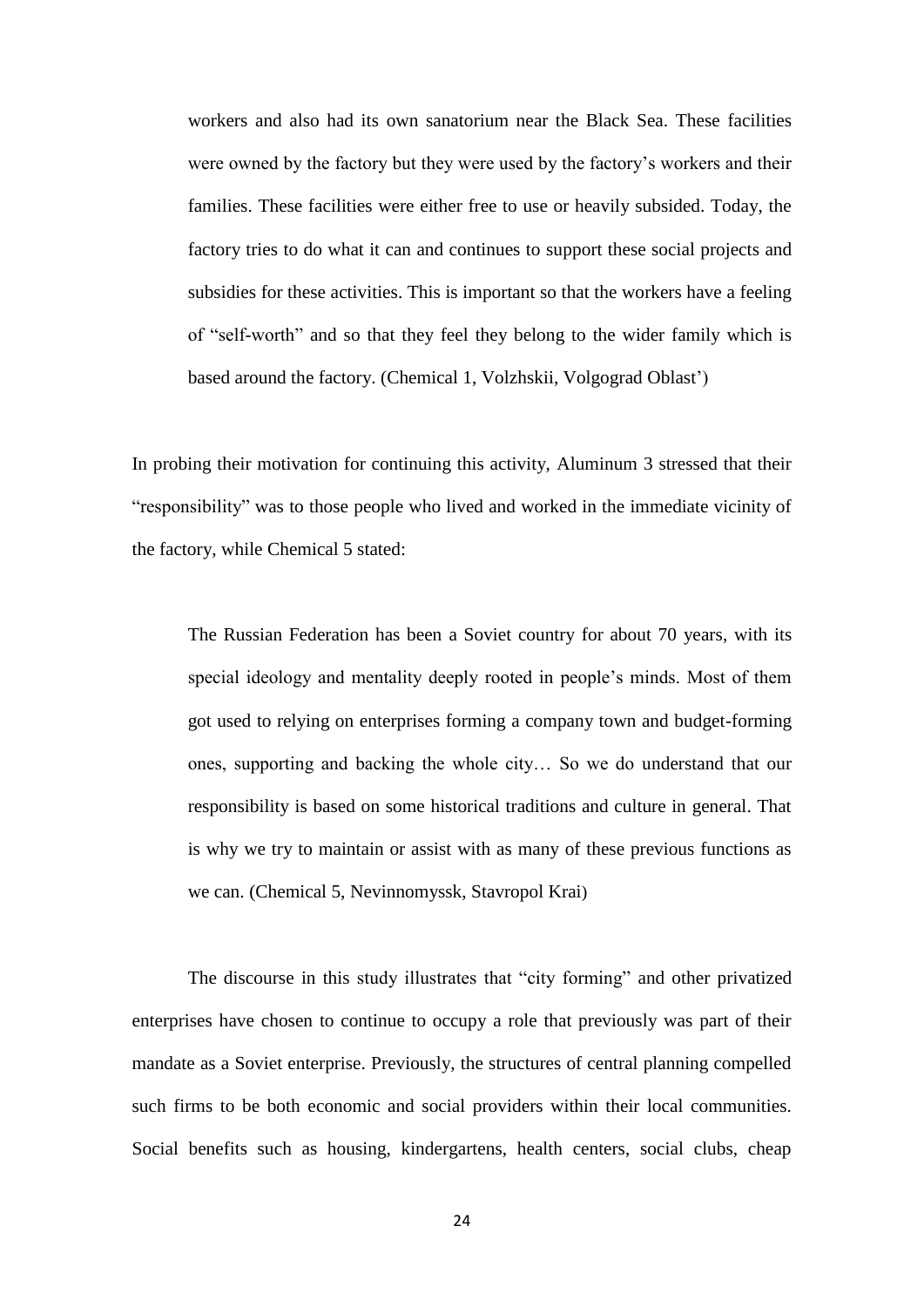holidays, and in some cases access to luxury goods such as motor vehicles, were both provided and administered by the organization but were also used as benefits to incentivize the workforce. Clarke et al., (1994) even go as so far as to state that the purveying of these social assets was at the foundation of the Soviet production system. Rather than monetary reward for labor output, this form of 'embedded' (Clarke et al., 1994, p.186) paternalism was both expected by the workforce and used to maintain production targets, thus keeping the factory doors open.

In the present one can see the continued influence of these Soviet antecedents within Russian firms as they express a continuing paternalistic approach to the organization's role. The sense of "ought" or normative compulsion to their continuation of this activity indicates that these firms do not view CSR as something that was imported into the Russian Federation. Instead it was a "traditional" approach to philanthropic activity; the way things have always been done. Yet this activity was also more akin to "purveying" (Matten & Crane, 2005) social benefits onto their immediate surroundings, rather than engaging local communities to influence the type and nature of the activities undertaken. There was no evidence from the interview discourse that firms actively engaged or collaborated with community groups or NGOs in the decision making process with regards to this philanthropic activity (Scherer & Palazzo, 2007). This lack of NGO interaction is not surprising as during the Soviet period firms engaged or purveyed a social function without any reference to community preferences. The data clearly indicate both that larger or "city forming" firms undertook philanthropic activity despite an absence of pre-requisites for CSR. In addition, it was also clear that these firms did not view CSR as a Western or imported construct. Rather, it was a continuation of activity undertaken under central planning.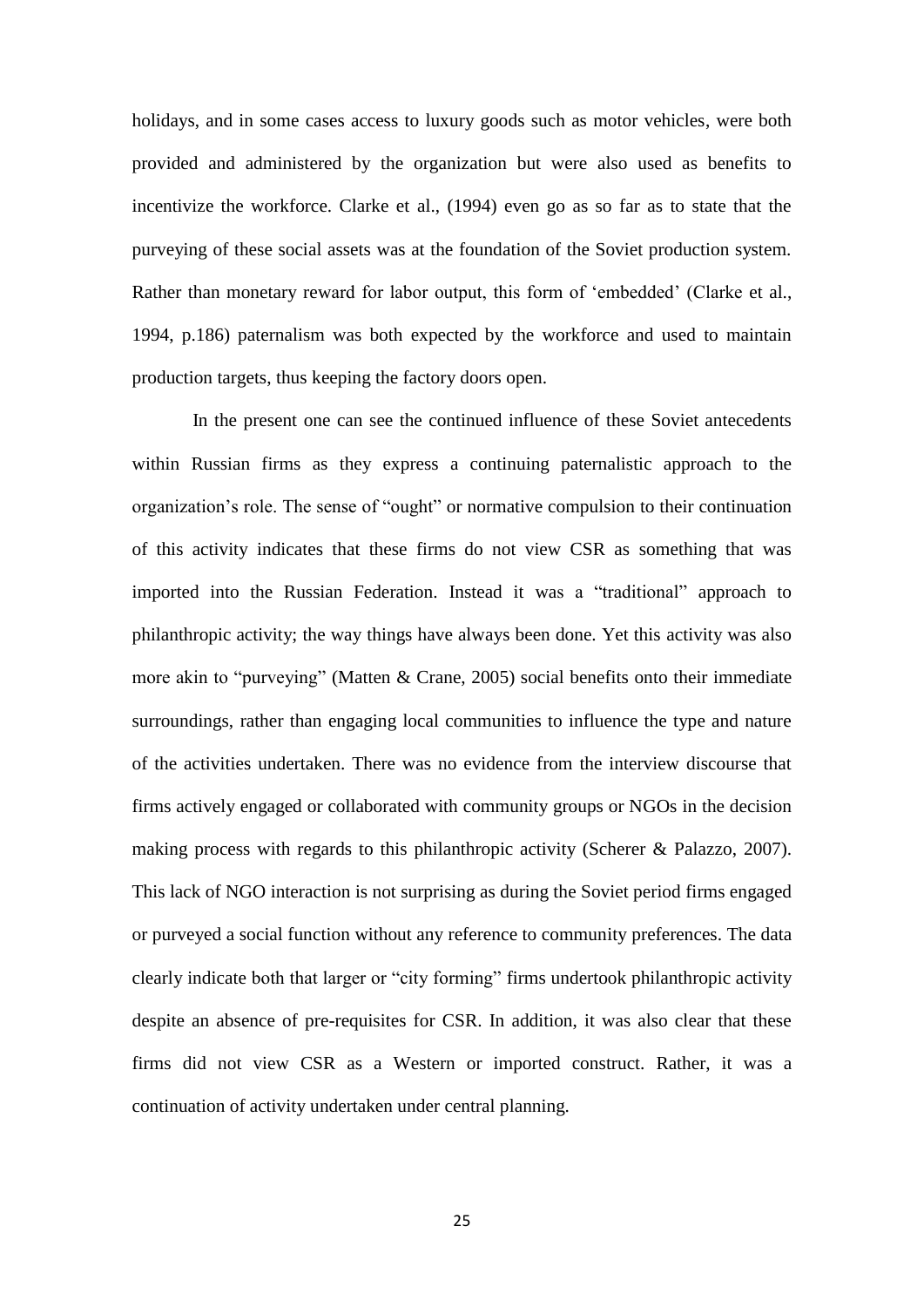#### **Transition Legacy and Coercion**

In contrast to that presented above, the economic and political precursors of the transition period appeared to influence the scope, nature and type of CSR undertaken at fifteen firms in this study. Ten firms cited activity which in a Western context would be viewed as mandatory and thus not CSR, such as paying taxes and ensuring the health and safety of their workers, whilst others reflected the captured nature of business-state relations in Russia at the current time. Yet five firms reported that the state had "coerced" them into engaging in social projects that would have normally outside of their purview, reflecting the "captured" nature of business elites currently in Russia.

Jamali & Mirshak (2007) note that where tax evasion, corruption and fraud are commonplace, a responsible company is one that complies with the law and codes of conduct, rather than going beyond them. Against the background of corruption, lack of regulatory enforcement and tax fraud that dominated the early part of the transition process (Earle et al., 2010; Holmes, 2008), it is not surprising that some firms asserted their social responsibility through regulatory compliance, as illustrated by the following discourse:

We pay taxes every year and I employ over one hundred people. I see this as playing my role in the development of Stavropol. (Construction 1, Stavropol, Stavropol Krai)

We provided for the welfare of a large number of people by paying large amounts into the city through taxation every year. This is our social contribution. (Chemical 1, Samara, Samara Oblast')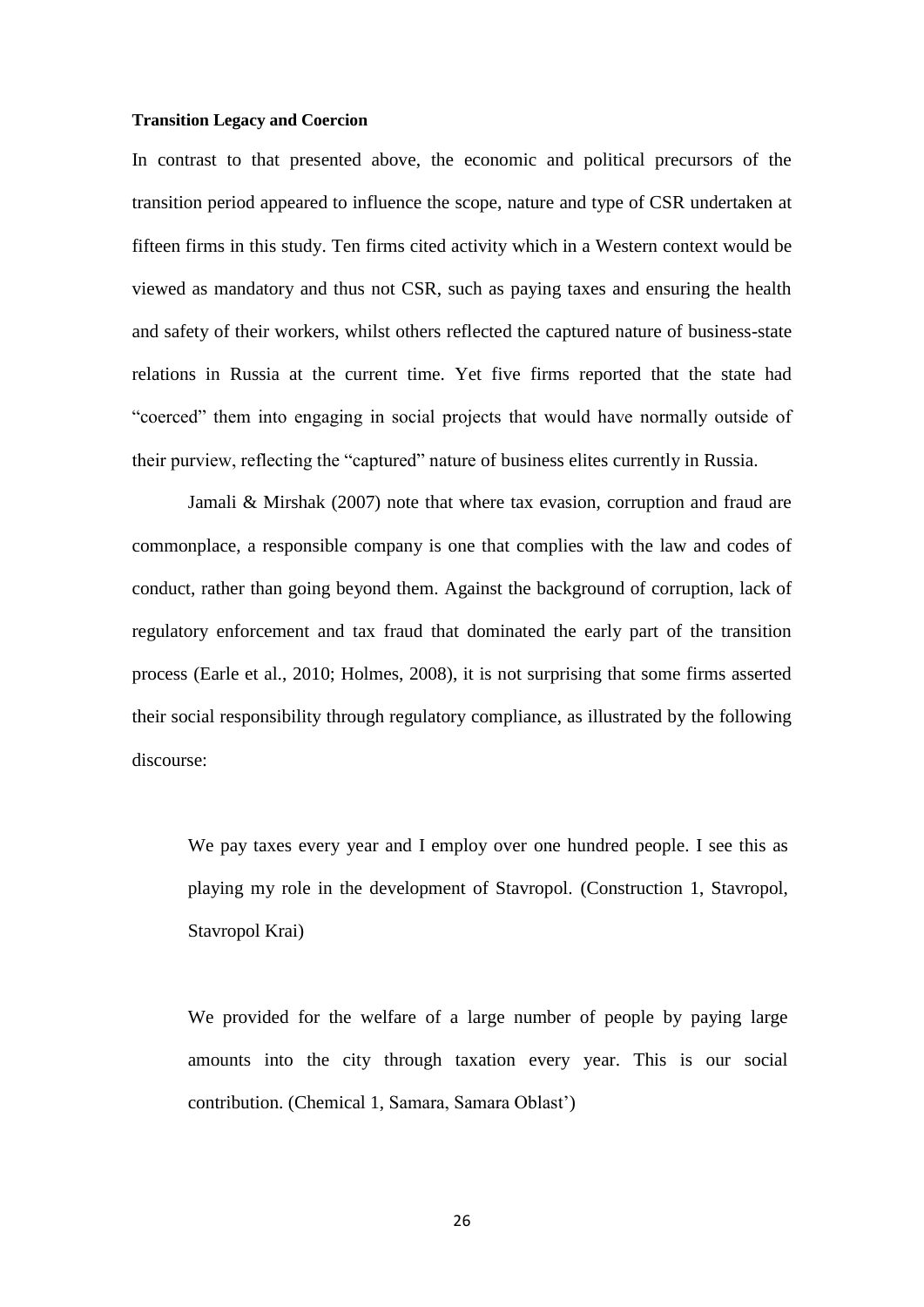Yes, of course, "social" questions are very important for our factory. We understand that we have a responsibility towards our personnel. We aid our workforce as we can. We guarantee that we will provide them with a safe and healthy environment in which they can work. (Asbestos 1, Volzhskii, Volgograd Oblast)

Other participants, in line with Construction 1 and Chemical 1, asserted that paying taxes was "their contribution" (Lime Processing 1) and that, as they were on one of the 'biggest tax payers in the city', this contribution to society was "enough" (Chemical 8). Others, like Asbestos 1, focused on the provision of health and safety as their attempt to address social issues. Automobile 3 stated that their priority was to "protect" the health of their workers, while others had introduced a system of "labor protection" (Chemical 1, 4; Food Processing 2) to ensure worker safety.

If a traditional approach to CSR is taken, then these responses do not represent evidence of CSR. Paying taxes is mandated by the state, providing employment is a necessary function of business and ensuring employee safety is now accepted as a standard activity for firms in a Western context, with employee protection etc., being mandated by law. The application of the historical and cultural antecedents of Russia's transition however contextualizes CSR (Halme et al., 2009) in this setting. Asking Russian managers what they view as CSR or as their contribution to their local community did not necessarily evoke a textbook response. During the early 1990s firms had the choice of whether or not to pay taxes and wages. Many chose not to, with little or no penalty (Holmes, 2008). When asked what contribution firms made to their local community, firms in this study alluded to activities that they previously viewed as optional, but now feel are necessary or at least unavoidable.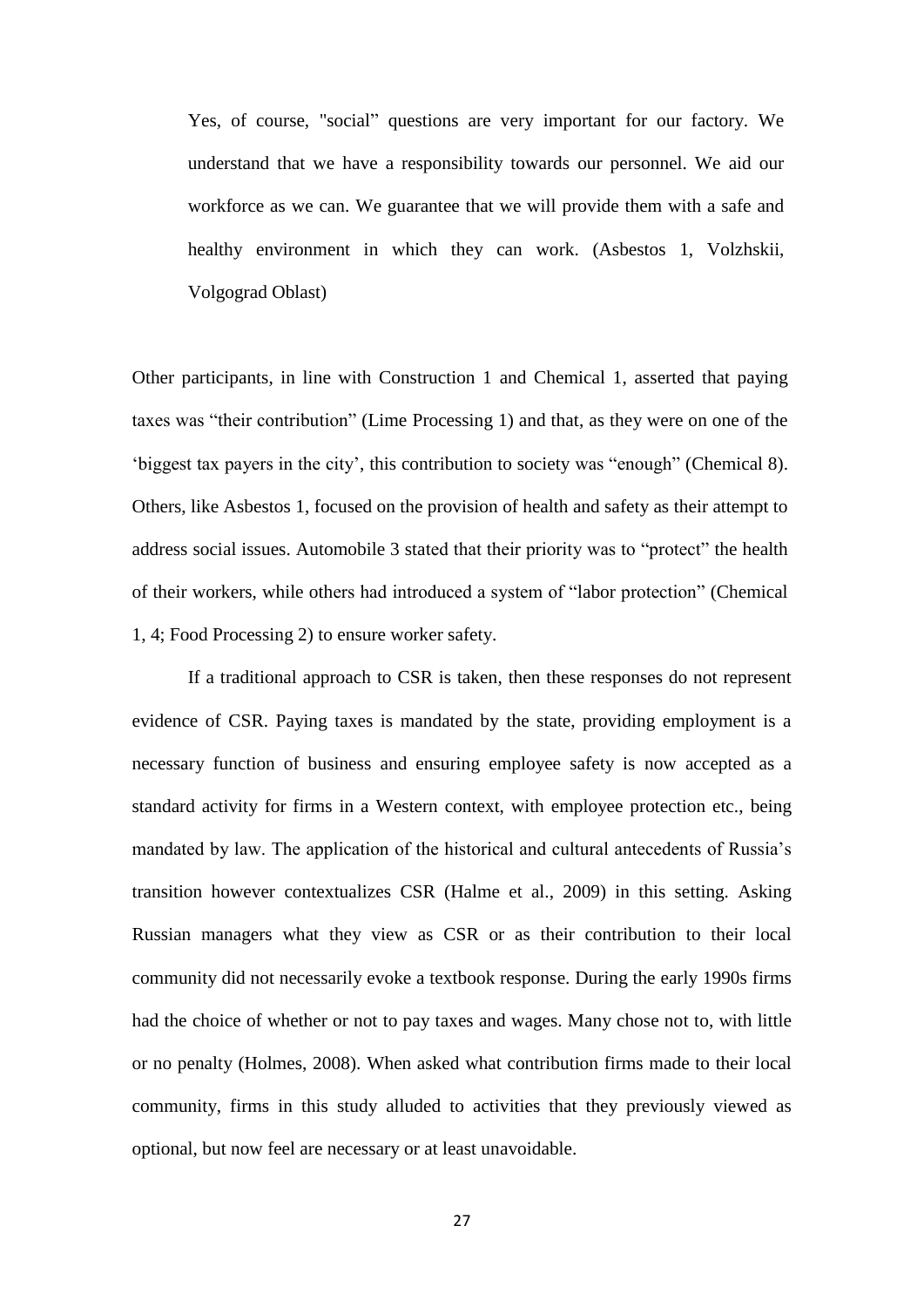However, the political and economic antecedents of transition had other impacts on CSR. The captured nature of business-state relations in Russia (Frye, 2002; Yakovlev, 2006) had also led to firms being coerced into CSR projects that were not of their choosing. Where the state was unable to provide particular "social" assets, it turned to the largest and/or most profitable firms in their location to provide it for them, as indicated by the following discourse:

You know, sometimes the authorities set up social projects such as building a new sports center or nursery and then the authorities seek to attract "sponsors" for the financing of these projects if their own finances fall short. Of course, they turn to large, local companies, like our factory in the first instance. (Chemical 2, Volzhski, Volgograd Oblast')

The city's sports stadium was owned and financed by another firm in this region, for the people of Nevinnomyssk. A few years ago this firm had problems and needed to sell it… The authorities therefore "asked" our factory to buy the stadium and maintain it for the city's sporting events. (Cosmetics 2, Nevinnomyssk, Stavropol Krai)

This discourse illustrates not only the nature of these *coerced* projects but also the scale. Chemical 2, 3 and Metal Working 1 were assisting with the construction of new apartment blocks and health facilities. In Samara Oblast', Ceramics 1 had reconstructed and was maintaining the botanical gardens, supplying free labor and all the materials. In Volgograd Oblast', Natural Resources 1 was providing the fuel and repairs at the "Mamayev Kurgan" monument to the Great Patriotic War on the banks of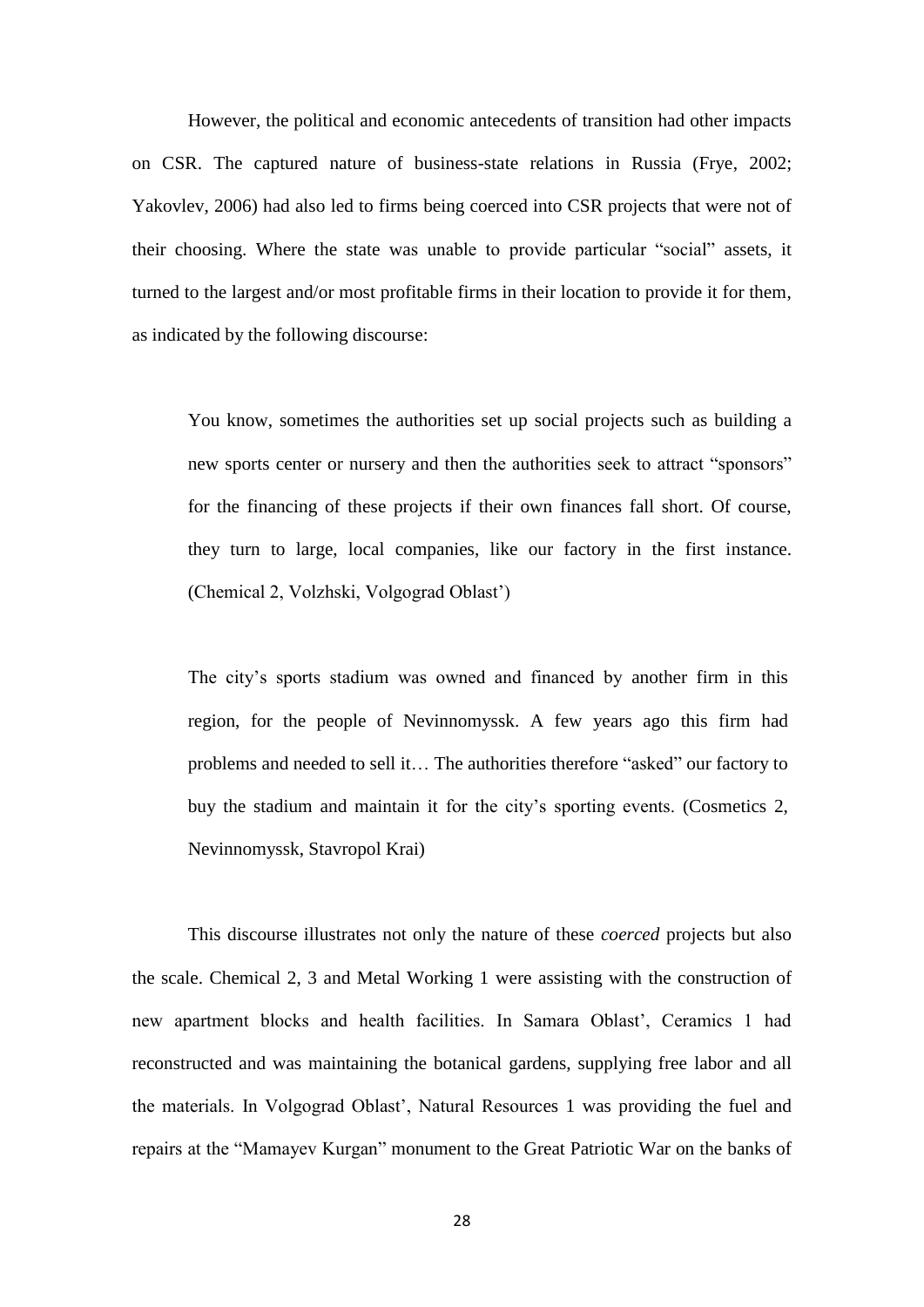the Volga. Firms acquiesced to these (in most cases very large) demands because of the potential benefits it could bring in terms of a better working relationship with the state; "of course, we are not obliged by law to participate in these projects but we need to keep good relations with the local powers that be", (Chemical 2; Cosmetics 2), to "maintain legitimacy" (Chemical 3) or to "secure the future state support" (Chemical 3).

These examples, and discourse at other firms, illustrate that if firms refused an approach by the state to provide assistance, they risked the weight of "excessive regulation" (Yakovlev, 2006) as a result. Consequently, firms had little choice but to comply if they were to retain a working relationship with the state. In probing their attitudes towards this matter, firms exhibited a resigned acceptance, as captured succinctly by Metal Working 1:

This is how things work here now. This is the modern form of corporate social responsibility. (Metal Working 1, Volzhski, Volgograd Oblast')

Traditional approaches to CSR assume that – whether motivated by an instrumental or normative bias – it is entered into voluntarily. Yet as these data in a different context illustrate, CSR may not always be voluntary. Russian firms that are "coerced" into CSR projects substitute for the state (Matten & Crane, 2005) but this coercion can still result in the firm making a significant contribution to its wider community. These findings, along with those vis-a-vis taxation and employment above, illustrate that CSR in different contexts can have a different "twist" (Dobers & Halme, 2009). Where traditional definitions are set aside, different types of CSR are revealed. The concluding section below explores the implications of these and the other findings in this article.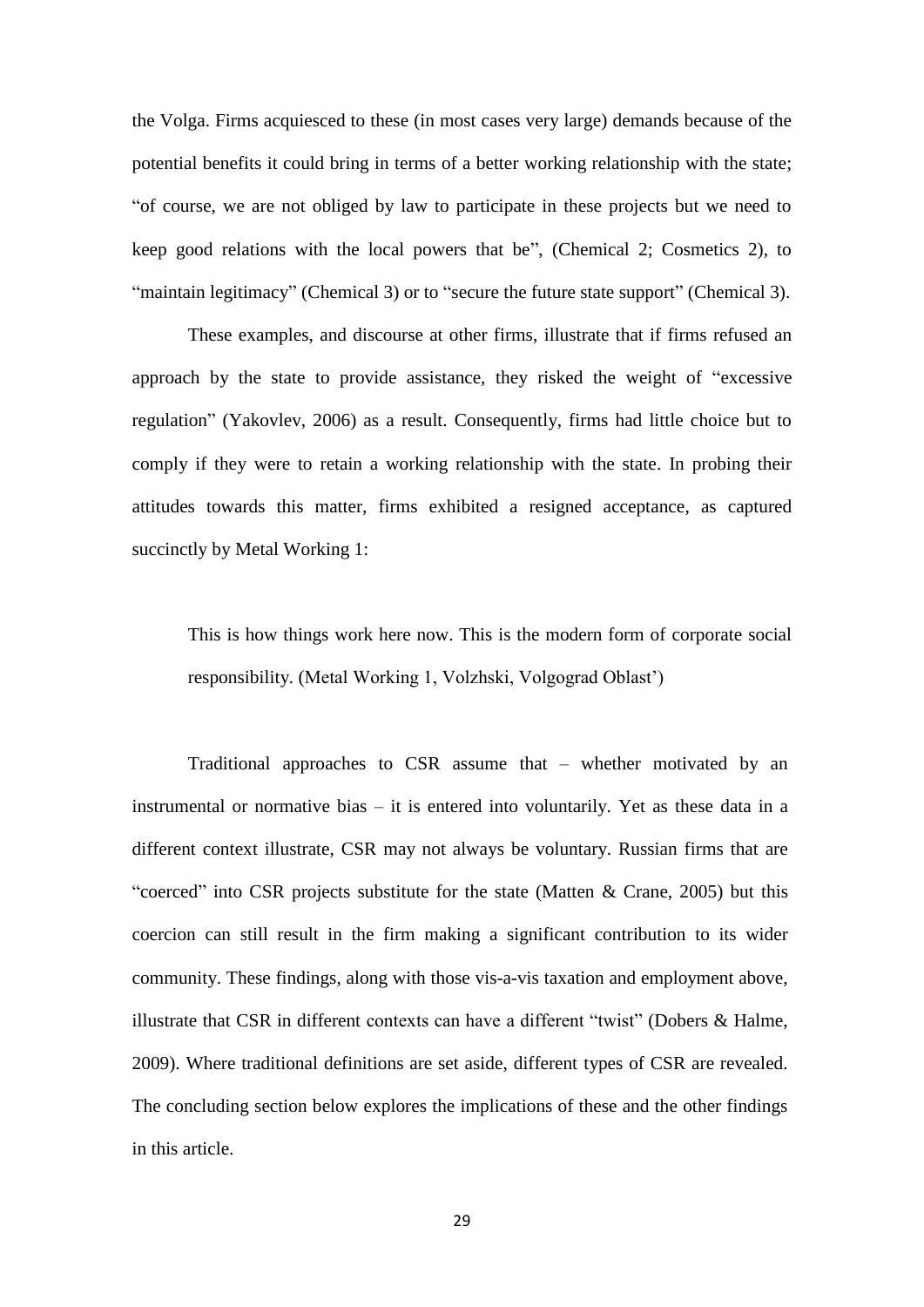#### **Conclusions**

Before discussing the conclusions arising from this study, it is necessary to acknowledge its limitations. The study presents findings from privatized firms from three provincial, largely industrial regions of the Russian Federation. Care must therefore be taken in extending the conclusions drawn here to more rural *Oblasti* or the autonomous republics situated within the Russian Federation's borders. In addition, this article focused exclusively on *privatized* firms. Firms that pre-date the collapse of the Soviet Union are more likely to exhibit characteristics, or the cultural legacy, of central planning. A study that focused on private firms or a mix of private and privatized may not have found the Soviet legacy to be so influential, and thus may be less likely to assert the paternalistic role of the enterprise in responding to questions about CSR. Additionally, interpretations or the influence of cultural factors on CSR prior the Soviet period are not explored in this study. The immediate post-revolutionary period was dominated by mass industrialization from what was previously a largely feudal society. As a result, few, if any firms remain from the pre-Revolutionary period. Thus this research focuses the impact of this mass industrialization and associated central planning alongside the economic turmoil linked with transitioning from this economic approach. These factors notwithstanding, the findings do give an insight into the contextualized nature of CSR conducted within privatized firms in industrial locations within provincial Russia, indicating that while traditional, "beyond compliance" CSR is taking place, CSR influenced by the cultural and economic antecedents of both the Soviet Union and the transition period is also commonplace. These findings have a number of implications for the extant literature on CSR in transition and challenge many of the assumptions within the current CSR theory, as explored below.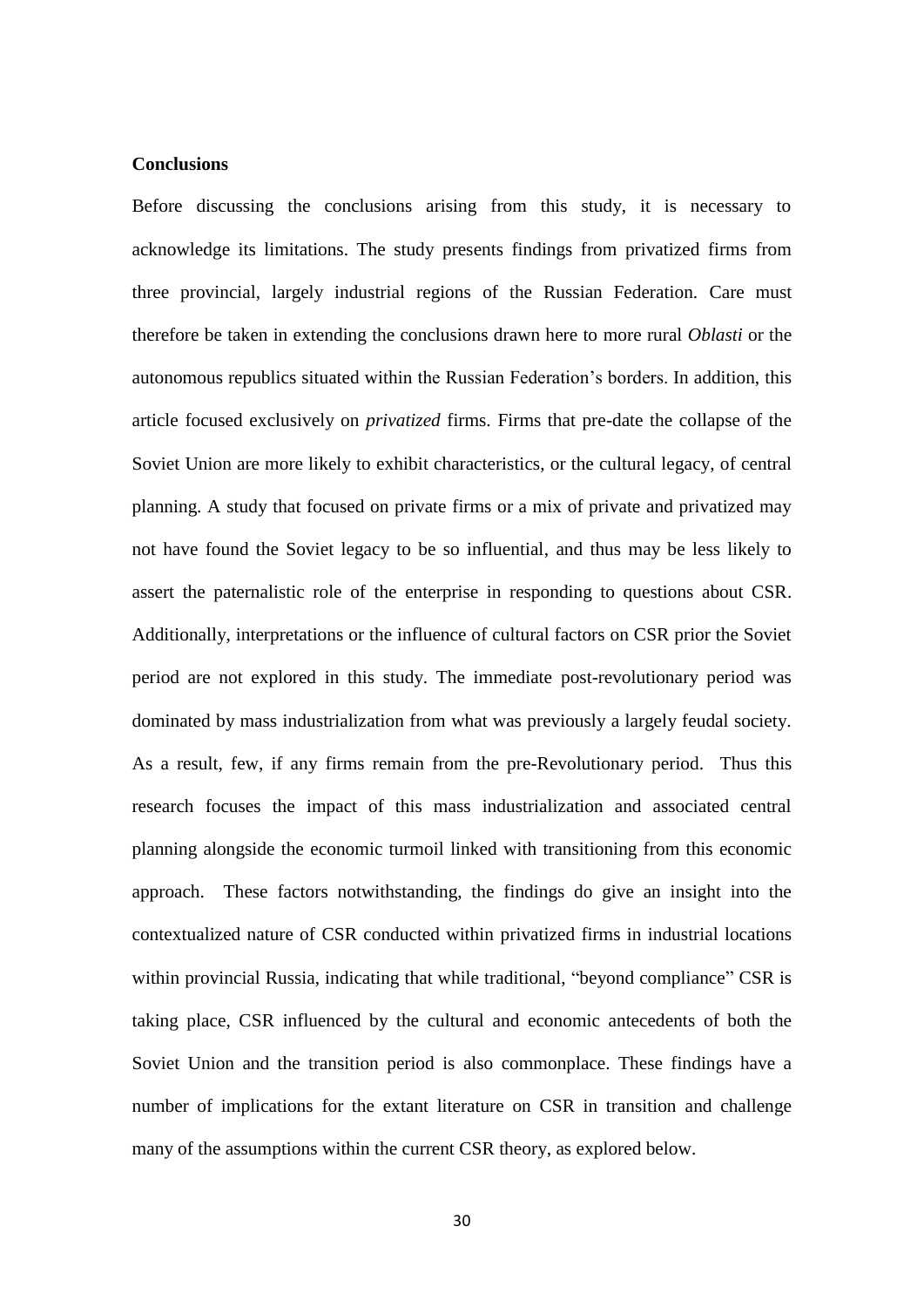First, there are both similarities and contradictions when these findings are compared to those within the limited literature on CSR in the Russian Federation and other former Eastern Bloc countries. Commensurate with findings in this study, Koleva et al. (2010) also found that the legacy of the Soviet Union was the key driver of CSR within privatized firms whilst Wildowicz-Giegiel (2010) found that CSR was limited to philanthropy and charitable donations in Polish firms. Conversely, this study found little evidence to support Kuznetsov et al.'s (2009) assertion that Russian managers did not view CSR as a legitimate activity for business. Echoing Preuss & Barkermayer's (2011) findings, even if a strict 'beyond compliance' definition is taken, around a third of the firms in this study were engaged in CSR activity for commercial benefit. Only seven out of the 43 firms in this study failed to report any CSR. Also, contrary to Stoian & Zhania (2009) this study found no link between civil society activity and CSR within individual firms. Instead, in line with the findings of Zueva-Owens and Fairbrass (2010), firms failed to engage or collaborate actively with community groups with regards their CSR activity. This failure was not surprising given the "managed" nature of Russia's civil society. Thus while these findings do contribute to the extant literature on CSR in transition countries, it is clear that more research needs to be undertaken to clarify the exact nature and motivations of firms engaged in CSR in this context. This need notwithstanding, the specific findings in this article do challenge a number of assumptions within the CSR literature.

Findings in this study indicate that failure to take a broader view of what CSR is and how it is enacted, to appreciate the legal, institutional and cultural context will result in incidences of CSR being missed. For example, as a result of the lawlessness that dominated the early transition period, CSR in the Russian context appeared not only to be about going "beyond compliance" (Davis, 1973) but about being able to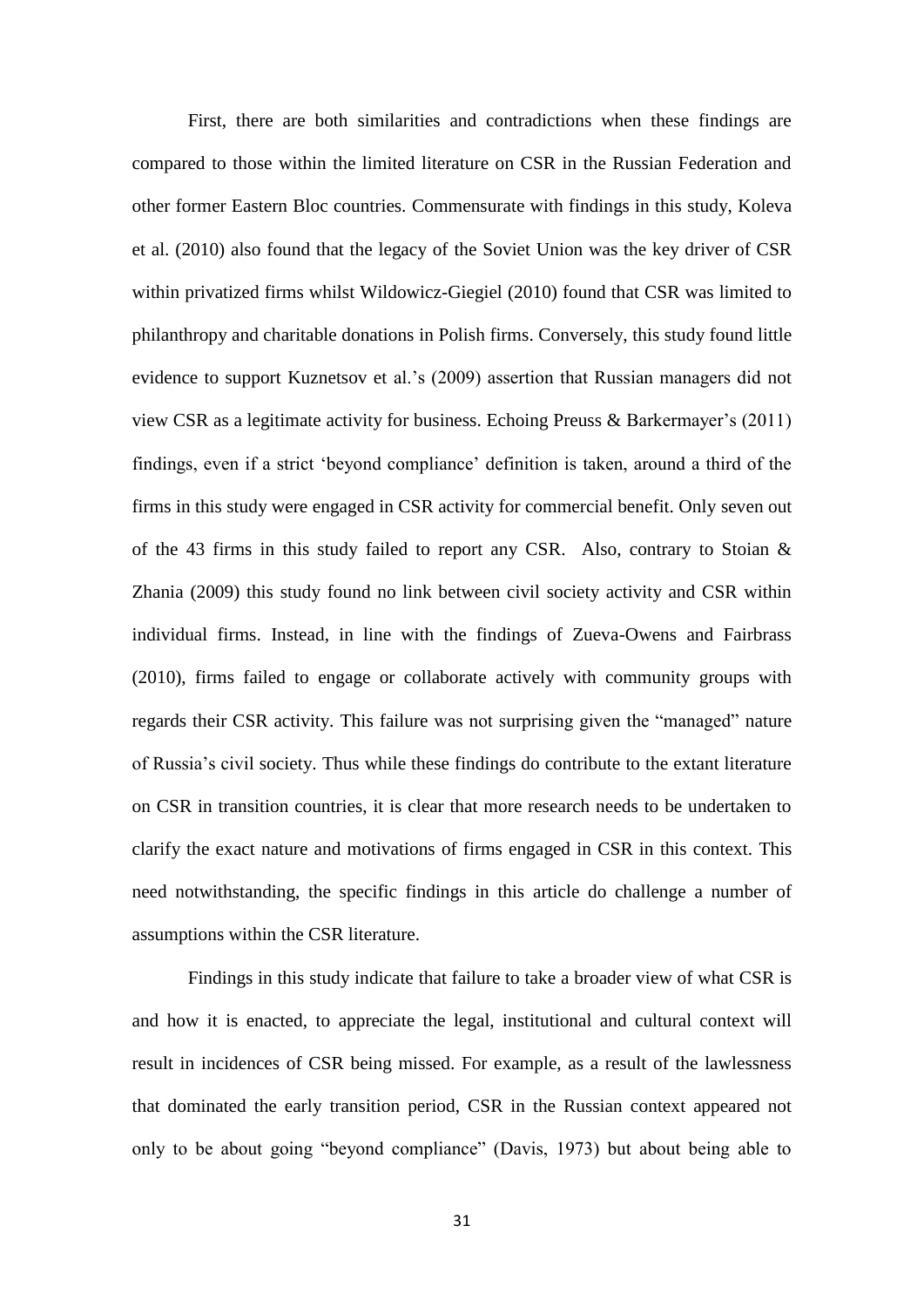demonstrate that you were compliant with the law. Echoing Jamali & Mirshak (2007), respondents highlighted regulatory obligations, like paying taxes and ensuring employees safety, as their "social contribution." This approach illustrates that CSR is both open to interpretation within local contexts and that CSR is not always limited to activity beyond that which is legally mandated; factors currently absent from debates on CSR theory.

Conventional thinking also assumes that CSR can and must only be "voluntary" (Carroll & Shabana, 2010; Crouch, 2006; Dahlsrud, 2008) as it encapsulates only that activity which goes "beyond compliance" (Davies, 1973). Although in this study the type and nature of coerced CSR varied significantly, its presence illustrates that, within particular national contexts, the voluntarily nature of CSR can be and is challenged. This differences in approach to CSR again illustrates that CSR is enacted differently when cultural, legal, and institutional frameworks are applied which differ from those found within developed Western economies; yet current CSR theory fails to take account of this reality.

Also, in light of the absence of a functioning civil society and non-captured actors (Yakovlev, 2006), the findings in this study call into question the so-called prerequisites for CSR asserted by Campbell (2007) and Matten & Moon (2008). While these scholars assert that functioning markets, an active civil society and an absence of non-captured actors are necessary for CSR to take place, there was clear evidence that international trade can drive CSR, even where these "prerequisites" were absent. CSR in the absence of these prerequisites once again challenges assumptions within the extant literature, illustrating that broadening and contextualizing CSR means adopting or assuming wider or differing interpretations of what CSR is and the conditions necessary for it to take place.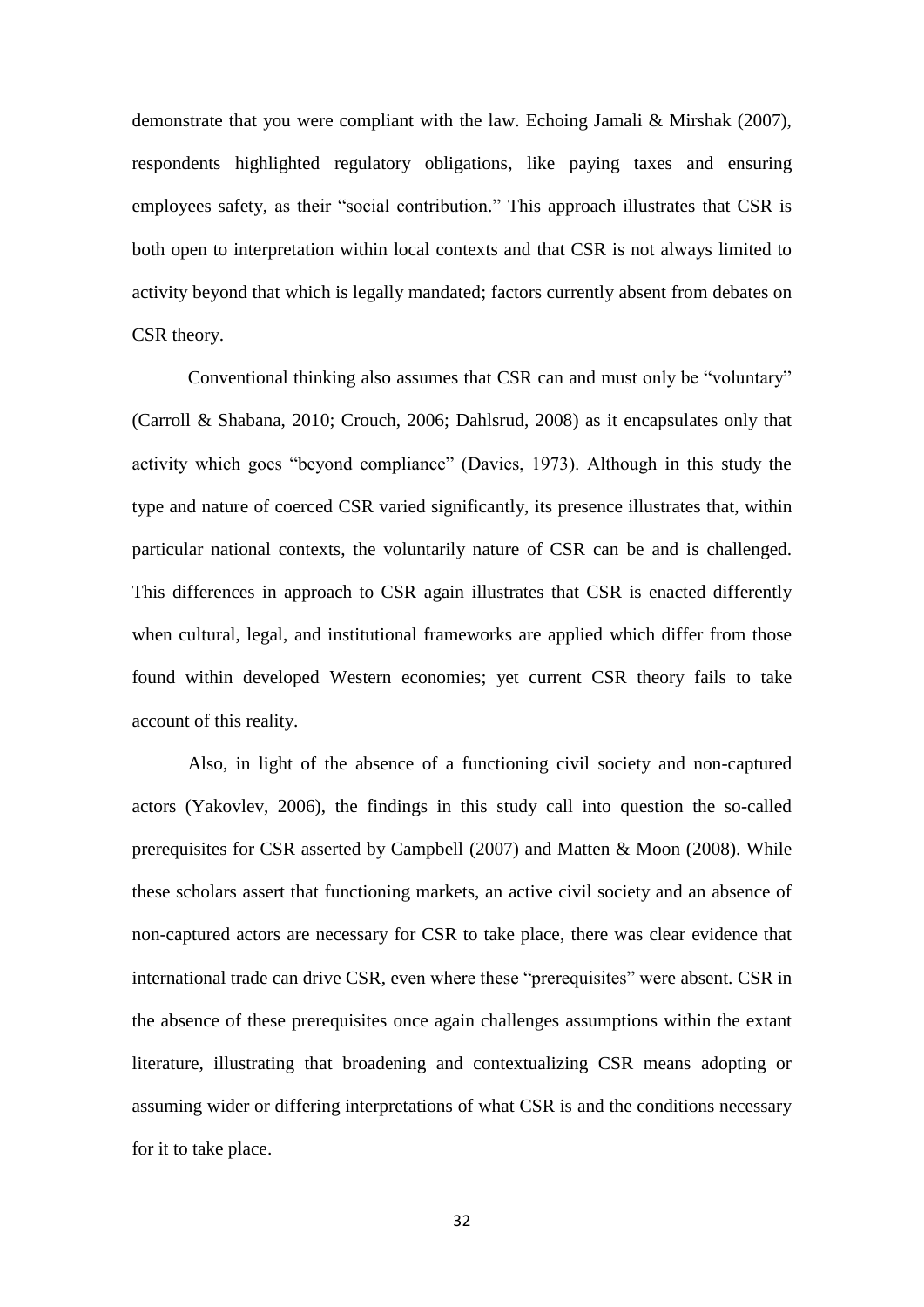Finally, firms also appeared to promote different motivations for engaging in CSR. Those firms motivated by commercial factors exhibited a purposeful instrumental approach (Lantos, 2001; Windsor, 2006), focused much more on the "doing well" than the "doing good" (Vogel, 1995). Conversely, those firms whose CSR was informed by the Soviet legacy exhibited a more normative motivation (Matten & Crane, 2005; Scherer & Palazzo, 2007). By recalling the Soviet period in explaining their motivation, describing this activity as "traditional," it was also clear that managers did not view CSR as something that was invented in the West. This view again challenges Western conventions about the antecedents of CSR. Assumptions that CSR is based on Western economic models dominate the literature, yet findings here illustrate that CSR and social interaction can emanate from other roots; in this case, central planning. Any acknowledgement that CSR is anything other than a Western construct is also, unsurprisingly, missing from the extant literature.

Thus in conclusion, the degree of contextualization within Russian CSR is significant. As stated, if a strict "beyond compliance" definition is adopted, then only 30% of firms in this study could be described as engaging in CSR. However by adopting a more nuanced and context-based approach this rises to 80% or  $4/5<sup>th</sup>$  of the 43 firms in this study. This confirms that failure to sufficiently contextualize the CSR literature will result in understanding regarding the type, nature and scope of the CSR undertaken in non-Western setting being misinterpreted or lost. It is therefore essential that more research in other non-Western settings needs to be undertaken in order to contest and/or widen the applicability of this article's conclusions.

In addition, research in other geographical areas where the extant literature is also scant, particularly in Africa, is also necessary. Such research is likely to add another dimension to how CSR is enacted and interpreted in non-Western

33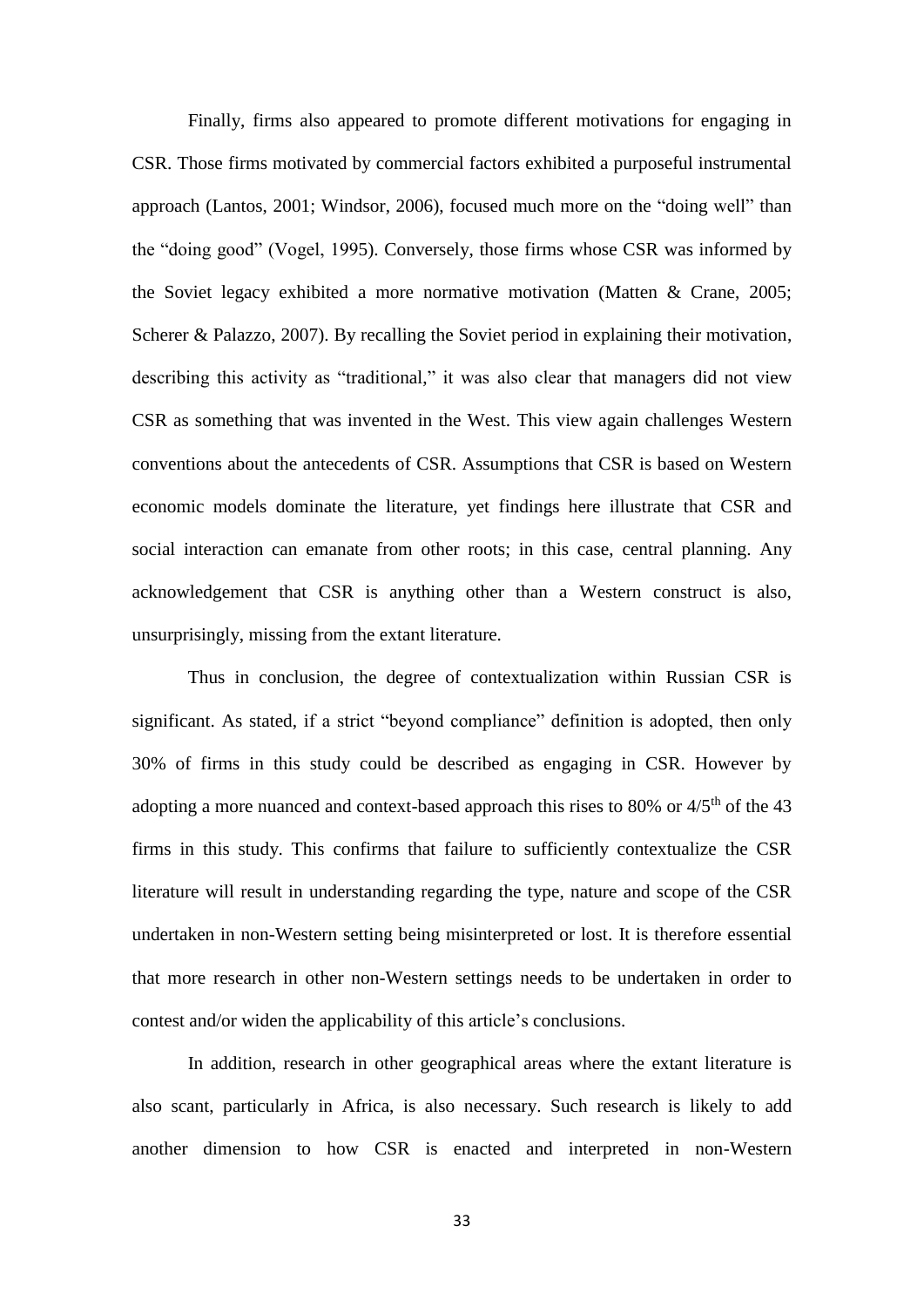environments, and where actors in other contexts view the roots of CSR. Only by broadening the scope of enquiry and theoretical development can clarification be reached on what CSR is, and why firms choose – or not – to engage in it.

Overall the findings in this article support Dobers & Halme's (2009) call for CSR to be more contextualized, yet they raise more questions than they answer. Incorporating perspectives from transition and developing countries can and has pluralized the discussion on CSR, yet it is also reveals areas of theory may need to be revisited and re-examined. This re-examination is necessary if CSR is ever to be a concept that is not only useful at facilitating corporate social action, but really understanding what motivates firms in different locations with different cultural references to engage in CSR activity.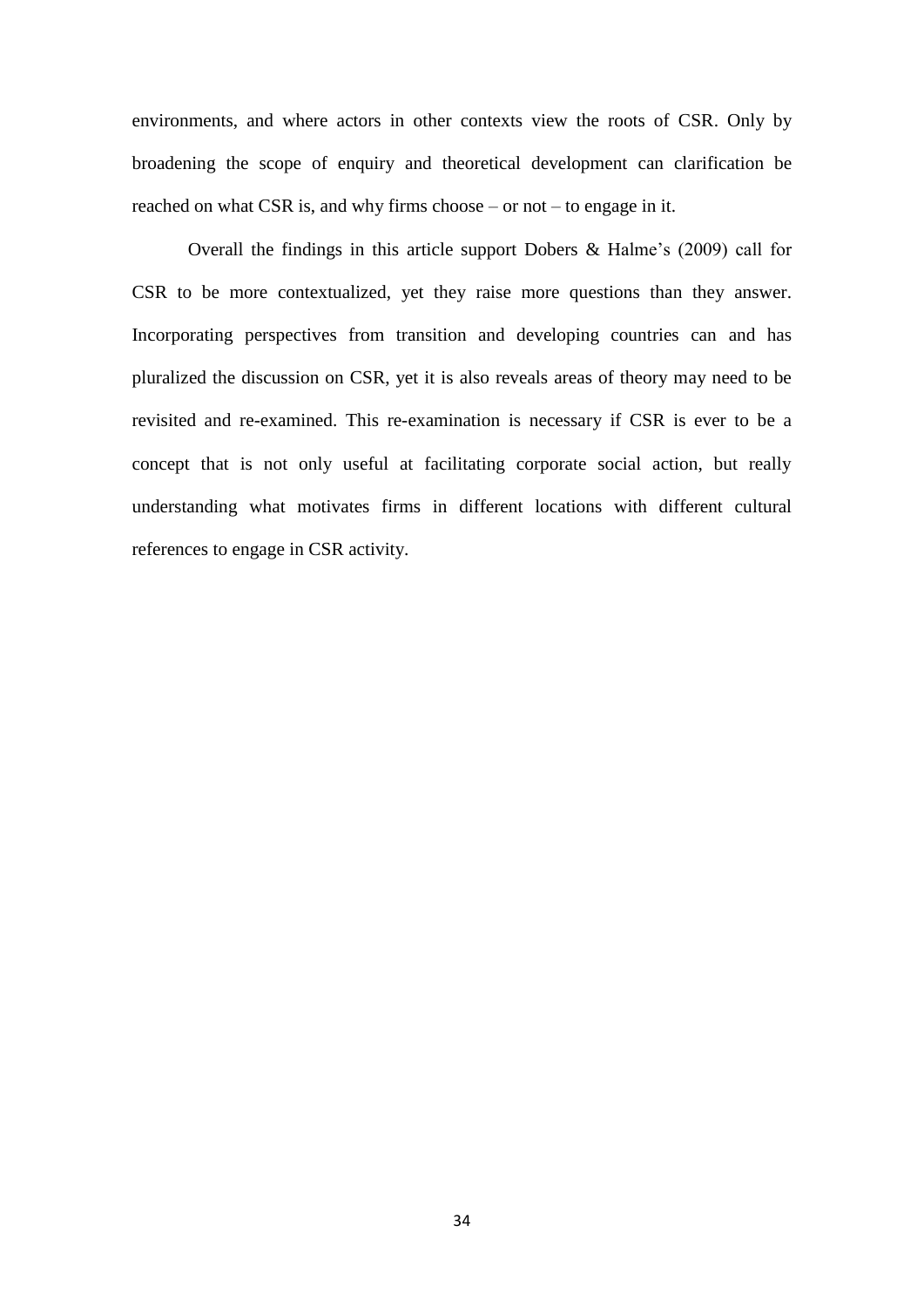#### **References**

Abdelal, R. (2010). The promise and peril of Russia's resurgent state. *Harvard Business Review, 88*(1/2) 125-129.

Argandoña, A., & Hoivik, H. (2009). Corporate social responsibility: One size does not fit all: collecting evidence from Europe. *Journal of Business Ethics, 89*, 221-234.

Arli, D. I., & Lasmono, H. K. (2010). Consumers' perception of corporate social responsibility in developing countries. *International Journal of Consumer Studies, 34*, 46-51.

Arya, B. & Zhang, G. (2009). Institutional reforms and investor reactions to CSR announcements: Evidence from an emerging economy. *Journal of Management Studies, 46*(7), 1089-1109.

Ashwin, S. (1998). Endless patience: Explaining Soviet and post-Soviet social stability. *Communist and Post-Communist Studies, 31*(2), 187-198.

Barkemeyer, R. (2009). Beyond compliance - below expectations? CSR in the context of international development. *Business Ethics: A European Review 18*(3), 273-288.

Baughn, C. C., Bodie, N. L. & McIntosh, J. C. (2007) Corporate social responsibility and environmental responsibility in Asian countries and other geographical regions. *Corporate Social Responsibility and Environmental Management*, *14*(4), 189-205.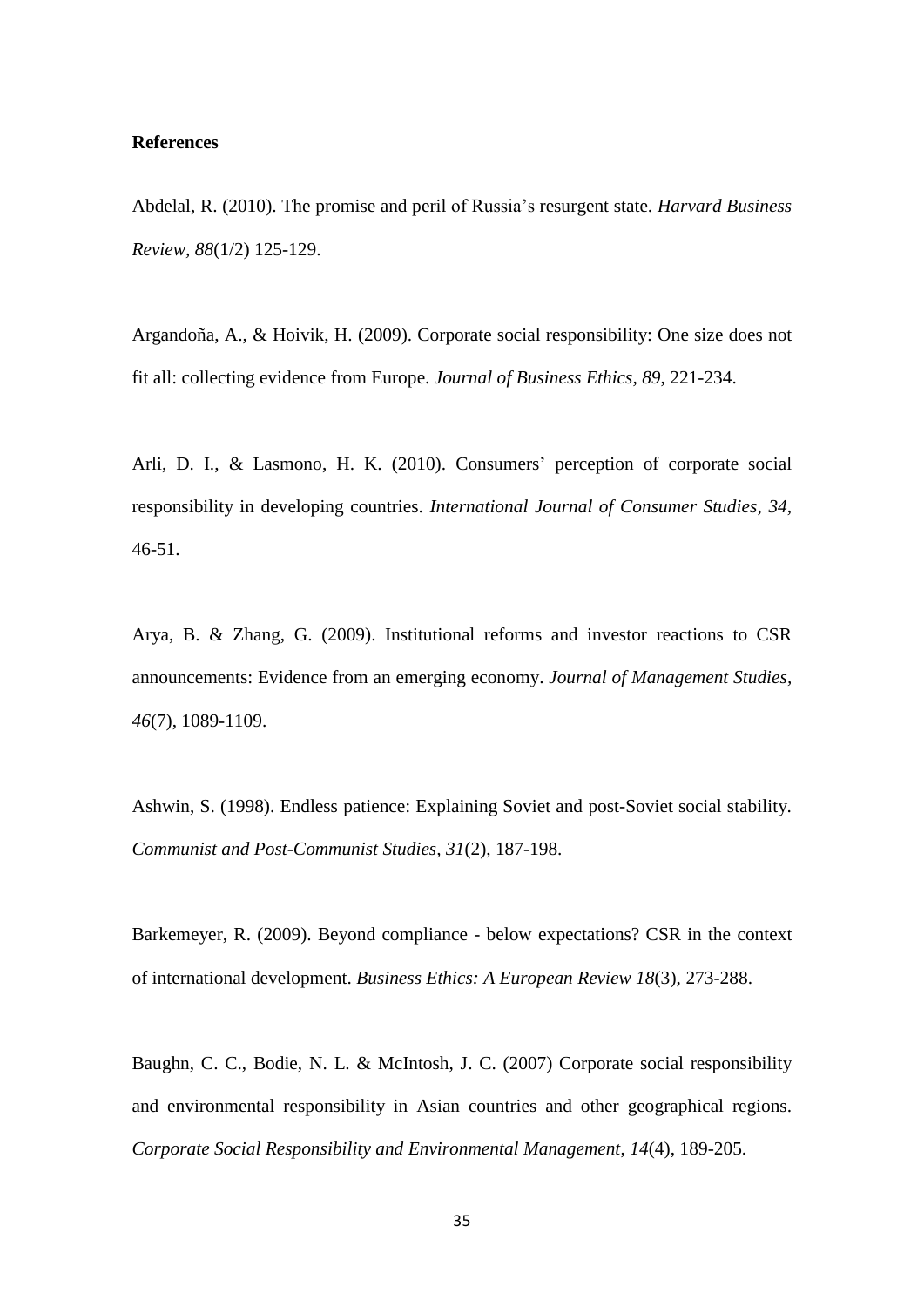Berg, B. L. (2007). *Qualitative research methods for the social sciences*. London, UK: Pearson.

Blinnikov, M. S. & Lindsey, J. R. (2010). Green youth of Russia, Kazakhstan and Ukraine: After-school naturalist programs in post-Soviet space. *International Research in Geographical and Environmental Education*, *19*(3), 207-225.

Blasco, M. & Zølner, M. (2010). Corporate social responsibility in Mexico and France: Exploring the role of normative institutions. *Business & Society*, *49*(2) 216-251.

Campbell, J. (2007). Why would corporations behave in socially responsible ways? An institutional theory of corporate social responsibility. *Academy of Management 22*(3), 946-967.

Carlin, W., Van Reenen, J., & Wolfe, T. (1995). Enterprise Restructuring in Transition: the Case Study Evidence from Central and Eastern Europe, *Economics of Transition, 3*(4), 427-458

Carroll, A. B. & Shabana, K. M. (2010). The business case for corporate social responsibility: A review of concepts, research and practice. *International Journal of Management Reviews 12*(1), 85-105.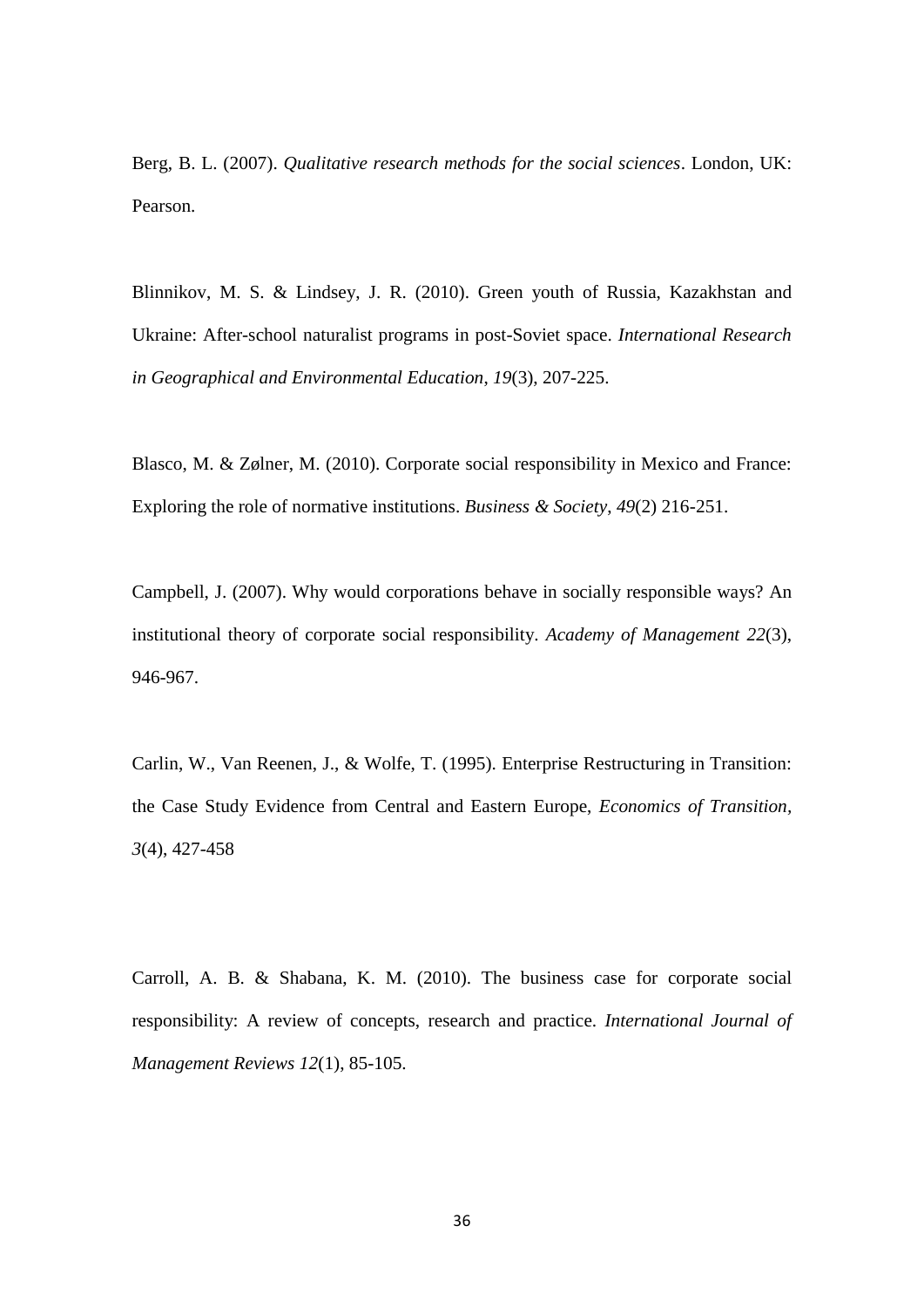Carroll, A. B. (1991). The pyramid of corporate social responsibility: Toward the moral management of organizational stakeholders. *Business Horizons*, *34*(4), 39-48.

Chapple, W. & Moon, J. (2005). Corporate social responsibility in Asia: A seven country study of CSR web site reporting. *Business & Society 44*(4), 415-441.

Charmaz, K., & Mitchell, R. G. (2001). Grounded theory in ethnography. In P. Atkinson, A. Coffey, S. Delamont, J. Lofland, & L. Lofland (Eds.) *Handbook of ethnography* (pp. 160-174). London, UK: Sage.

Clarke, S., Fairbrother, P., Borisov, V., & Bizyukov, P. (1994). The privatization of industrial enterprises in Russia: Four case studies. *Europe-Asia Studies 46*(2), 179-214

Crouch, C. (2006). Peripheral Vision: Modeling the Firms in its Market and Organizational Environments: Methodologies for Studying Corporate Social Responsibility. *Organization Studies*, *27*(10), 1533-1551.

Dahlsrud, A. (2008). How corporate social responsibility is defined: An analysis of 37 definitions. *Corporate Social Responsibility and Environmental Management 15*(1), 1- 13.

Darigan, K H & Post, J E (2009). Corporate citizenship in china: CSR challenges in the harmonious society. *Journal of Corporate Citizenship*, *35,* 39-53.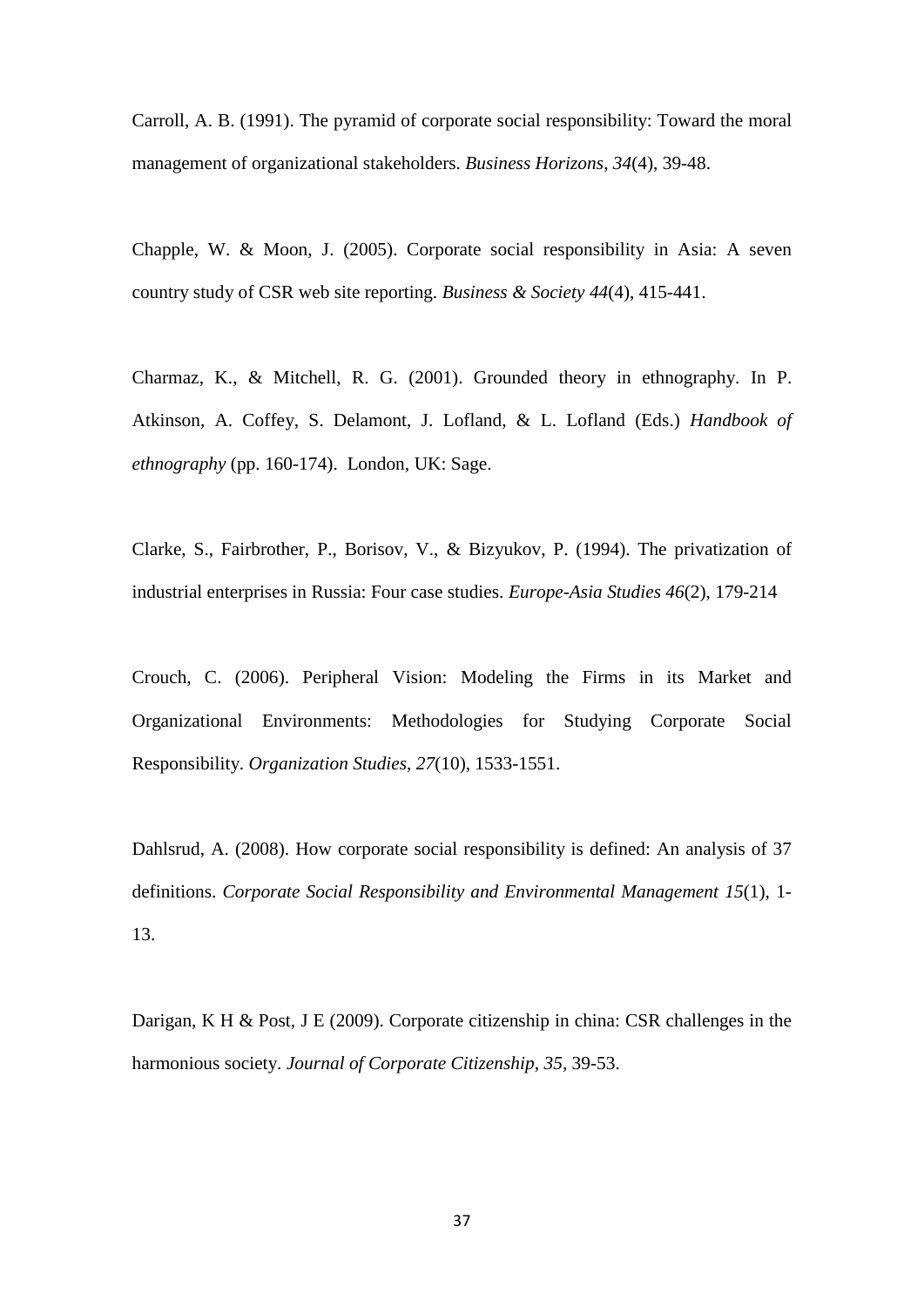Davis, K. (1973). The case for and against business assumption of social responsibilities. *Academy of Management Journal*, *16,* 312-322.

de Vaus, D. (2001). *Research design in social research*. London, UK: Sage Publications.

Devinney, T. M. (2009). Is the socially responsible corporation a myth? The good, the bad and the ugly of corporate social responsibility. *Academy of Management Perspectives 23*(2), 44-56.

Dobers, P. (2009). Corporate social responsibility: Management and methods. *Corporate Social Responsibility and Environmental Management, 16*(4), 185-191.

Dobers, P., & Halme, M. (2009). Corporate social responsibility and developing countries. *Corporate Social Responsibility and Environmental Management 16*(2), 237- 259.

Earle, J. S., Spice, A., & Peter, K. S. (2010). The normalization of deviant organizational practices: wage arrears in Russia 1991-1998. *Academy of Management Journal 53*(2), 218-237.

Eisenhardt, K. (1989). Building theory from case study research. *Academy of Management Review*, *14*(4), 532-550.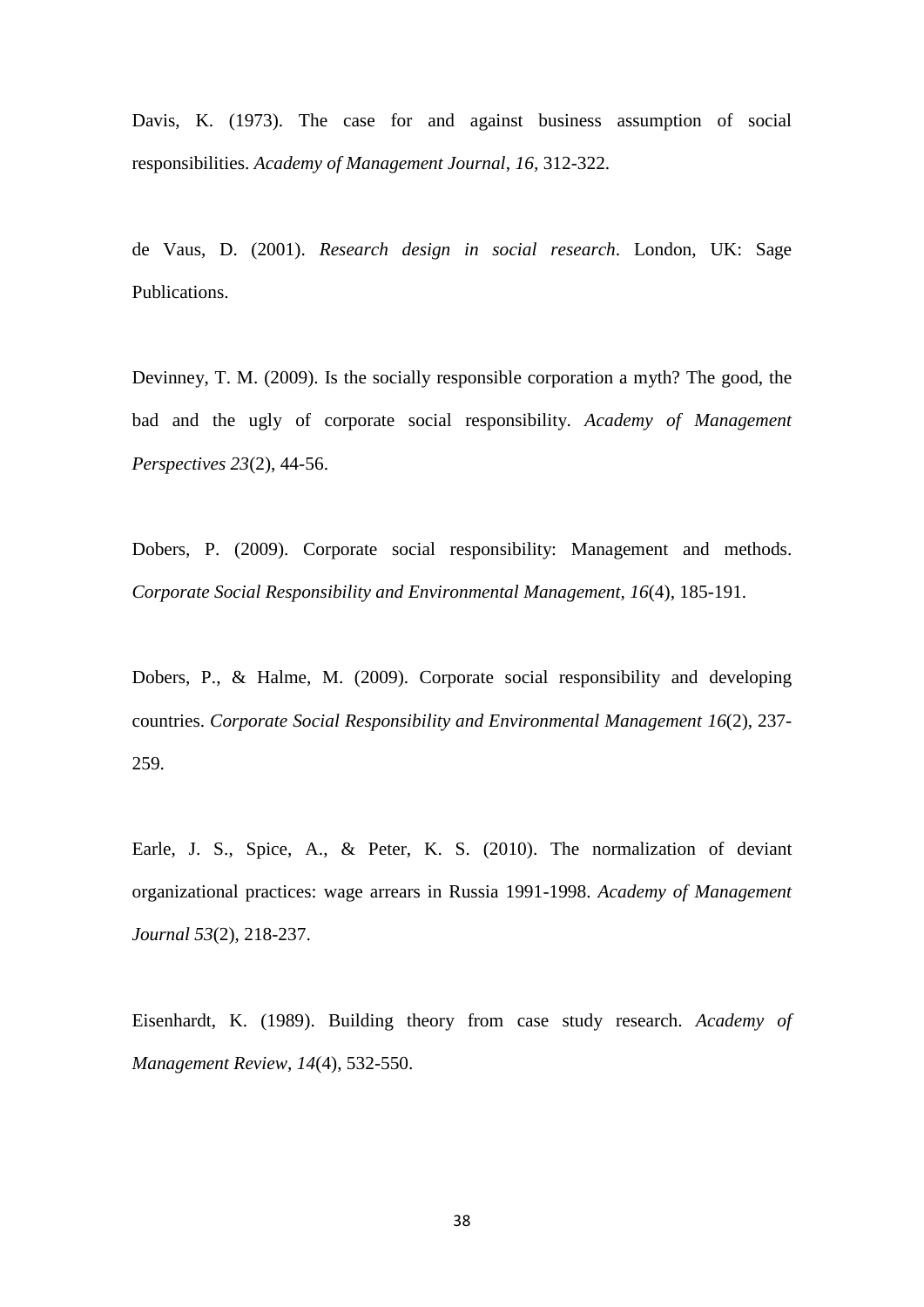Frye, T. (2002). Capture or exchange? Business lobbying in Russia. *Europe-Asia Studies 54*(7), 1017-1036.

Gel'man, V. (2003). Post-Soviet transitions and democratization: Towards theorybuilding. *Democratization*, *10*(2), 87-104.

Gustafson, T. (2000). *Capitalism Russian-style*. New York, NY: Cambridge University Press.

Halme, M., Roome, N., & Dobers, P. (2009). Corporate responsibility: Reflections on contexts and consequences. *Scandinavian Journal of Management 25*(1), 1-9.

Hanson, P. & Teague, E. (2005). Big business and the state in Russia. *Europe-Asia Studies*, *57*(5), 657-680.

Hanson, P. (1997). Samara: A preliminary profile of a Russian region and its adaptation to the market. *Europe-Asia Studies*, *49*(3), 407-429.

Hellman, J. (1998). Winners take all: The pitfalls of partial reforms. *World Politics*, 50(2), 203-234.

Holmes, L. (1997). Corruption and the crisis of the post-communist state. *Crime, Law & Social Change*, *27*, 1–23.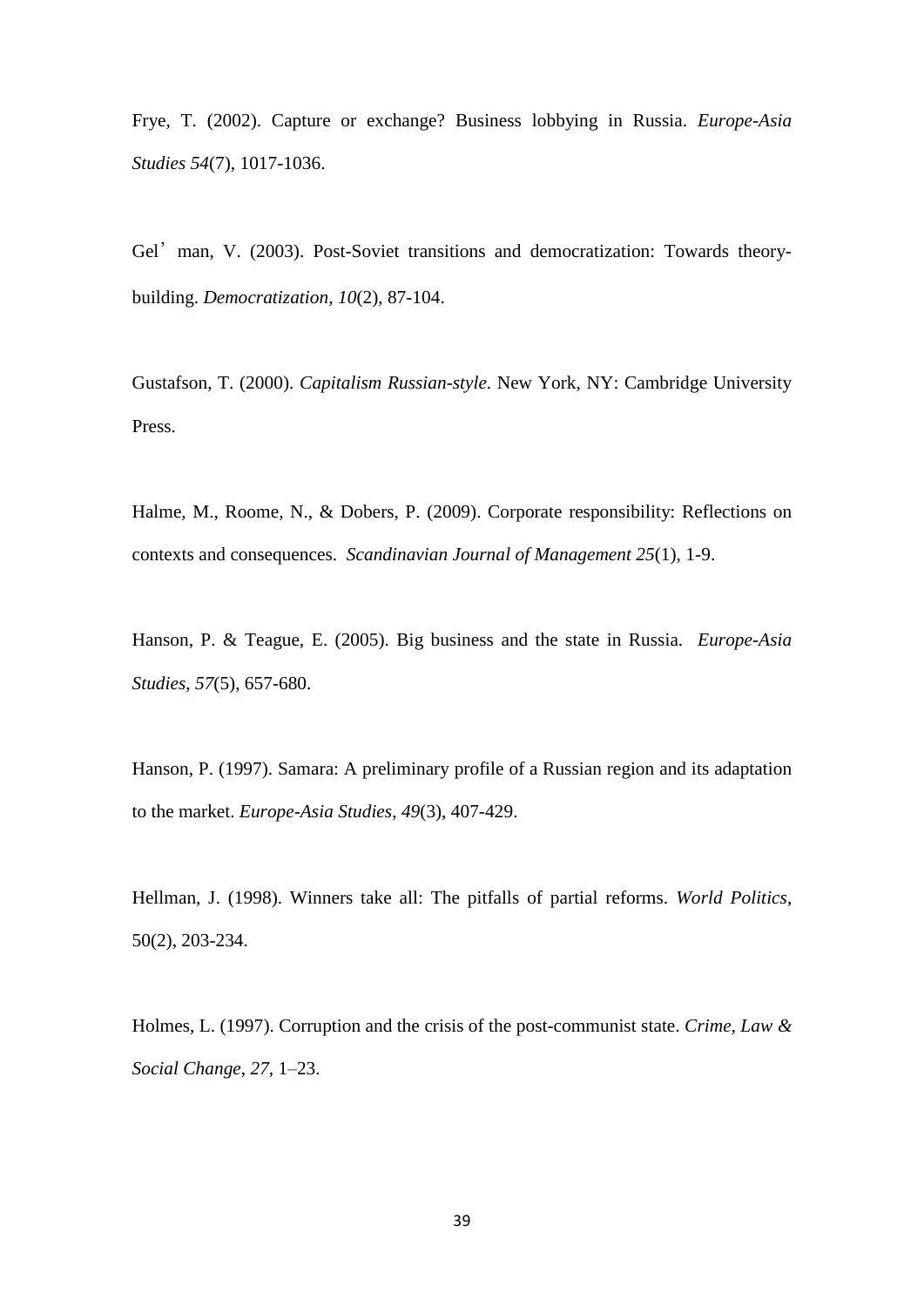Holmes, L. (2008). Corruption and organized crime in Putin's Russia. *Europe-Asia Studies 60*(6), 1011-1031.

Huberman A. M., & Miles, M. B. (1994). Data management and analysis methods. In N. K. Denzin & Y. S. Lincoln (Eds.), *Handbook of qualitative research* (pp. 428-445)*.* Thousand Oaks, CA: Sage Publications.

Jamali, D., & Mirshak, R. (2007). Corporate social responsibility (CSR): Theory and practice in a developing country context. *Journal of Business Ethics*, *72*(3), 243-262.

Javeline, D., & Lindemann-Komarova, S. (2010). A balanced assessment of Russian civil society. *Journal of International Affairs*, *63*(2), 171–188.

Kamhi, A. (2006). The Russian NGO law: Potential conflicts with international, national, and foreign legislation. *International Journal of Not-for-Profit Law*, *9*(1), 34- 57.

Koleva, P., Rodet-Kroichvili, N., David, P., & Marasova, J. (2010). Is corporate social responsibility the privilege of developed market economies? Some evidence from central and eastern Europe. *The International Journal of Human Resource Management*, *21*(2), 274 – 293.

Kornai J. (1992). *The socialist system. The political economy of communism*. Princeton, NJ: Princeton University Press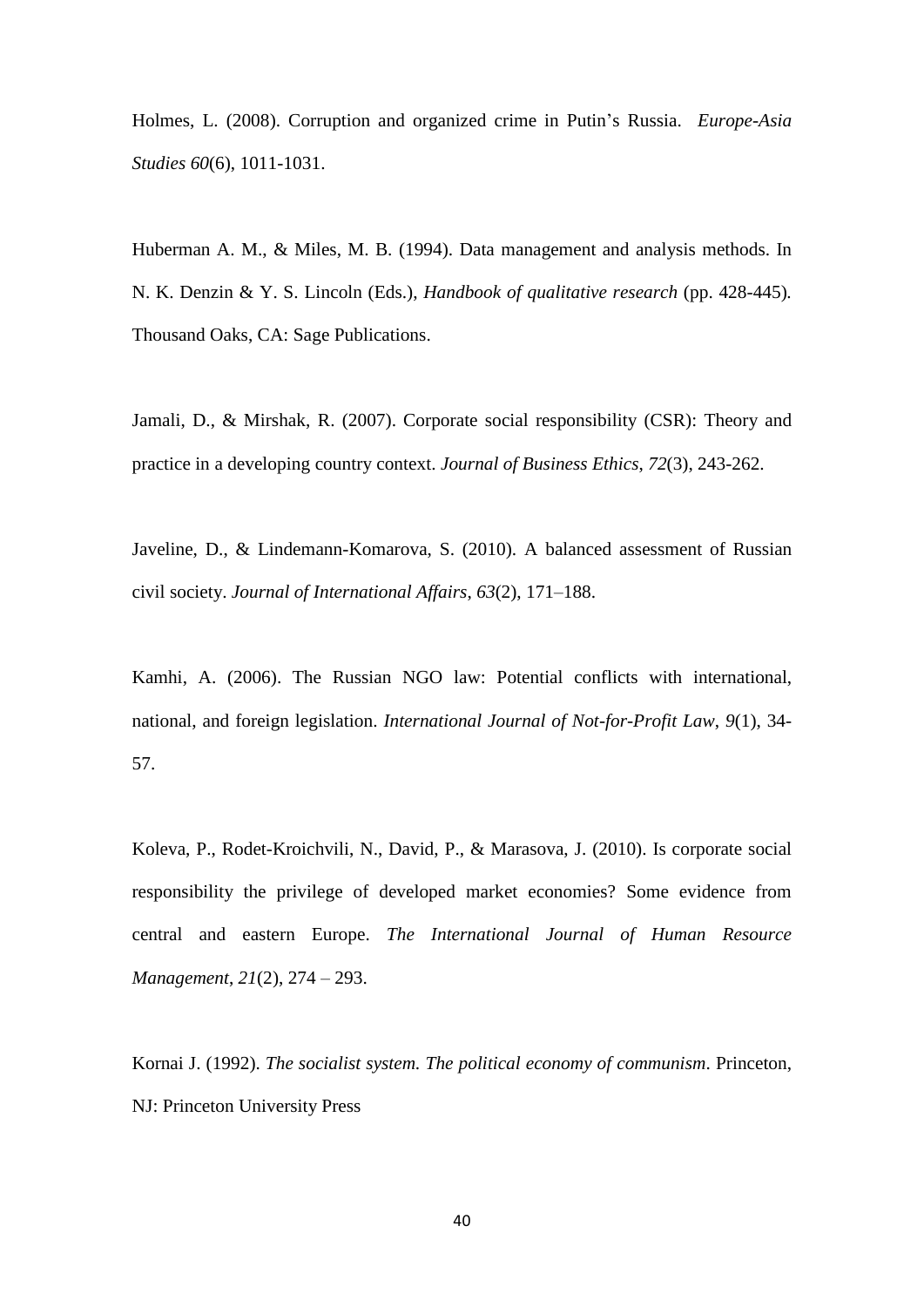Kuznetsov, A., & Kuznetsova, O. (2003). Institutions, business and the state in Russia. *Europe-Asia Studies*, *55*(6), 907-922.

Kuznetsov, A., Kuznetsova, O., Warren, R. (2009). CSR and the legitimacy in transition economies: the case of Russia. *Scandinavia Journal of Management 25*, 37-45.

Lane, D. (2000). What kind of capitalism for Russia? A comparative analysis. *Communist and Post-Communist Studies*, *33*, 485-504.

Lantos, G. P. (2001). The boundaries of strategic corporate social responsibility. *Journal of Consumer Marketing 18*(7), 595-630.

Li, W. & Zhang, R. (2010). Corporate social responsibility, ownership structure and political interference: evidence from China. *Journal of Business Ethics*, *96*(4) 631-645.

Lin, L-W. (2010). Corporate social responsibility in China: window dressing or structural change? *Berkeley Journal of International Law*, *28*(1), 64-100.

McWilliams, A. & Siegel, D. (2001). 'Corporate social responsibility: A theory of the firm perspective', *Academy of Management Review vol* 26, 1, 117-127

Mandel, D. (2005). Managed democracy: capital and state in Russia'. *Debatte: Journal of Contemporary Central and Eastern Europe*, *13*(2), 117 – 136.

Mason, J. (1996) *Qualitative Research*. London: Sage.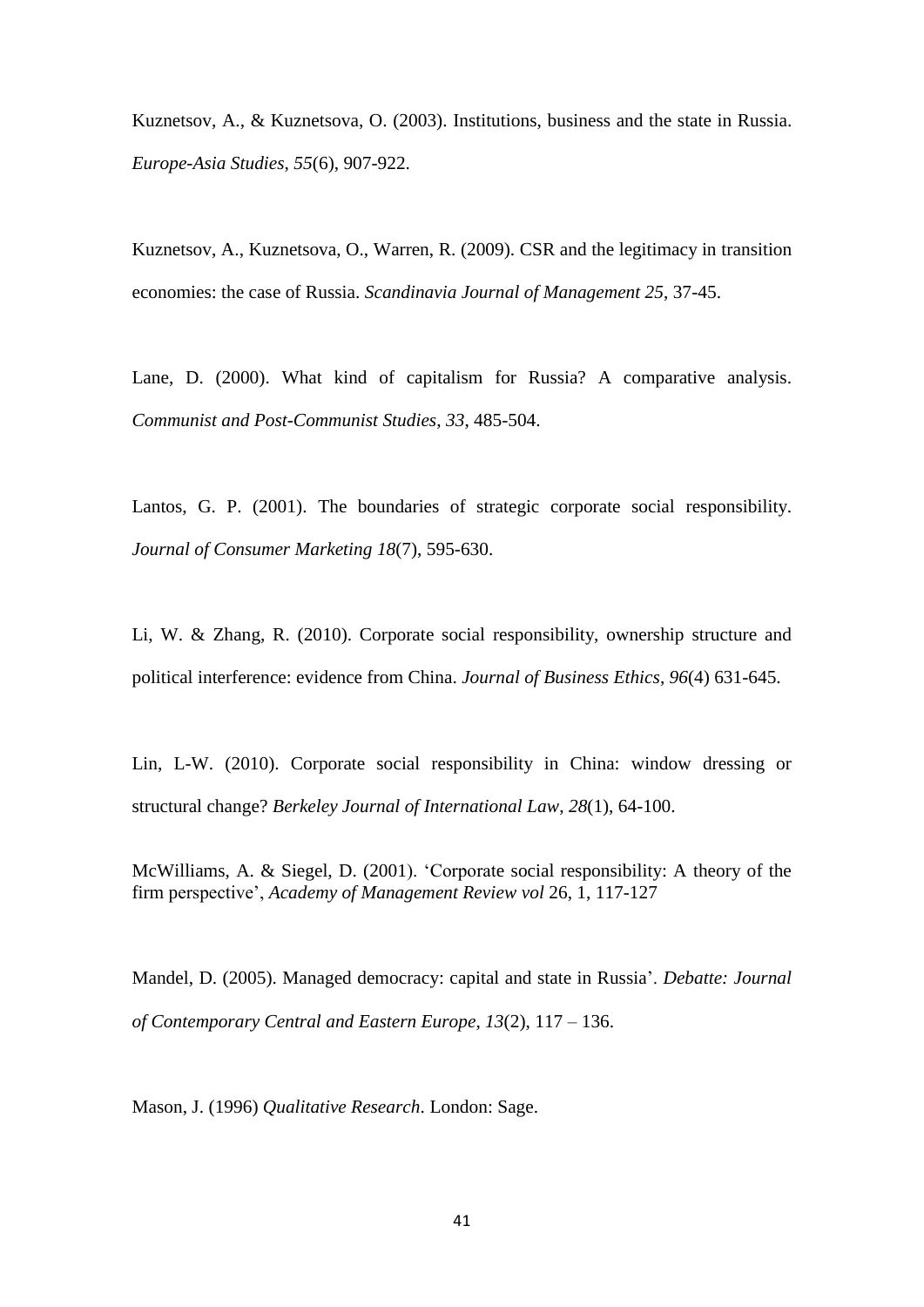Mansvelt, J. (2005). *Geographies of consumption*, London, UK: Sage.

Matten, D. & Crane, A. (2005). Corporate citizenship: Toward an extended theoretical conceptualization. *Academy of Management Review 30*(1), 166-179.

Matten, D. & Moon, J. (2008). Implicit and explicit CSR: A conceptual framework for a comparative understanding of corporate social responsibility. *Academy of Management Review*, *33*(2), 404-424.

McCarthy, D. J. & Puffer, S. M. (2008). Corporate governance as a foundation for corporate social responsibility in transitioning economies: The Russian experience. *Thunderbird International Business Review 50*(4), 231-243.

Miles, M. B., & Huberman, A. M. (1999). *Qualitative data analysis* (2nd ed.). London: Sage.

Mitchell, R. K., Agle, B. R., & Wood, D. J. (1997). Towards a theory of stakeholder identification and salience: defining the principle of who or what really counts. *Academy of Management Review*, *22*(4), 853-886.

Muller, A. & Kolk, A. (2010). Extrinsic and intrinsic drivers of corporate social performance: evidence from foreign and domestic firms in Mexico. *Journal of Management Studies*, *47*, 1-26.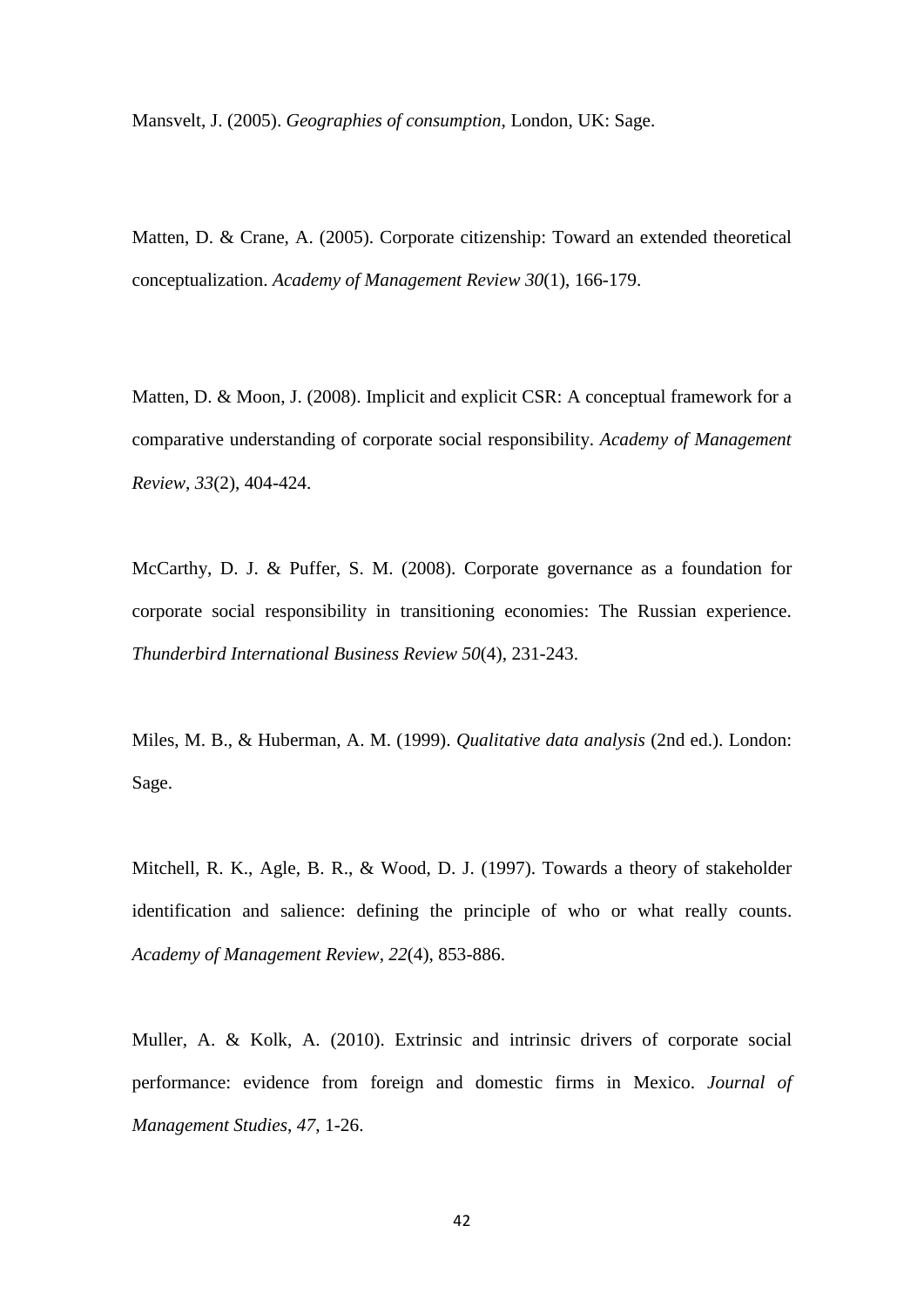Preuss, L. & Barkermayer, R. (2011). CSR priorities of emerging economy firms: is Russia a different shape of BRIC? *Corporate Governance, 11*(4), 371-385

Puffer, S. M. & McCarthy, D. J. (2007). Can Russia's state-managed, network capitalism be competitive? Institutional pull versus institutional push. *Journal of World Business*, *42*(1), 1-13.

Puffer, S. M. & McCarthy, D. J. (2011). Two decades of Russian business and management research: an institutional theory perspective. *Academy of Management Perspectives*, *25*(2), 21-36.

Ray, S. (2008). A case study of shell at Sakhalin: having a whale of a time? *Corporate Social Responsibility and Environmental Management 15*(2), 173-185.

Robertson, D. C. (2009). Corporate social responsibility and different stages of economic development: Singapore, Turkey and Ethiopia. *Journal of Business Ethics 88*, 617-633.

Rosefielde, S. & Hlouskova, R. (2007). Why Russia is not a democracy. *Comparative Strategy* 26(3), 215–230.

Rutland P (*ed.*) (2001). '*Business and the state in contemporary Russia*'. Boulder, Westview Press.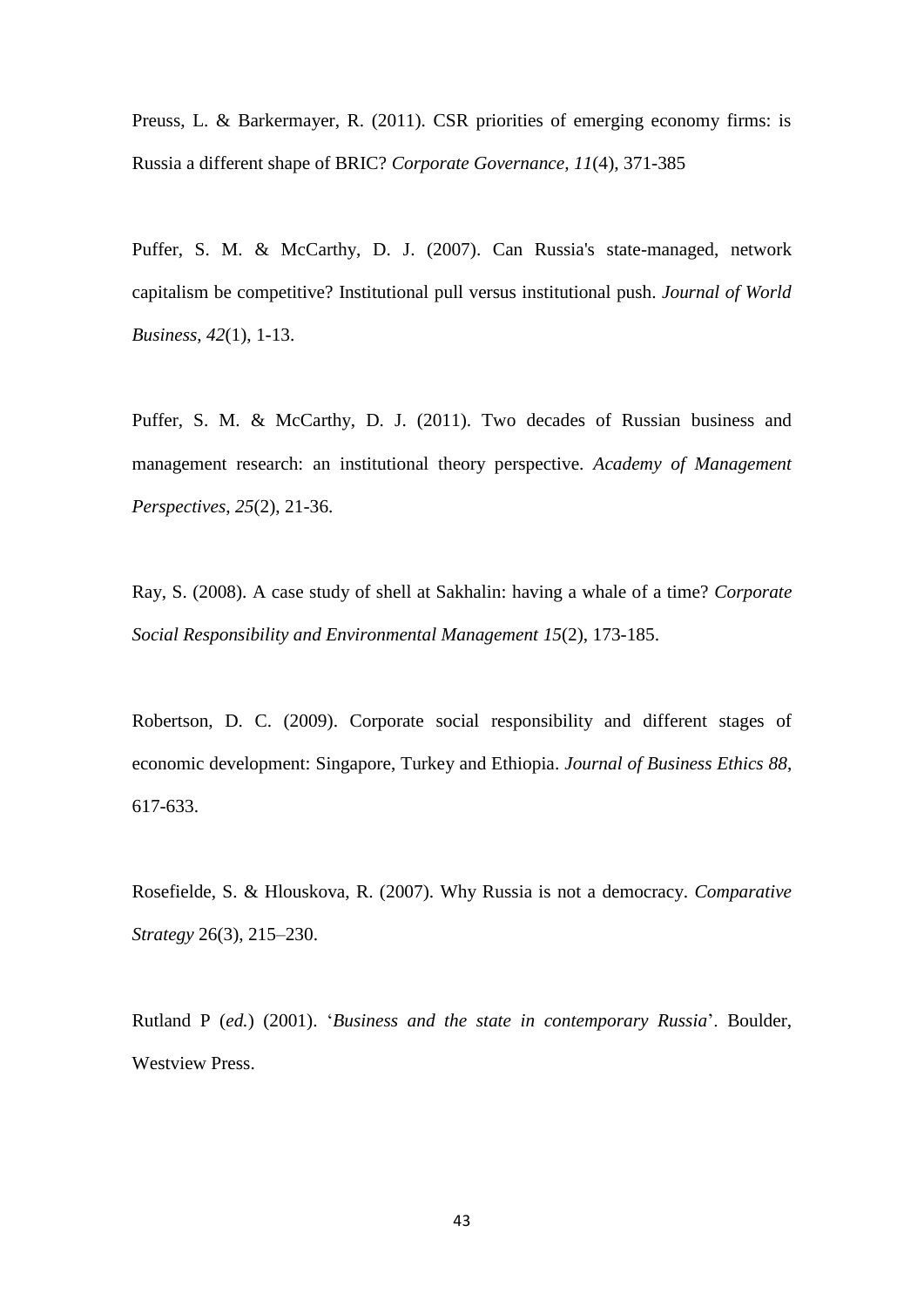Scherer, A. G. & Palazzo, G. (2007). Toward a political conception of corporate responsibility: business and society seen from a Habermasian perspective. *Academy of Management Review 32*(4), 1096-1120.

Sil, R. & Chen, C. (2004). State legitimacy and the (in)significance of democracy in Post-Communist Russia. *Europe-Asia Studies*, *56*(3), 347-368.

Silverman, D. (1993). *Interpreting qualitative data: Methods for analyzing talk, text and interaction*. London, Sage.

Solnick, S. L. (1999). Russia's "Transition": Is democracy delayed democracy denied? *Social Research, 66*(3), 789-824.

Stoian, R. & Zaharia, P. (2009). Corporate social responsibility in Romania: Trends, drivers and opportunities. *International Journal of Economics and Business Research*, 1(4), 422-437.

Stoner-Weiss K. (1999). Central weakness and provincial autonomy: Observations on the devolution process in Russia. *Post-Soviet Affairs*, 15(1), 87-106.

Vahtra, P., Liuhto, K., & Lorentz, H. (2007). Privatization or Re-nationalization in Russia? Strengthening strategic government policies within the economy. *Journal of East European Management Studies*, 273-296.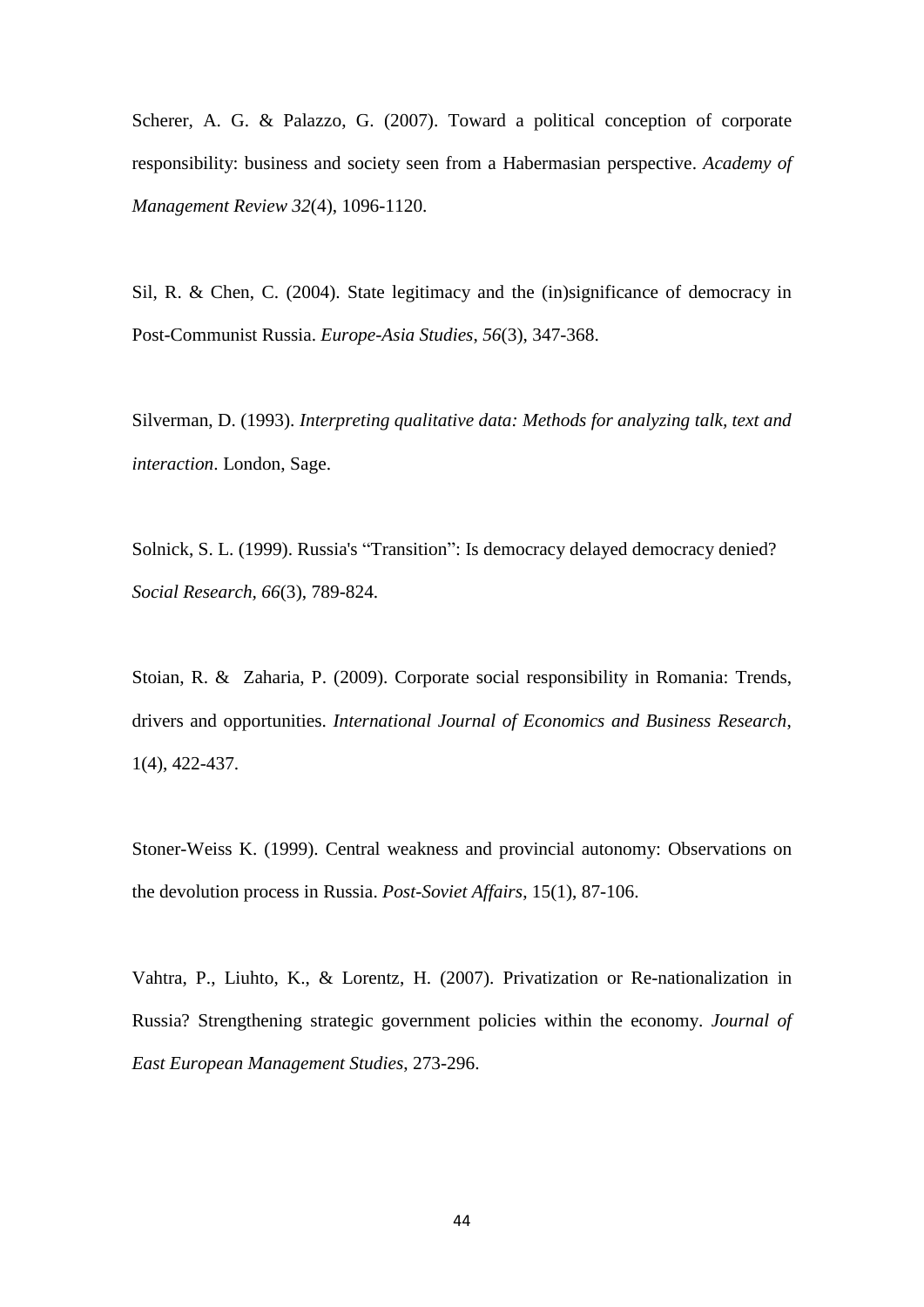Visser, W. (2005). Corporate citizenship in South Africa: A review of progress since democracy. *Journal of Corporate Citizenship*, *18*, 29–38.

Vogel, D. (2005). *The market for virtue: The potential and limits of corporate social responsibility*. Washington, DC: Brookings Institution Press.

Waddock, S. A. & Graves S. B. (1997), 'The Corporate Social Performance Financial Performance Link', *Strategic Management Journal*, *18*(4), 303-319

Wegren, S. K. & Konitzer, A. (2007). Prospects for a managed democracy in Russia. *Europe-Asia Stu*dies *59*(6), 1025-1047.

Wildowicz-Giegiel, A. (2010). The implementation of the concept of corporate social responsibility in Polish enterprises. *Olsztyn Economic Journal*, *5*(1), 145-158.

Windsor, D. (2006). Corporate social responsibility: three key approaches. *Journal of Management Studies 43*(1), 93-114.

Wood, D. J. & Logsdon, J. M. (2001). 'Theorizing business citizenship', in Andriof J & McIntosh M (eds.) *Perspectives on Corporate Citizenship*, Sheffield, Greenleaf, pp 83- 103.

Woodruff D. (1999). '*Money Unmade: Barter and the Fate of Russian Capitalism*. Ithaca, NY: Cornell University Press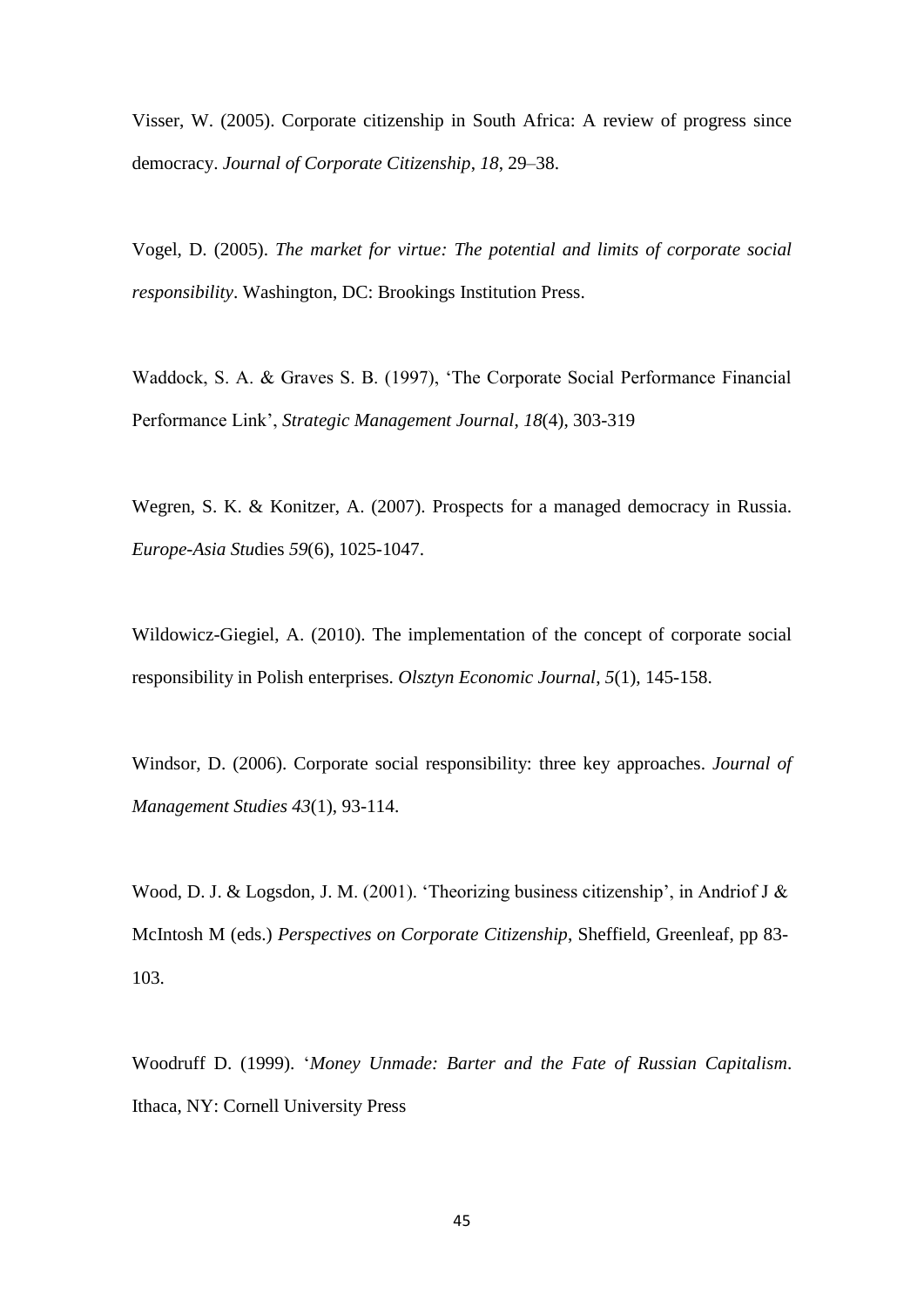Xu, S. & Yang, R. (2010). Indigenous characteristics of Chinese corporate social responsibility conceptual paradigm. *Journal of Business Ethics*, *93*, 321-333.

Yakovlev, A. (2001). Black cash, tax evasion in Russia: incentives and consequences at firm level. *Europe-Asia Studies*, *53*(1), 33-55.

Yakovlev, A. (2006). The evolution of business-state interaction' in Russia: From state capture to business capture? *Europe-Asia Studies 58*(7), 1033-1056. Zueva-Owens, A., & Fairbrass, J. (2010). Relational governance and the development of CSR in Russia: What role for government and civil society as drivers of practice?

Bradford University Management School, Working Paper No 10/01.

Jo Crotty Ph.D. is Professor of Strategy and Corporate Social Responsibility at Salford Business School, Manchester, UK. Her research interests are in the areas of statesociety-business relations, CSR and corporate greening in transition countries, predominantly Russian and China. She has published in Environment and Planning C, Non-profit and Voluntary Sector Quarterly and Organization Studies.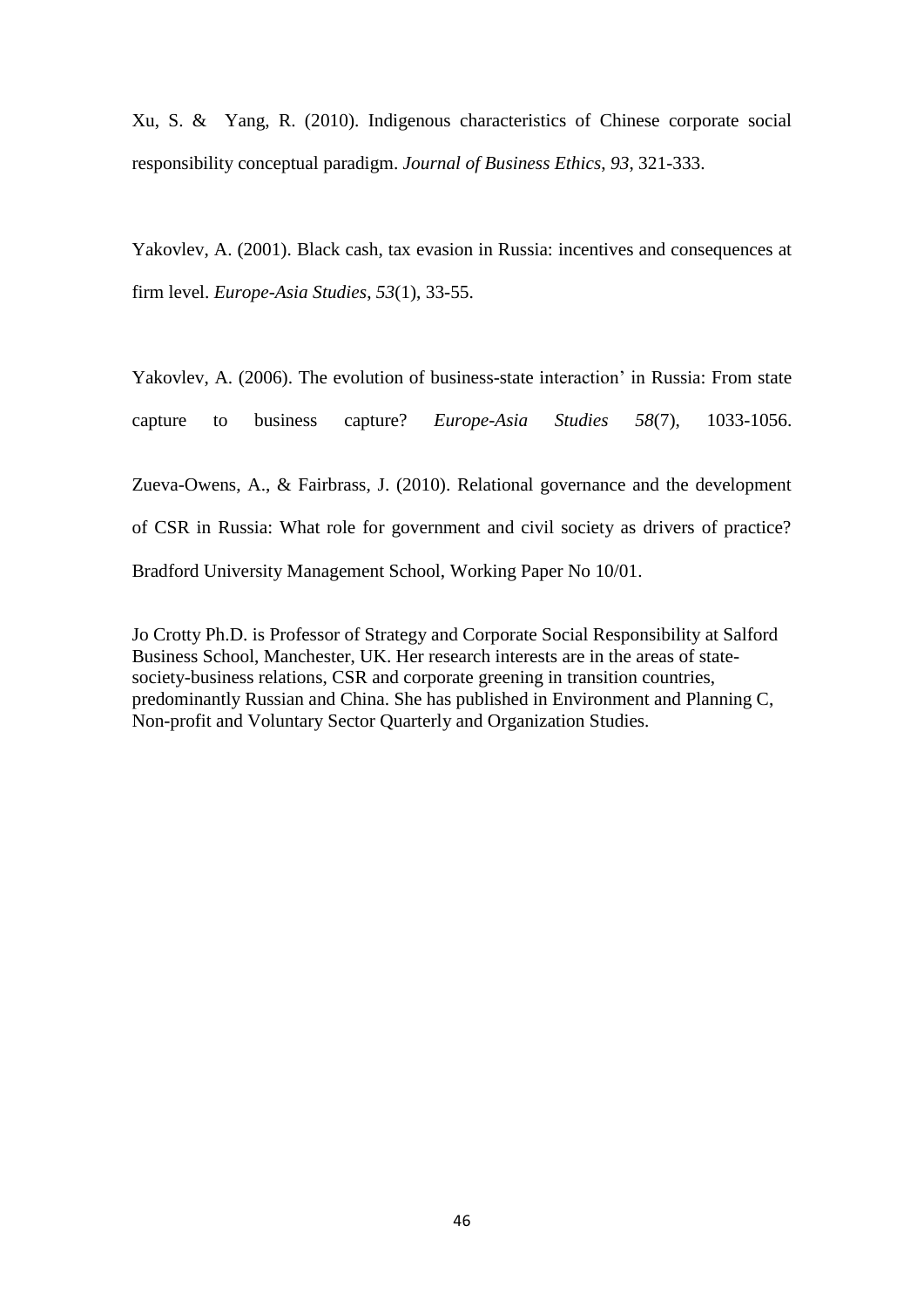### **Appendix 1**

|                | Firm                       | Location                        | CSR Type*    |
|----------------|----------------------------|---------------------------------|--------------|
| $\mathbf{1}$   | Aluminum 1                 | Nevinnomyssk, Stavropol Krai    | MD; SP       |
| $\overline{2}$ | Aluminum <sub>2</sub>      | Nevinnomyssk, Stavropol Krai    | <b>MD</b>    |
| 3              | Aluminum 3                 | Samara, Samara Oblast'          | <b>SP</b>    |
| $\overline{4}$ | Aluminum 4                 | Samara, Samara Oblast'          | MD; SP       |
| 5              | Asbestos 1                 | Volzhskii, Volgograd Oblast'    | <b>TL</b>    |
| 6              | Automobile 1               | Tol'yatti, Samara Oblast'       | TL; SP       |
| $\overline{7}$ | Automobile 2               | Tol'yatti, Samara Oblast'       | TL           |
| 8              | Automobile 3               | Tol'yatti, Samara Oblast'       | MD; SP       |
| 9              | Automobile 4               | Tol'yatti, Samara Oblast'       | ${\bf N}$    |
| 10             | Ceramics 1                 | Samara, Samara Oblast'          | $\mathsf{C}$ |
| 11             | Chemical 1                 | Volzhskii, Volgograd Oblast'    | SP; TL       |
| 12             | Chemical 2                 | Volzhskii, Volgograd Oblast'    | $\mathsf{C}$ |
| 13             | Chemical 3                 | Volgograd, Volgograd Oblast'    | MD; C        |
| 14             | Chemical 4                 | Volgograd, Volgograd Oblast'    | MD; TL       |
| 15             | Chemical 5                 | Nevinnomyssk, Stavropol Krai    | <b>SP</b>    |
| 16             | Chemical 6                 | Nevinnomyssk, Stavropol Krai    | MD           |
| 17             | Chemical 7                 | Samara, Samara Oblast'          | <b>MD</b>    |
| 18             | Chemical 8                 | Novokuibyshevsk, Samara Oblast' | SP; TL       |
| 19             | Construction 1             | Stavropol, Stavropol Krai       | <b>TL</b>    |
| 20             | Cosmetics 1                | Novokuibyshevsk, Samara Oblast' | MD           |
| 21             | Cosmetics 2                | Nevinnomyssk, Stavropol Krai    | MD; C        |
| 22             | Engineering 1              | Novokuibyshevsk, Samara Oblast' | ${\bf N}$    |
| 23             | Engineering 2              | Svetlograd, Stavropol Krai      | ${\bf N}$    |
| 24             | Food Processing 1          | Stavropol, Stavropol Krai       | TL           |
| 25             | Food Processing 2          | Svetlograd, Stavropol Krai      | <b>TL</b>    |
| 26             | Lime Processing 1          | Zhigulevsk, Samara Oblast'      | TL           |
| 27             | Metal Working 1            | Volzhskii, Volgograd Oblast'    | MD; SP; C    |
| 28             | Metal Working 2            | Svetlograd, Stavropol Krai      | <b>SP</b>    |
| 29             | <b>Natural Resources 1</b> | Volgograd, Volgograd Oblast'    | SP; C        |
| 30             | <b>Natural Resources 2</b> | Volgograd, Volgograd Oblast'    | <b>SP</b>    |
| 31             | <b>Natural Resources 3</b> | Budennovsk, Stavropol Krai      | MD           |
| 32             | <b>Natural Resources 4</b> | Novokuibyshevsk, Samara Oblast' | <b>SP</b>    |
| 33             | <b>Natural Resources 5</b> | Novokuibyshevsk, Samara Oblast' | MD; SP       |
| 34             | <b>Natural Resources 6</b> | Samara, Samara Oblast'          | MD; SP       |
| 35             | <b>Natural Resources 7</b> | Samara, Samara Oblast'          | MD; SP       |
| 36             | <b>Natural Resources 8</b> | Novokuibyshevsk, Samara Oblast' | <b>SP</b>    |
| 37             | Pipe Factory 1             | Volgograd, Volgograd Oblast'    | ${\bf N}$    |
| 38             | Plastics 1                 | Syzran, Samara Oblast'          | ${\bf N}$    |
| 39             | Quarry 1                   | Zhiguliovsk, Samara Oblast'     | $\mathsf{C}$ |
| 40             | Ship Builders 1            | Volgograd, Volgograd Oblast'    | $\mathbf N$  |
| 41             | <b>Tractor Factory 1</b>   | Volgograd, Volgograd Oblast'    | ${\bf N}$    |
| 42             | <b>Waste Processing 1</b>  | Samara, Samara Oblast'          | TL           |
| 43             | <b>Waste Processing 2</b>  | Tol'yatti, Samara Oblast'       | ${\bf N}$    |

**List of Firms (under pseudonym) in Study and Geographical Location**

\*MD = Market Driven CSR;  $SP =$  Soviet Legacy and Philanthropy;  $TL =$  Transition Legacy;  $C =$  Coerced CSR;  $N = No$  CSR